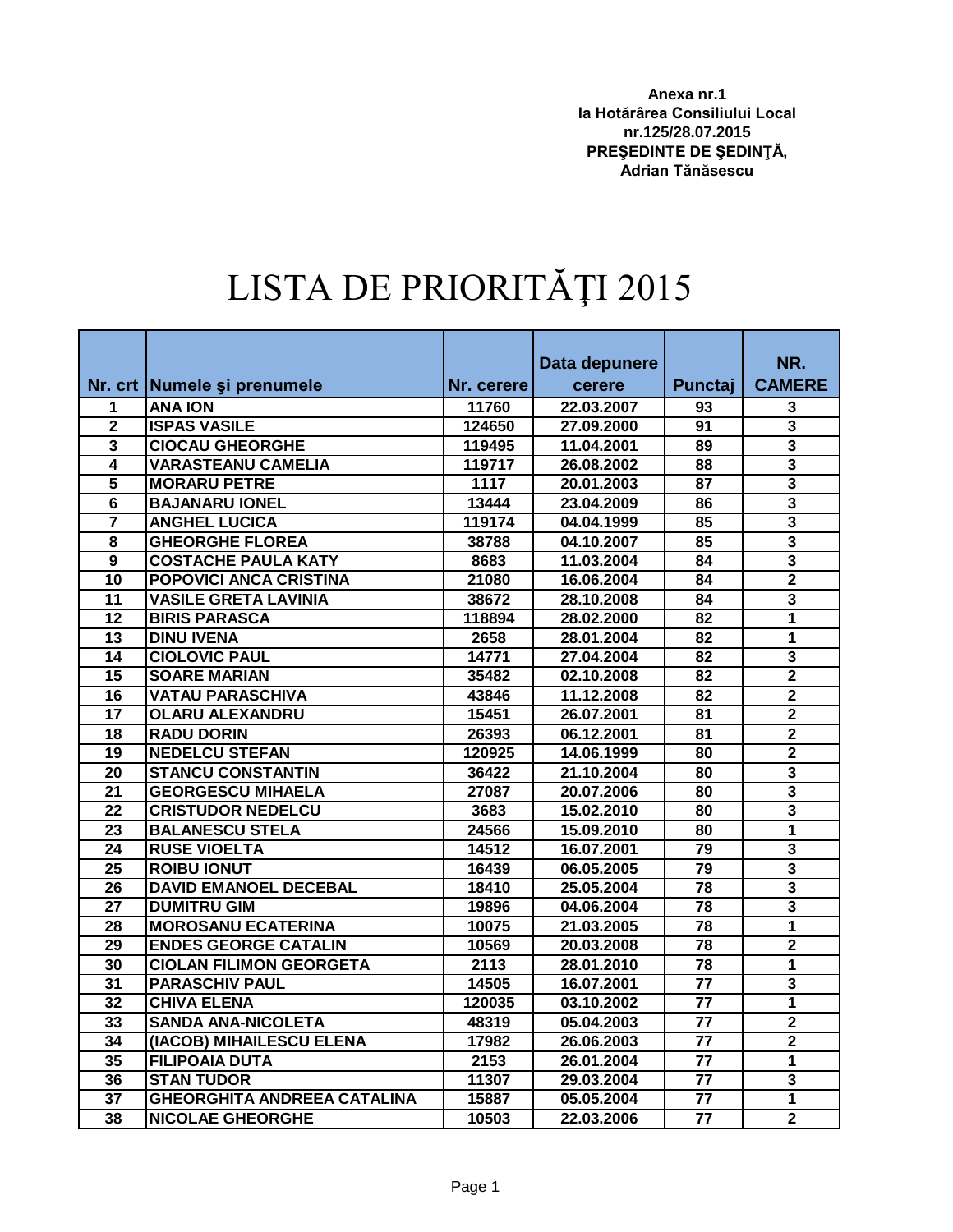| 39              | <b>MITRAN SIMONA</b>         | 19244  | 27.05.2008 | 77              | $\boldsymbol{2}$        |
|-----------------|------------------------------|--------|------------|-----------------|-------------------------|
| 40              | <b>BUJGOI DUMITRU</b>        | 11311  | 02.04.2009 | 77              | $\mathbf 2$             |
| 41              | <b>STANILA TUDORITA</b>      | 41886  | 21.12.2009 | 77              | $\mathbf{1}$            |
| 42              | <b>MOISE MARIN</b>           | 6769   | 16.03.2010 | 77              | 3                       |
| 43              | <b>NECULA VERONICA</b>       | 33940  | 16.11.2011 | 77              | 3                       |
| 44              | <b>SPATARU OANA AURELIA</b>  | 120089 | 10.10.2002 | 76              | $\overline{\mathbf{3}}$ |
| 45              | <b>ROSU CONSTANTIN</b>       | 35133  | 05.12.2003 | 76              | $\mathbf{1}$            |
| 46              | <b>POPESCU MIRCEA</b>        | 11366  | 29.03.2005 | 76              | 3                       |
| 47              | <b>IONITA DANIEL</b>         | 41879  | 16.11.2006 | 76              | 3                       |
| 48              | <b>CIOBANU MARIA</b>         | 13981  | 05.04.2007 | 76              | $\mathbf{1}$            |
| 49              | <b>FILIP STAN</b>            | 24676  | 16.07.2009 | 76              | 3                       |
| 50              | <b>GHEORGHIU ION LUCIAN</b>  | 1436   | 20.01.2004 | 75              | 3                       |
| 51              | <b>VLADUTU ELENA</b>         | 31045  | 08.08.2007 | 75              | 3                       |
| $\overline{52}$ | <b>COMANA ELENA</b>          | 7794   | 09.03.2009 | 75              | $\overline{\mathbf{2}}$ |
| 53              | <b>COJOCARU NICOLAE</b>      | 32757  | 23.09.2009 | 75              | $\overline{\mathbf{3}}$ |
| 54              | <b>ISPAS LIGIA CAMELIA</b>   | 20782  | 20.07.2011 | 75              | $\overline{\mathbf{2}}$ |
| 55              | <b>RADU GICA</b>             | 26691  | 13.09.2011 | 75              | 3                       |
| 56              | <b>AVRAMESCU CHIRILA</b>     | 122980 | 30.08.2000 | 74              | $\mathbf 2$             |
| 57              | <b>IRIMESCU NICULINA</b>     | 17912  | 17.06.2002 | 74              | $\overline{\mathbf{3}}$ |
| 58              | PANZARU AURELIAN CONSTANTIN  | 120095 | 10.10.2002 | 74              | 1                       |
| 59              | <b>NICOLAIE ANGELICA</b>     | 25574  | 09.09.2003 | 74              | 1                       |
| 60              | <b>IORGA GEORGE</b>          | 38861  | 25.10.2005 | 74              | $\mathbf 2$             |
| 61              | <b>AMANIOAIEI MARIA</b>      | 957    | 12.01.2006 | 74              | 3                       |
| 62              | <b>COSMA OPREA</b>           | 27642  | 13.07.2007 | 74              | 3                       |
| 63              | <b>MIHAILA GHEORGHITA</b>    | 42479  | 27.11.2008 | 74              | 1                       |
| 64              | <b>MIREA CRISTIAN</b>        | 5723   | 03.03.2010 | 74              | 3                       |
| 65              | <b>IORDACHESCU DANIELA</b>   | 7860   | 25.03.2010 | 74              | 3                       |
| 66              | <b>IORGA ANETA</b>           | 12471  | 04.05.2011 | 74              | 3                       |
| 67              | <b>SOARE FLORIN</b>          | 16111  | 11.09.2000 | 73              | $\overline{1}$          |
| 68              | <b>LEORDA ANA MARIA</b>      | 119765 | 16.08.2002 | 73              | 3                       |
| 69              | <b>DUMITRU ELENA</b>         | 29802  | 20.10.2003 | 73              | $\overline{1}$          |
| 70              | <b>BADEA BOGDAN</b>          | 20835  | 06.06.2006 | 73              | 3                       |
| $\overline{71}$ | <b>NICOLAE CORNELIA</b>      | 3176   | 25.01.2007 | 73              | $\overline{2}$          |
| 72              | <b>DUMITRU ISTINA</b>        | 486    | 10.01.2008 | 73              | 3                       |
| 73              | <b>BOLDINOG FLORICA</b>      | 25096  | 21.07.2009 | 73              | $\overline{1}$          |
| 74              | <b>NITA ELENA</b>            | 30611  | 03.09.2009 | 73              | $\mathbf{3}$            |
| 75              | <b>SILIMON CEZARICA</b>      | 19719  | 27.09.2001 | 72              | 1                       |
| 76              | <b>FLOREA MELTIADE</b>       | 29141  | 13.10.2003 | 72              | $\overline{2}$          |
| 77              | <b>BECHERU VASILICA</b>      | 12642  | 07.04.2004 | 72              | 3                       |
| 78              | <b>COCIOBEA MELANIA</b>      | 49180  | 28.12.2007 | 72              | $\mathbf{1}$            |
| 79              | <b>ENE ION</b>               | 45204  | 22.12.2008 | 72              | 3                       |
| 80              | <b>NEAGU TUDORA</b>          | 8270   | 11.03.2009 | 72              | 3                       |
| 81              | <b>TERLECHI MARIA</b>        | 54381  | 01.03.2010 | 72              | $\mathbf{3}$            |
| 82              | <b>IREMCIUC GRIGORE</b>      | 10248  | 22.04.2010 | 72              | $\mathbf{1}$            |
| 83              | <b>BANTEA MARIA</b>          | 29820  | 09.11.2010 | 72              | $\mathbf{1}$            |
| 84              | <b>TANASE MARIANA</b>        | 14783  | 24.05.2011 | 72              | 3                       |
| 85              | <b>NAIE NICU</b>             | 26882  | 06.10.2014 | $\overline{72}$ | $\overline{1}$          |
| 86              | <b>MATEI GHEORGHE</b>        | 10528  | 10.04.2003 | 71              | 3                       |
| 87              | <b>IONITA VICTORIA</b>       | 7342   | 02.03.2004 | 71              | $\overline{2}$          |
| 88              | <b>SPIRIDON CONSTANTIN</b>   | 11509  | 30.03.2004 | 71              | 1                       |
| 89              | <b>BUSUIOC AUREL</b>         | 42190  | 08.12.2004 | 71              | $\mathbf{1}$            |
| 90              | <b>MACOVEI VASILE</b>        | 44754  | 05.12.2005 | 71              | $\overline{2}$          |
| 91              | <b>GAGIU MARIA</b>           | 8322   | 28.02.2007 | 71              | 1                       |
| 92              | TICOVSCHI VLADIMIR ALEXANDRU | 8232   | 06.03.2008 | 71              | $\overline{\mathbf{2}}$ |
| 93              | <b>STANCIU ADRIAN STEFAN</b> | 29441  | 14.08.2008 | 71              | $\mathbf{2}$            |
|                 |                              |        |            |                 |                         |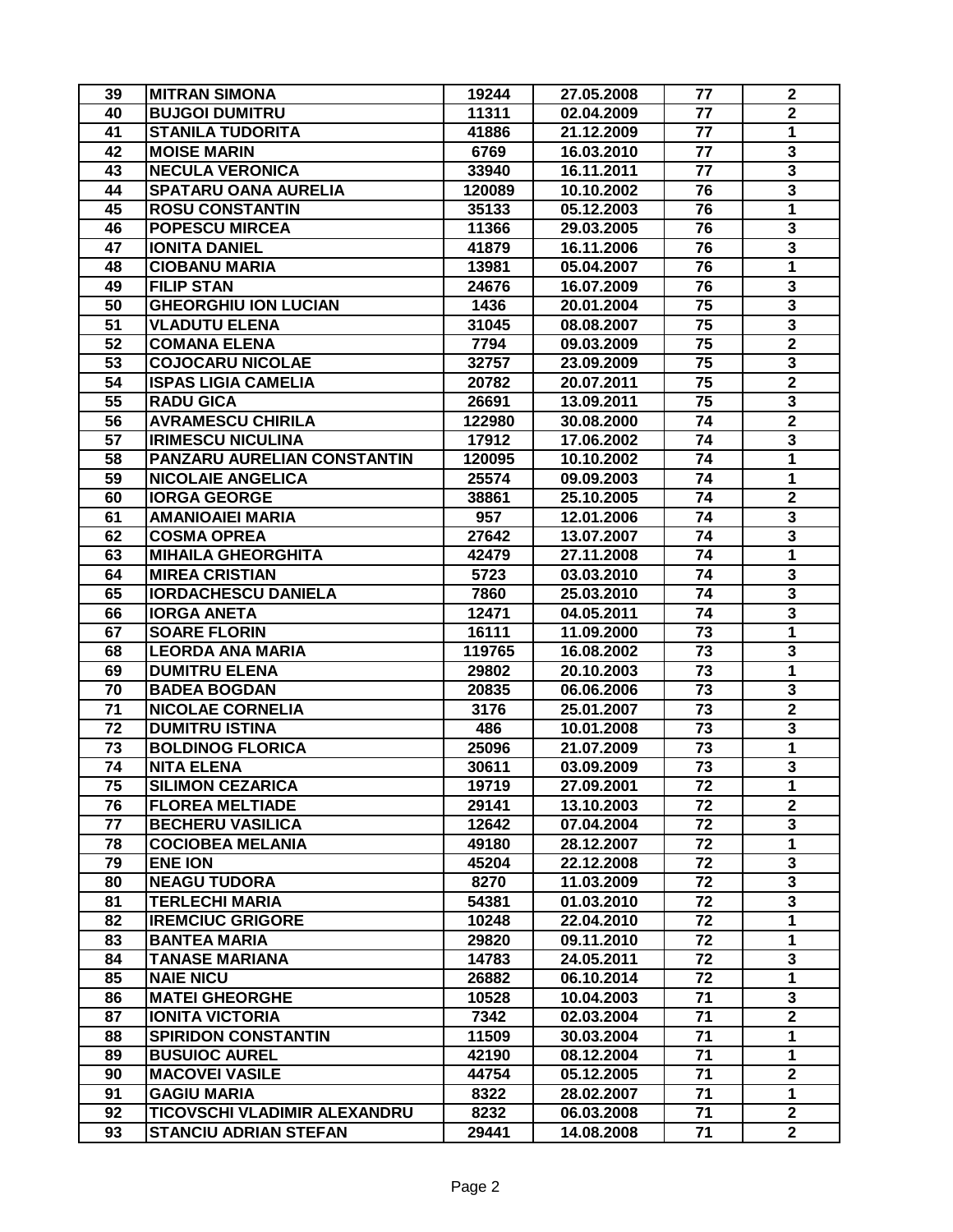| 94  | <b>AGAPE MIHAI</b>               | 28112  | 04.09.2008 | 71              | $\boldsymbol{2}$        |
|-----|----------------------------------|--------|------------|-----------------|-------------------------|
| 95  | <b>STEFANESCU TRANDAFIRA</b>     | 41931  | 24.11.2008 | 71              | $\mathbf{1}$            |
| 96  | <b>BRACACI GHEORGHE</b>          | 43446  | 08.12.2008 | 71              | 1                       |
| 97  | <b>IOAN FLORENTA CLAUDIA</b>     | 33328  | 29.09.2009 | 71              | 3                       |
| 98  | <b>SIMA ELENA</b>                | 30828  | 17.11.2010 | 71              | 1                       |
| 99  | <b>ALEXE IOAN AURELIAN</b>       | 4772   | 22.02.2012 | 71              | $\overline{2}$          |
| 100 | <b>SERBAN DUMITRU</b>            | 27115  | 03.09.2012 | 71              | $\overline{\mathbf{2}}$ |
| 101 | <b>SERBAN DUMITRU</b>            | 27115  | 13.09.2012 | $\overline{71}$ | $\overline{\mathbf{2}}$ |
| 102 | <b>SECRETEANU MIHAI</b>          | 36801  | 04.12.2012 | 71              | 1                       |
| 103 | <b>MANCIU AIDA MIHAELA</b>       | 120905 | 29.05.2000 | 70              | $\overline{\mathbf{2}}$ |
| 104 | <b>VADUVA MARIUCA</b>            | 6623   | 06.03.2003 | 70              | $\overline{1}$          |
| 105 | <b>BADEA DUMITRU</b>             | 24217  | 25.08.2003 | 70              | $\mathbf{1}$            |
| 106 | <b>PRICOP ELENA</b>              | 1532   | 20.01.2004 | 70              | $\mathbf 2$             |
| 107 | <b>TUDOSIE ELENA CRISTINA</b>    | 38202  | 19.10.2005 | 70              | 1                       |
| 108 | <b>GRIGORE IOANA FILOFTEIA</b>   | 25605  | 11.07.2006 | 70              | $\overline{\mathbf{3}}$ |
| 109 | <b>LAURIC LEONTE</b>             | 38197  | 19.10.2006 | 70              | $\overline{\mathbf{3}}$ |
| 110 | <b>LUNGU VENETIA</b>             | 6979   | 20.02.2007 | 70              | 1                       |
| 111 | <b>TRAISTARU LUCIA</b>           | 7803   | 26.02.2007 | 70              | 1                       |
| 112 | <b>ELTES MARIA</b>               | 11641  | 17.01.2008 | 70              | 1                       |
| 113 | <b>NICA CONSTANTIN</b>           | 26356  | 21.07.2008 | 70              | 1                       |
| 114 | <b>TOMA ADRIAN</b>               | 26366  | 21.07.2008 | 70              | 1                       |
| 115 | <b>TODEL FELOFTIA</b>            | 27503  | 29.07.2008 | 70              | 3                       |
| 116 | <b>MIU ZINA</b>                  | 7892   | 09.03.2009 | 70              | $\overline{\mathbf{2}}$ |
| 117 | <b>RADU ANGHEL</b>               | 31213  | 09.09.2009 | 70              | $\mathbf 2$             |
| 118 | <b>GHENA CORNEL</b>              | 10099  | 10.04.2014 | 70              | 3                       |
| 119 | <b>DINCA LIZETA</b>              | 121736 | 07.08.2001 | 69              | $\mathbf{1}$            |
| 120 | <b>CIOLAN GHIORGHITA</b>         | 122936 | 30.11.2001 | 69              | 3                       |
| 121 | <b>LAZAR ELENA</b>               | 118115 | 23.01.2002 | 69              | 3                       |
| 122 | <b>ENACHE ELISABETA</b>          | 11511  | 30.03.2004 | 69              | 1                       |
| 123 | <b>STROE MARICICA</b>            | 25602  | 26.07.2004 | 69              | 1                       |
| 124 | <b>GOGU VASILE</b>               | 10042  | 21.03.2005 | 69              | $\overline{\mathbf{2}}$ |
| 125 | <b>CONSTANTINESCU GAFITA</b>     | 4162   | 07.02.2008 | 69              | $\mathbf{1}$            |
| 126 | <b>DITA IOANA</b>                | 5497   | 18.02.2008 | 69              | $\mathbf 2$             |
| 127 | <b>TRUICA ION</b>                | 2583   | 03.02.2010 | 69              | 3                       |
| 128 | <b>CEORNOLET CLARA</b>           | 27838  | 20.10.2010 | 69              | $\overline{2}$          |
| 129 | <b>DUMITRACHE IONEL</b>          | 6760   | 09.03.2011 | 69              | $\mathbf{3}$            |
| 130 | <b>BACIU PARASCHIVA-LILIEANA</b> | 17552  | 20.06.2011 | 69              | 3                       |
| 131 | <b>COMANESCU ALEXANDRINA</b>     | 32151  | 27.10.2011 | 69              | $\overline{2}$          |
| 132 | <b>CATARIG FLOAREA</b>           | 20203  | 02.07.2012 | 69              | 3                       |
| 133 | <b>BAZAVAN DUMITRU</b>           | 21638  | 16.07.2012 | 69              | 3                       |
| 134 | <b>HARALAMBIE GHEORGHE</b>       | 15200  | 27.05.2013 | 69              | $\mathbf{1}$            |
| 135 | <b>RADU-VISINOIU MIRELA</b>      | 30388  | 28.10.2013 | 69              | $\mathbf 1$             |
| 136 | <b>HALI GEORGETA</b>             | 1402   | 20.01.2014 | 69              | $\mathbf{1}$            |
| 137 | <b>TOMESCU ELENA</b>             | 118915 | 29.03.2002 | 68              | $\mathbf{1}$            |
| 138 | <b>VOINEA ANA</b>                | 9958   | 04.04.2002 | 68              | 1                       |
| 139 | <b>ZAFIU VALERIA</b>             | 14917  | 22.05.2002 | 68              | $\mathbf 2$             |
| 140 | <b>FLOREA ALEXANDRINA</b>        | 25824  | 19.07.2005 | 68              | $\overline{1}$          |
| 141 | <b>TARTAREANU TUDOR</b>          | 35215  | 26.09.2006 | 68              | 3                       |
| 142 | <b>NEGRU DOCHITA ECATERINA</b>   | 27235  | 11.07.2007 | 68              | $\overline{2}$          |
| 143 | <b>MANCU PETRUTA-STELUTA</b>     | 5655   | 19.02.2008 | 68              | 3                       |
| 144 | <b>TACUTU ZAHARIA</b>            | 4425   | 01.02.2009 | 68              | $\mathbf 1$             |
| 145 | <b>CRETU CRISTINA-MARIA</b>      | 4937   | 16.02.2009 | 68              | $\mathbf{1}$            |
| 146 | <b>CHIRITA MARIA</b>             | 1328   | 19.01.2010 | 68              | 1                       |
| 147 | <b>ILIESCU LIDIA</b>             | 24164  | 13.08.2012 | 68              | 1                       |
| 148 | <b>DUTA CAMELIA</b>              | 21726  | 05.08.2013 | 68              | $\mathbf{1}$            |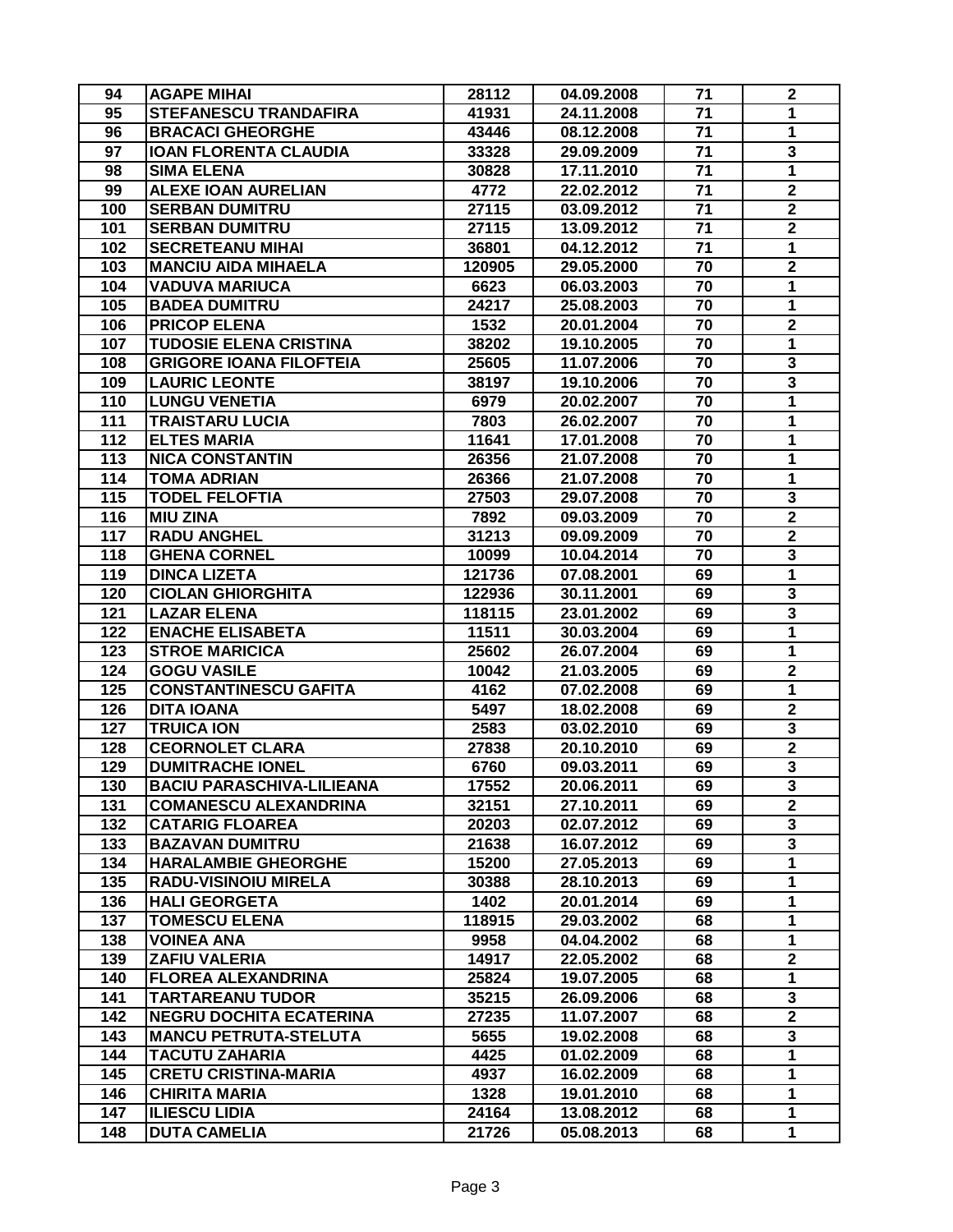| 149 | <b>BOLBOACA ION</b>             | 1880  | 24.01.2003 | 67 | 1                       |
|-----|---------------------------------|-------|------------|----|-------------------------|
| 150 | <b>IANCU ZAHARIA</b>            | 20287 | 16.07.2003 | 67 | 1                       |
| 151 | <b>BALOTA JEAN</b>              | 43106 | 22.11.2005 | 67 | 1                       |
| 152 | <b>ANTOFE VICTORIA</b>          | 4446  | 07.02.2006 | 67 | $\mathbf 2$             |
| 153 | <b>DRAGAN MARIA</b>             | 31122 | 22.08.2006 | 67 | 1                       |
| 154 | <b>GRIGORE VASILE</b>           | 5542  | 12.02.2007 | 67 | 3                       |
| 155 | <b>ONEA CONSTANTIN</b>          | 30338 | 02.08.2009 | 67 | $\overline{\mathbf{2}}$ |
| 156 | <b>TUDOR CORNELIA</b>           | 4930  | 24.02.2010 | 67 | 3                       |
| 157 | <b>HOZAC GEORGETA</b>           | 6872  | 24.03.2010 | 67 | 1                       |
| 158 | <b>PENCIU VIORICA</b>           | 9710  | 16.04.2010 | 67 | $\mathbf{1}$            |
| 159 | <b>NITA GHEORGHE</b>            | 14455 | 03.06.2010 | 67 | $\overline{1}$          |
| 160 | <b>NICOLESCU DANIELA</b>        | 19121 | 20.07.2010 | 67 | $\overline{\mathbf{2}}$ |
| 161 | <b>MINCULESCU MARIANA</b>       | 14573 | 23.05.2011 | 67 | 1                       |
| 162 | <b>RADU ADRIANA</b>             | 5963  | 26.02.2013 | 67 | 3                       |
| 163 | <b>MATEI BRANDUSA</b>           | 31237 | 05.11.2013 | 67 | $\overline{\mathbf{1}}$ |
| 164 | <b>RADU ANICUTA</b>             | 2019  | 23.01.2004 | 66 | 1                       |
| 165 | <b>MALANCIUC EUGEN</b>          | 21006 | 24.06.2004 | 66 | 1                       |
| 166 | <b>CODIN ALEXANDRU</b>          | 3748  | 03.02.2005 | 66 | 1                       |
| 167 | <b>MOTOI ION</b>                | 13674 | 13.04.2005 | 66 | 1                       |
| 168 | <b>MANCIU ANA</b>               | 25777 | 12.07.2006 | 66 | $\overline{\mathbf{3}}$ |
| 169 | <b>DUMITRESCU STANCA</b>        | 10265 | 13.03.2007 | 66 | 1                       |
| 170 | <b>DINU CLAUDIU MADALIN</b>     | 38719 | 22.10.2007 | 66 | $\mathbf 2$             |
| 171 | <b>FURDUI GHERASIM</b>          | 8619  | 10.03.2008 | 66 | 3                       |
| 172 | <b>VASILICA NICOLAE</b>         | 35718 | 06.10.2008 | 66 | $\mathbf 2$             |
| 173 | <b>MOCANU MARIA</b>             | 45288 | 22.12.2008 | 66 | $\overline{\mathbf{2}}$ |
| 174 | <b>DUMITRU ION</b>              | 20899 | 05.08.2010 | 66 | 3                       |
| 175 | <b>BUITAN MARIA</b>             | 4243  | 15.02.2011 | 66 | $\mathbf 2$             |
| 176 | <b>POPA VIORICA</b>             | 6435  | 21.03.2012 | 66 | $\overline{1}$          |
| 177 | <b>TINICHIGIU NASTASIA</b>      | 15304 | 11.06.2014 | 66 | 3                       |
| 178 | <b>TATARU IOANA</b>             | 8251  | 23.04.2001 | 65 | 3                       |
| 179 | <b>ENE GHEORGHE</b>             | 15920 | 06.06.2003 | 65 | $\overline{\mathbf{1}}$ |
| 180 | <b>LUNGU CONSTANTIN</b>         | 27261 | 24.09.2003 | 65 | $\mathbf{1}$            |
| 181 | <b>BRUMA ANCA EUGENIA</b>       | 30390 | 24.10.2003 | 65 | 3                       |
| 182 | <b>CONSTANTIN ELENA</b>         | 1279  | 19.01.2004 | 65 | $\mathbf 2$             |
| 183 | PATRASCU ANA-LUCIA              | 10119 | 22.03.2004 | 65 | 3                       |
| 184 | <b>PATRU DUMTRU</b>             | 20822 | 08.06.2005 | 65 | $\overline{2}$          |
| 185 | <b>BONDARENCO NICULAE</b>       | 39662 | 21.10.2005 | 65 | 1                       |
| 186 | <b>LUPES ADRIANA</b>            | 12329 | 27.03.2007 | 65 | 3                       |
| 187 | <b>ABABEI GEORGE</b>            | 20405 | 25.05.2007 | 65 | $\mathbf{1}$            |
| 188 | <b>ENACHE SEVASTIAN</b>         | 10794 | 24.03.2008 | 65 | $\mathbf 1$             |
| 189 | <b>DUMACHI ISABELA CRISTINA</b> | 36823 | 14.10.2008 | 65 | $\overline{\mathbf{2}}$ |
| 190 | <b>MOLNAR FLORIN LUCIAN</b>     | 41418 | 19.11.2008 | 65 | $\mathbf{1}$            |
| 191 | <b>VASILE MARIANA</b>           | 42543 | 28.11.2008 | 65 | $\overline{2}$          |
| 192 | <b>SUCEAVA DUMITRU</b>          | 1799  | 21.01.2009 | 65 | $\overline{\mathbf{2}}$ |
| 193 | <b>BUCUR VIORICA</b>            | 3090  | 02.02.2009 | 65 | 3                       |
| 194 | <b>ENE BOGDAN ANDREI</b>        | 31367 | 10.09.2009 | 65 | 1                       |
| 195 | PEPENICA NICOLAE                | 3824  | 16.02.2010 | 65 | 1                       |
| 196 | <b>PISCUROIU VIRGINIA</b>       | 10216 | 21.04.2010 | 65 | 1                       |
| 197 | <b>TOMA BENONIA</b>             | 15729 | 16.06.2010 | 65 | 1                       |
| 198 | <b>BOERASU MARGARETA</b>        | 16490 | 23.06.2010 | 65 | 1                       |
| 199 | <b>DUMITRASCU MARIA</b>         | 35328 | 21.11.2012 | 65 | 1                       |
| 200 | <b>GONCEA ANTON</b>             | 16903 | 12.06.2013 | 65 | $\mathbf{1}$            |
| 201 | <b>ZAHARIA NICOLAE</b>          | 18706 | 02.07.2013 | 65 | $\mathbf 1$             |
| 202 | <b>VRANCEANU VASILE</b>         | 12162 | 06.07.2000 | 64 | 3                       |
| 203 | <b>GRIGORAS ILIE</b>            | 4992  | 07.02.2007 | 64 | $\overline{\mathbf{3}}$ |
|     |                                 |       |            |    |                         |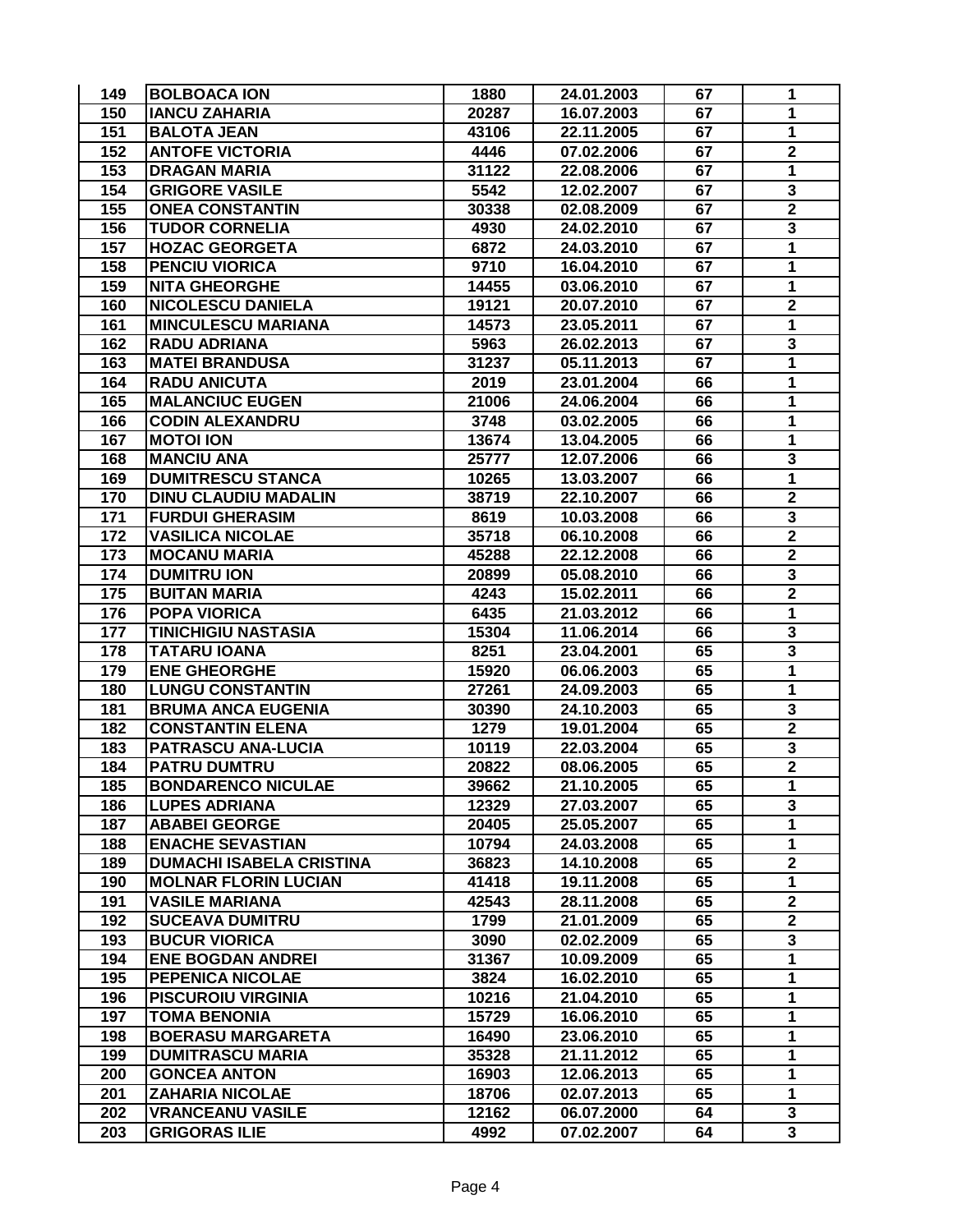| 204 | <b>BABOR MARIEA</b>             | 41734  | 21.11.2008 | 64 | 1                       |
|-----|---------------------------------|--------|------------|----|-------------------------|
| 205 | <b>ILIE MARIANA</b>             | 13458  | 23.04.2009 | 64 | 1                       |
| 206 | <b>PARASCHIVESCU IRINA</b>      | 17212  | 22.05.2009 | 64 | 1                       |
| 207 | <b>TANASESCU CONSTANTIN</b>     | 21840  | 23.06.2009 | 64 | 1                       |
| 208 | <b>IFRIM VASILICA</b>           | 31172  | 09.09.2009 | 64 | 1                       |
| 209 | <b>CONSTANTIN IOANA</b>         | 32417  | 21.09.2009 | 64 | 1                       |
| 210 | <b>SANDRU MARIOARA</b>          | 34450  | 08.10.2009 | 64 | 1                       |
| 211 | <b>CRACIUN STELICA</b>          | 6734   | 05.03.2013 | 64 | 3                       |
| 212 | <b>ERUSALIN-GRIGORE-FLOAREA</b> | 12204  | 24.04.2013 | 64 | $\mathbf 2$             |
| 213 | <b>DRUMCEA IOAN</b>             | 33135  | 26.11.2013 | 64 | $\mathbf{1}$            |
| 214 | <b>OANCEA SANDA MIRELA</b>      | 28502  | 21.10.2014 | 64 | $\overline{\mathbf{2}}$ |
| 215 | <b>IORDACHE GHEORGHITA</b>      | 26912  | 05.08.2004 | 63 | $\overline{\mathbf{2}}$ |
| 216 | <b>LEVITSKI SILVIA</b>          | 3914   | 31.01.2007 | 63 | 1                       |
| 217 | <b>MALANCA MARIANA</b>          | 4276   | 02.02.2007 | 63 | $\overline{\mathbf{2}}$ |
| 218 | <b>CRETU CONSTANTA</b>          | 26059  | 17.07.2008 | 63 | $\overline{\mathbf{3}}$ |
| 219 | <b>PREOTEASA LICA</b>           | 35624  | 03.10.2008 | 63 | 1                       |
| 220 | <b>CIOBANU IOANA</b>            | 41095  | 17.11.2008 | 63 | $\overline{\mathbf{2}}$ |
| 221 | <b>ARCHIUDEAN MARGARETA</b>     | 4081   | 09.02.2009 | 63 | $\mathbf 2$             |
| 222 | <b>STROE ELEONORA</b>           | 1687   | 25.01.2010 | 63 | 1                       |
| 223 | <b>RADU GEORGE</b>              | 648    | 11.01.2011 | 63 | 1                       |
| 224 | <b>BARAGOI GEANINA</b>          | 29190  | 29.09.2011 | 63 | 1                       |
| 225 | <b>BUSUIOC COSTICA</b>          | 2081   | 26.01.2012 | 63 | 3                       |
| 226 | <b>LUPU DOREL</b>               | 7664   | 13.03.2013 | 63 | $\overline{\mathbf{3}}$ |
| 227 | <b>CALAGURU EUGENIA</b>         | 8406   | 19.03.2013 | 63 | 3                       |
| 228 | <b>BUCUR MARIA</b>              | 22729  | 19.08.2013 | 63 | 3                       |
| 229 | <b>STOICA LAVINIA</b>           | 25015  | 22.09.2014 | 63 | $\mathbf{1}$            |
| 230 | <b>SANDU CAMELIA</b>            | 15089  | 23.05.2002 | 62 | $\mathbf 2$             |
| 231 | PEICEA VALENTINA                | 39648  | 31.10.2006 | 62 | $\overline{\mathbf{2}}$ |
| 232 | <b>VLAD ANTOANETA</b>           | 16453  | 07.05.2008 | 62 | 3                       |
| 233 | <b>CIUCIU GHEORGHE</b>          | 36824  | 14.10.2008 | 62 | 1                       |
| 234 | <b>IORGA ELENA</b>              | 41733  | 21.11.2008 | 62 | 1                       |
| 235 | <b>IORDAN MARIA</b>             | 2143   | 23.01.2009 | 62 | 1                       |
| 236 | <b>SAVU MIRCEA GHEORGHE</b>     | 4123   | 16.02.2009 | 62 | 1                       |
| 237 | <b>BARAT NECULAI</b>            | 2883   | 02.02.2011 | 62 | 1                       |
| 238 | <b>MUNTEANU MARIA</b>           | 8810   | 28.03.2011 | 62 | $\mathbf{1}$            |
| 239 | <b>STRECHEANU DOINITA</b>       | 18280  | 27.06.2011 | 62 | $\mathbf{1}$            |
| 240 | <b>ANDREI EMILIA</b>            | 17761  | 11.06.2012 | 62 | 2                       |
| 241 | <b>NICULAE CONSTANTIN</b>       | 21637  | 16.07.2012 | 62 | $\mathbf{2}$            |
| 242 | <b>TOMESCU CLAUDIU</b>          | 4276   | 02.02.2007 | 61 | $\mathbf{1}$            |
| 243 | <b>PUTINEI BOGDAN VIOREL</b>    | 5133   | 14.02.2008 | 61 | 3                       |
| 244 | <b>CONSTANTIN RODICA</b>        | 32708  | 23.09.2009 | 61 | $\mathbf{1}$            |
| 245 | <b>BOJOGA AGACHE</b>            | 30154  | 06.10.2011 | 61 | 3                       |
| 246 | <b>COSTIN PARASCHIVA</b>        | 4770   | 22.02.2012 | 61 | $\overline{2}$          |
| 247 | <b>DUMITRU GABRIEL</b>          | 24966  | 22.08.2012 | 61 | $\mathbf{1}$            |
| 248 | <b>CISTEA ALEXANDRA</b>         | 26159  | 05.09.2012 | 61 | $\mathbf{1}$            |
| 249 | <b>RADULESCU MIHAIL</b>         | 22738  | 13.08.2013 | 61 | $\mathbf 2$             |
| 250 | <b>KIS MONA</b>                 | 23567  | 28.08.2013 | 61 | $\overline{1}$          |
| 251 | ROTARIU NATALIA-AURELIA         | 21260  | 13.08.2014 | 61 | $\mathbf 2$             |
| 252 | <b>STANCU IULIAN</b>            | 118416 | 02.02.2001 | 60 | $\overline{\mathbf{3}}$ |
| 253 | <b>URSARU ROBERT</b>            | 45563  | 13.12.2006 | 60 | 3                       |
| 254 | PIRIU STEFAN CONSTANTIN         | 45818  | 27.11.2007 | 60 | $\overline{\mathbf{1}}$ |
| 255 | <b>STEFAN NICOLAE</b>           | 41217  | 18.11.2008 | 60 | $\overline{\mathbf{2}}$ |
| 256 | TUDOR (BALAN) CRISTINA ADRIANA  | 9676   | 23.03.2009 | 60 | 3                       |
| 257 | <b>SERBAN ELENA</b>             | 6423   | 11.03.2010 | 60 | $\mathbf 2$             |
| 258 | <b>COSTACHE MARIA</b>           | 22096  | 19.08.2010 | 60 | 1                       |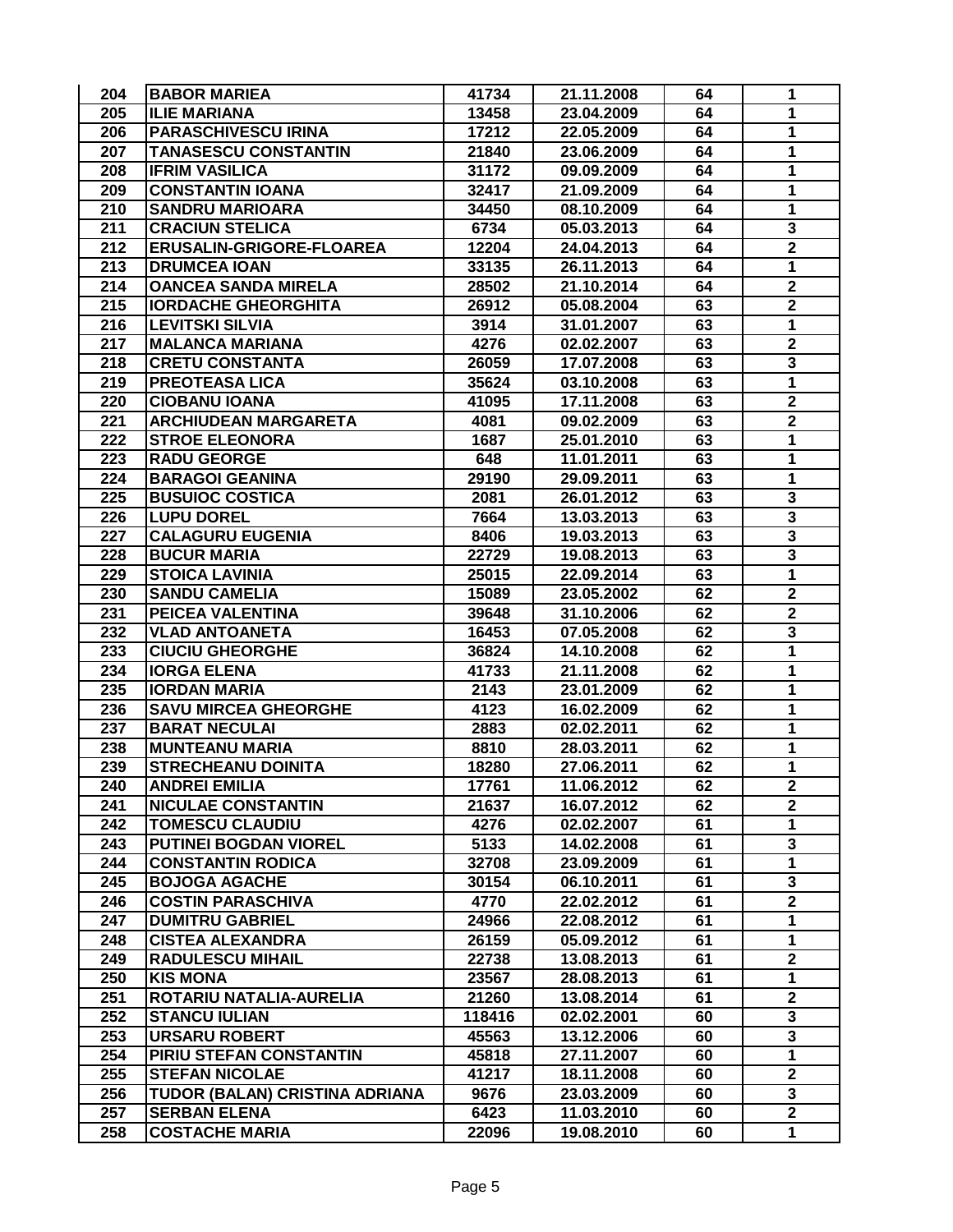| 259 | <b>DUNGACIU STEFAN</b>            | 7114           | 11.03.2011               | 60 | 1                       |
|-----|-----------------------------------|----------------|--------------------------|----|-------------------------|
| 260 | <b>PAUN MIHAI</b>                 | 30708          | 12.10.2011               | 60 | 3                       |
| 261 | <b>MIRCEA VASILE</b>              | 29412          | 28.09.2012               | 60 | $\overline{2}$          |
| 262 | <b>COMAN IULIAN</b>               | 32318          | 26.10.2012               | 60 | 3                       |
| 263 | <b>MANOLE MARIANA</b>             | 11705          | 19.04.2013               | 60 | $\overline{\mathbf{2}}$ |
| 264 | <b>MITICA MARGARETA</b>           | 21940          | 07.08.2013               | 60 | 1                       |
| 265 | <b>CHIRIAC GHEORGHITA</b>         | 28669          | 11.10.2013               | 60 | $\overline{2}$          |
| 266 | <b>VANEA VASILE</b>               | 14245          | 29.05.2014               | 60 | $\mathbf 2$             |
| 267 | <b>ION GEORGE</b>                 | 14247          | 29.05.2014               | 60 | $\mathbf{1}$            |
| 268 | <b>MARCHIDAN ION</b>              | 15056          | 06.06.2014               | 60 | $\overline{\mathbf{3}}$ |
| 269 | <b>NICULAE TRAIAN</b>             | 18896          | 17.07.2014               | 60 | $\overline{\mathbf{2}}$ |
| 270 | STEFANESCU DRAGOS-GEORGE          | 24365          | 16.09.2014               | 60 | $\mathbf{1}$            |
| 271 | <b>OAE POMPILIU</b>               | 458            | 13.01.1998               | 59 | 3                       |
| 272 | <b>MARIN CONSTANTIN</b>           | 2372           | 05.02.1998               | 59 | 3                       |
| 273 | <b>TIGANUS MARIANA</b>            | 13693          | 13.07.1998               | 59 | 3                       |
| 274 | <b>MANEA ELENA GABRIELA</b>       | 26254          | 29.06.1999               | 59 | $\overline{\mathbf{3}}$ |
| 275 | <b>GHIOACA FLORIN</b>             | 23832          | 14.01.2001               | 59 | 1                       |
| 276 | <b>MANOLACHE ADRIANA</b>          | 24790          | 05.09.2002               | 59 | 1                       |
| 277 | <b>GHERMAN GHIBULDAN MIHAI</b>    | 33394          | 16.09.2008               | 59 | 3                       |
| 278 | <b>BARBU ATENA GABRIELA</b>       | 548            | 12.01.2009               | 59 | $\overline{\mathbf{3}}$ |
| 279 | <b>DAN DOINITA</b>                | 8677           | 22.03.2012               | 59 | 3                       |
| 280 | <b>LUPU OVIDIU</b>                | 24167          | 13.08.2012               | 59 | $\mathbf 2$             |
| 281 | <b>BABEI NICOLAE</b>              | 31898          | 23.10.2012               | 59 | 3                       |
| 282 | <b>MATEI LILIANA-FLORENTINA</b>   | 32414          | 18.11.2013               | 59 | $\overline{\mathbf{2}}$ |
| 283 | <b>ION MARIN</b>                  | 8240           | 24.03.2014               | 59 | 1                       |
| 284 | <b>STEREA CONSTANTIN</b>          | 13986          | 27.05.2014               | 59 | 1                       |
| 285 | <b>HERTA PARASCHIVA</b>           |                |                          | 59 |                         |
| 286 | <b>NAIE DOINA</b>                 | 15147<br>26883 | 10.06.2014<br>06.10.2014 | 59 | 1<br>1                  |
| 287 | <b>BORDIANU SECELEANU STELUTA</b> | 27577          | 13.10.2014               | 59 | 1                       |
| 288 | <b>VLADUT MARIA</b>               | 16329          | 27.08.1998               | 58 | 3                       |
| 289 | <b>BADEA MARIAN MARIUS</b>        | 123582         | 22.10.1998               | 58 | 3                       |
| 290 | <b>VERINCA TICUTA ALINA</b>       | 55421          | 12.02.2007               | 58 | $\overline{\mathbf{3}}$ |
| 291 | <b>ION CAMELIA NICOLETA</b>       |                |                          | 58 | $\overline{2}$          |
| 292 |                                   | 39144<br>39430 | 31.10.2008               |    |                         |
|     | <b>CHIRIAC DUMITRU</b>            |                | 03.11.2008               | 58 | 3                       |
| 293 | PARLOGEA DIANA FLORENTINA         | 35789          | 15.10.2009               | 58 | 1<br>$\mathbf{1}$       |
| 294 | <b>NEACSA LIVIU</b>               | 1939           | 10.02.2010               | 58 |                         |
| 295 | FLORICESCU DUMITRU                | 15532          | 15.06.2010               | 58 | 1                       |
| 296 | <b>GRECU GHEORGHE</b>             | 25286          | 27.08.2012               | 58 | 1                       |
| 297 | <b>CRISTEA GELU</b>               | 29366          | 28.09.2012               | 58 | 1                       |
| 298 | <b>TOFAN OLGA</b>                 | 33274          | 06.11.2012               | 58 | $\mathbf{1}$            |
| 299 | <b>RUSU ANISOARA</b>              | 4267           | 12.02.2013               | 58 | 3                       |
| 300 | <b>CLOSCA LINA</b>                | 4210           | 03.03.1998               | 57 | $\overline{\mathbf{2}}$ |
| 301 | <b>EFTIMIE GEORGE</b>             | 10408          | 26.05.1998               | 57 | 3                       |
| 302 | <b>PETRACHE GETA</b>              | 16216          | 26.08.1998               | 57 | $\overline{\mathbf{2}}$ |
| 303 | <b>VLAICU BOGDAN</b>              | 21408          | 24.07.2003               | 57 | 3                       |
| 304 | <b>FLOREA MARIUS</b>              | 29141          | 13.10.2003               | 57 | 3                       |
| 305 | <b>ANTONIE LOREDANA MARIANA</b>   | 19663          | 02.06.2004               | 57 | 3                       |
| 306 | <b>BERCU DIVOIU MARCELIU ADI</b>  | 26570          | 25.07.2005               | 57 | $\overline{\mathbf{3}}$ |
| 307 | <b>VASILE OCTAVIAN</b>            | 327960         | 05.09.2006               | 57 | $\overline{1}$          |
| 308 | <b>FRUNZA CONSTANTIN</b>          | 11710          | 28.03.2008               | 57 | 3                       |
| 309 | <b>ANTON FLORIAN</b>              | 33590          | 18.09.2008               | 57 | $\mathbf 1$             |
| 310 | <b>HUDUNCA OANA VASILICA</b>      | 44678          | 17.12.2008               | 57 | $\mathbf{2}$            |
| 311 | <b>JULEI CRISTINA-DANIELA</b>     | 3643           | 05.02.2009               | 57 | 3                       |
| 312 | PUPAZA CRISTIAN CONSTANTIN        | 37121          | 28.10.2009               | 57 | $\overline{\mathbf{3}}$ |
| 313 | DALVAND SORINA CONSTANTA          | 39598          | 25.11.2009               | 57 | 3                       |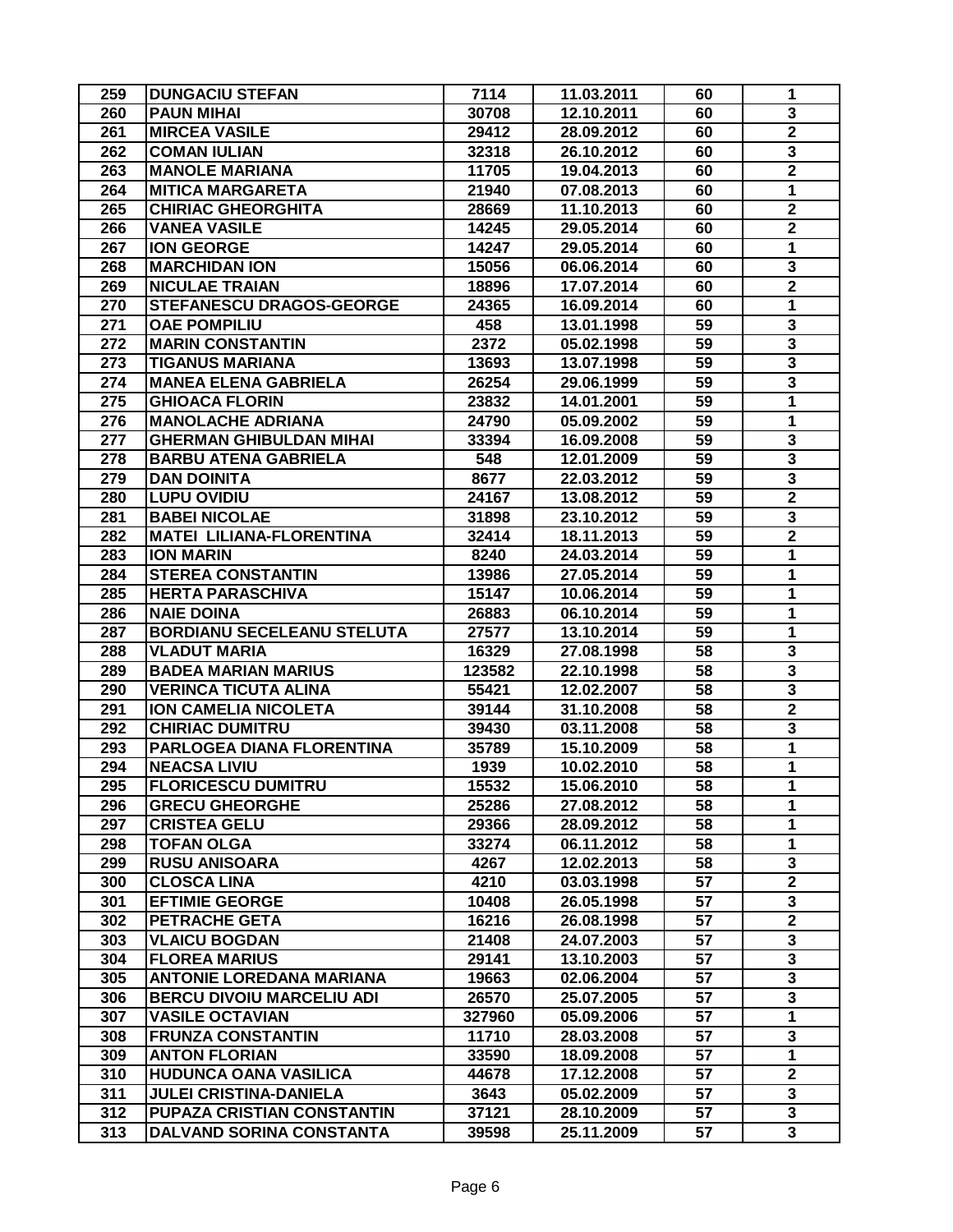| 314 | <b>AVRAM MIHAELA</b>             | 18907  | 01.07.2011 | 57              | 3                       |
|-----|----------------------------------|--------|------------|-----------------|-------------------------|
| 315 | <b>PAVEL MARIANA</b>             | 28969  | 27.09.2012 | 57              | $\overline{\mathbf{2}}$ |
| 316 | <b>CHELARU VIORICA</b>           | 30461  | 28.10.2013 | 57              | $\mathbf{1}$            |
| 317 | <b>NASTA IOSIF</b>               | 30712  | 30.10.2013 | 57              | 1                       |
| 318 | <b>STAN TEODORA</b>              | 12921  | 15.05.2014 | 57              | 1                       |
| 319 | <b>MATEESCU IOANA MIRUNA</b>     | 29258  | 28.10.2014 | 57              | $\overline{\mathbf{2}}$ |
| 320 | <b>DUMITRESCU LAURA-IONELA</b>   | 38876  | 10.11.2004 | 56              | 3                       |
| 321 | <b>CARAINOPOL MIOARA</b>         | 43115  | 15.12.2004 | 56              | 3                       |
| 322 | <b>DRAGOIU MAGDALENA</b>         | 40884  | 14.11.2008 | 56              | 3                       |
| 323 | <b>DRAGAN IULIAN VIOREL</b>      | 41118  | 17.11.2008 | 56              | $\overline{\mathbf{3}}$ |
| 324 | <b>PALADE LENUTA</b>             | 11368  | 02.04.2009 | 56              | $\overline{\mathbf{3}}$ |
| 325 | <b>ALEXANDRU CONSTANTA</b>       | 30719  | 04.09.2009 | 56              | $\overline{\mathbf{2}}$ |
| 326 | <b>CRISTEA ELENA</b>             | 15549  | 13.06.2014 | 56              | 1                       |
| 327 | <b>ROMAN DANIEL</b>              | 19769  | 03.11.1997 | 55              | 1                       |
| 328 | <b>COLNIC CATALINA</b>           | 10285  | 28.06.1999 | 55              | 1                       |
| 329 | <b>ICONARU ELISABETA</b>         | 13383  | 04.07.2001 | 55              | 1                       |
| 330 | <b>NICULAE MIHAI</b>             | 16774  | 17.08.2001 | 55              | 3                       |
| 331 | <b>PAUN MIHAITA</b>              | 2404   | 27.08.2002 | 55              | 1                       |
| 332 | <b>MECINA SAVU</b>               | 9883   | 18.03.2004 | 55              | 3                       |
| 333 | <b>CONSTANTIN ANA-MARIA</b>      | 14246  | 18.04.2005 | 55              | $\overline{\mathbf{3}}$ |
| 334 | <b>TEPURLUI DOREL</b>            |        |            | 55              | $\overline{\mathbf{2}}$ |
|     | <b>DAMIAN ROXANA CLAUDIA</b>     | 31865  | 04.09.2008 |                 |                         |
| 335 | <b>VARGA IOSIF</b>               | 2390   | 26.01.2009 | 55              | 3                       |
| 336 |                                  | 28660  | 27.09.2011 | 55              | 1                       |
| 337 | <b>BARBU FLORENTINA</b>          | 26235  | 05.09.2012 | 55              | 3                       |
| 338 | <b>GHINEA LIVIU EUGEN</b>        | 32477  | 29.10.2012 | 55              | 3                       |
| 339 | <b>CHIMOAICA IOANA MARILENA</b>  | 15427  | 29.05.2013 | 55              | 3                       |
| 340 | <b>DOBRICA MARIUS-VERONEL</b>    | 20384  | 04.08.2014 | 55              | $\mathbf{1}$            |
| 341 | <b>IRIMIA ADRIAN-DANIEL</b>      | 8535   | 26.05.1999 | 54              | 3                       |
| 342 | <b>NEACSU GHEORGHE</b>           | 24023  | 21.08.2003 | 54              | 3                       |
| 343 | <b>PETRICA ANDREI</b>            | 15219  | 25.04.2005 | 54              | $\mathbf{1}$            |
| 344 | <b>GHEORGHE ANGELA</b>           | 34919  | 26.09.2005 | 54              | 3                       |
| 345 | <b>NEGRITU CATALIIN MIHAI</b>    | 45772  | 12.12.2005 | 54              | $\overline{\mathbf{3}}$ |
| 346 | <b>SANDULESCU STELA</b>          | 16983  | 10.05.2006 | 54              | $\mathbf{1}$            |
| 347 | <b>BRAILEANU NICOLAE</b>         | 18707  | 15.05.2007 | 54              | 1                       |
| 348 | <b>ILINA OCTAVIAN</b>            | 20870  | 29.05.2007 | 54              | $\mathbf 2$             |
| 349 | <b>MATEI ALEXANDRA</b>           | 35180  | 30.09.2008 | 54              | $\mathbf{2}$            |
| 350 | <b>ALEXE IOANA</b>               | 37467  | 20.10.2008 | 54              | 3                       |
| 351 | <b>IORGA IONEL</b>               | 8139   | 11.03.2009 | 54              | $\overline{2}$          |
| 352 | <b>MIHAI HRISTACHE</b>           | 23242  | 03.07.2009 | 54              | 3                       |
| 353 | <b>ERGHELEGIU ELENA</b>          | 6134   | 09.03.2010 | 54              | 3                       |
| 354 | PETRARU LARISA MIHAELA           | 21568  | 12.08.2010 | 54              | $\mathbf{1}$            |
| 355 | <b>IRICIUC MIHAELA GEORGIANA</b> | 14224  | 18.05.2011 | 54              | 3                       |
| 356 | <b>BOSTAN DUMITRU</b>            | 22713  | 21.12.1998 | 53              | $\mathbf{1}$            |
| 357 | <b>GOCIU NICU</b>                | 1273   | 25.01.1999 | 53              | $\mathbf{1}$            |
| 358 | <b>GHINEA PETRUTA</b>            | 20881  | 22.11.2000 | 53              | 3                       |
| 359 | <b>RADULESCU ANTON</b>           | 1289   | 22.01.2002 | 53              | 3                       |
| 360 | <b>KENST DOINA-STELUTA</b>       | 119069 | 19.04.2002 | 53              | $\overline{\mathbf{3}}$ |
| 361 | <b>CHELBOIU MARIAN</b>           | 23978  | 12.07.2004 | 53              | $\overline{\mathbf{3}}$ |
| 362 | <b>STEFAN MIRELA</b>             | 4662   | 09.02.2006 | 53              | $\overline{\mathbf{3}}$ |
| 363 | <b>IONESCU CRISTIAN</b>          | 12287  | 03.04.2006 | 53              | $\overline{\mathbf{3}}$ |
| 364 | <b>VLAICU LUCICA</b>             | 23356  | 14.06.2007 | $\overline{53}$ | $\overline{2}$          |
| 365 | <b>RADU CARMEN</b>               | 4309   | 10.02.2009 | 53              | 3                       |
| 366 | <b>VIOREANU ADINA FABIOLA</b>    | 21888  | 23.06.2009 | 53              | 3                       |
| 367 | <b>BURCEA EMILIA</b>             | 4930   | 24.02.2010 | 53              | 3                       |
| 368 | <b>COSTACHE IONELA</b>           | 30310  | 12.11.2010 | 53              | $\overline{\mathbf{3}}$ |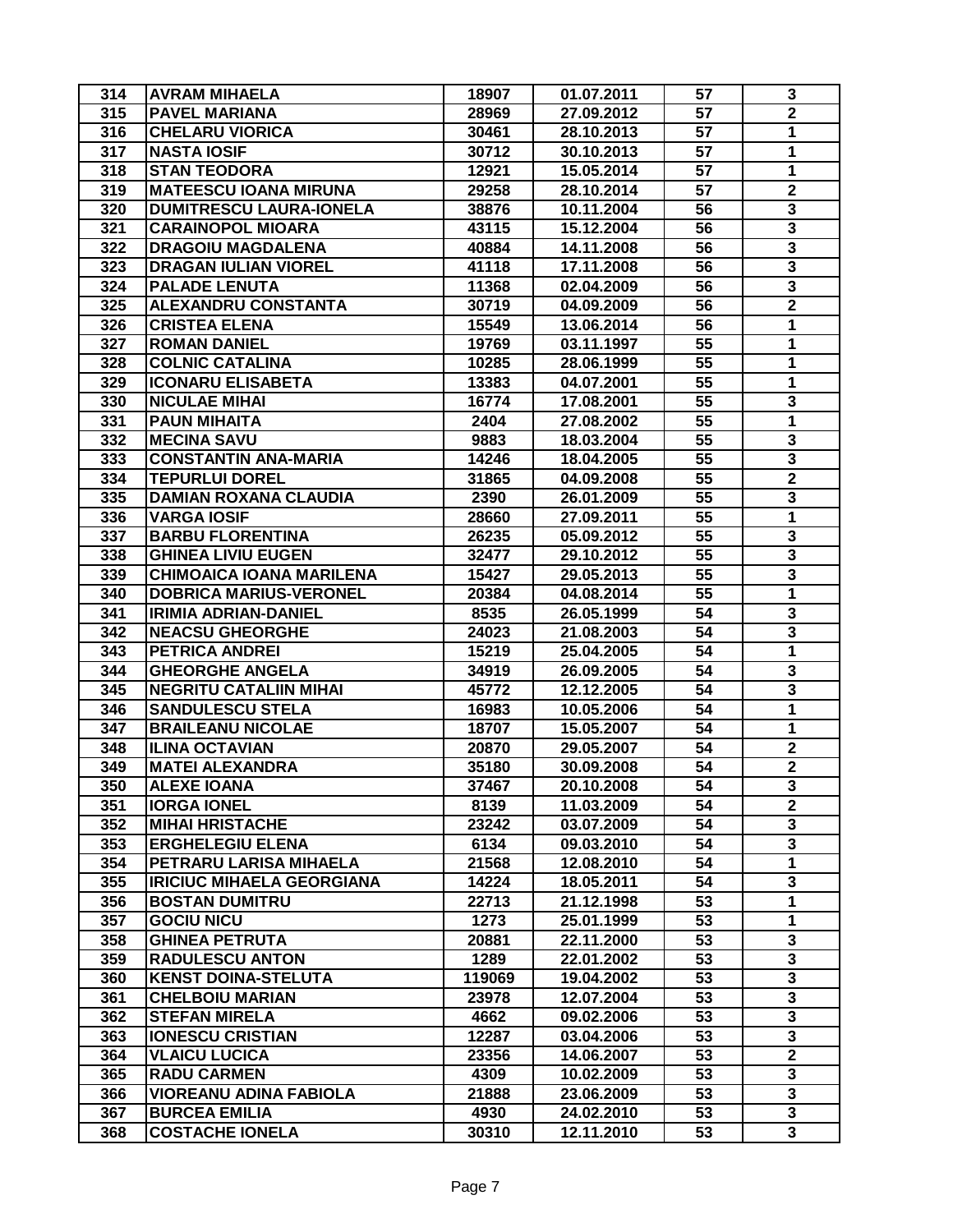| 369 | <b>BOJOGA ANDREI-CRISTIAN</b>      | 6967   | 08.03.2012 | 53              | 3                       |
|-----|------------------------------------|--------|------------|-----------------|-------------------------|
| 370 | <b>VASILACHE IULIAN</b>            | 15758  | 16.06.2014 | 53              | 1                       |
| 371 | <b>ILIE MIHAELA</b>                | 18957  | 21.10.1997 | 52              | 1                       |
| 372 | <b>STIRBU CATALIN</b>              | 121225 | 02.07.1999 | 52              | 1                       |
| 373 | <b>CIOBANU LUMINITA</b>            | 8594   | 18.05.2000 | 52              | 1                       |
| 374 | <b>GLOD DANIELA GEORGETA</b>       | 19810  | 08.11.2000 | 52              | 3                       |
| 375 | <b>BAJURA LIDIA</b>                | 26670  | 28.11.2001 | 52              | $\overline{\mathbf{2}}$ |
| 376 | <b>RAUT MARIUS PETRU</b>           | 25574  | 09.09.2003 | 52              | 3                       |
| 377 | <b>RAUS GHEORGHE</b>               | 33205  | 15.09.2003 | 52              | 1                       |
| 378 | <b>NEAGU SIMONA</b>                | 27664  | 11.08.2004 | $\overline{52}$ | $\overline{\mathbf{2}}$ |
| 379 | <b>IRIMIA LUMINITA</b>             | 39911  | 18.11.2004 | 52              | $\overline{\mathbf{2}}$ |
| 380 | <b>GRIGORE ALINA SILVIA</b>        | 42734  | 05.11.2007 | 52              | 3                       |
| 381 | <b>MARIN FLORIN</b>                | 1382   | 18.01.2008 | 52              | 1                       |
| 382 | <b>MIHAILA CONSTANTIN</b>          | 2042   | 24.01.2008 | $\overline{52}$ | 3                       |
| 383 | <b>CHIRIAC CRISTINA</b>            | 39057  | 30.10.2008 | 52              | $\overline{\mathbf{3}}$ |
| 384 | <b>COTOVANU LAVINIA MIRELA</b>     | 19886  | 28.07.2010 | 52              | $\overline{\mathbf{3}}$ |
| 385 | <b>RADULESCU LAVINIA</b>           | 35984  | 07.12.2011 | 52              | 1                       |
| 386 | <b>POPESCU GABRIEL</b>             | 1735   | 23.01.2012 | 52              | 1                       |
| 387 | <b>RATOI IOANA ANDREEA</b>         | 3827   | 15.02.2012 | 52              | $\mathbf 2$             |
| 388 | <b>TEODORESCU CRISTIANA-MARIA</b>  | 13088  | 27.04.2012 | 52              | 1                       |
| 389 | <b>STAN ION</b>                    | 15412  | 21.05.2012 | 52              | $\mathbf 2$             |
| 390 | <b>BOBONETE IONUT</b>              | 25644  | 30.08.2012 | 52              | 1                       |
| 391 | NEDELCU ALEXANDRA VICTORIA         | 25982  | 03.09.2012 | 52              | 1                       |
| 392 | <b>PETRE MIHAI</b>                 | 32154  | 25.10.2012 | 52              | 3                       |
| 393 | <b>ANGHELESCU SIMONA CORINA</b>    | 35671  | 23.12.2013 | 52              | $\overline{\mathbf{2}}$ |
| 394 | <b>RADOI LUCIAN</b>                | 8835   | 28.03.2014 | 52              | 3                       |
| 395 | <b>IVAN ALINA</b>                  | 15119  | 06.06.2014 | 52              | $\mathbf 2$             |
| 396 | <b>MANAILESCU SORIN</b>            | 5651   | 23.03.1998 | 51              | 3                       |
| 397 | <b>CRANGASU PARASCHIVA</b>         | 14244  | 22.07.1998 | 51              | $\overline{\mathbf{2}}$ |
| 398 | <b>MERCAS LUCIAN NICOLAE</b>       | 6670   | 05.04.2000 | 51              | 3                       |
| 399 | <b>IORDACHE ELENA</b>              | 14057  | 11.07.2001 | 51              | $\overline{1}$          |
| 400 | <b>CIOACA FLORIN</b>               | 23832  | 14.10.2001 | 51              | 1                       |
| 401 | <b>BOGOI IOAN-CORNELIU</b>         | 16263  | 07.05.2004 | 51              | 1                       |
| 402 | <b>MIHAI MIHAI MARIUS GHEORGHE</b> | 18733  | 21.05.2004 | 51              | 3                       |
| 403 | <b>GHIATA ION</b>                  | 33094  | 27.09.2004 | 51              | $\overline{\mathbf{3}}$ |
| 404 | <b>CIULIN JANINA COCA</b>          | 39630  | 05.11.2008 | 51              | $\overline{\mathbf{2}}$ |
| 405 | <b>TIBARA LEONARD</b>              | 450    | 08.01.2009 | 51              | 1                       |
| 406 | <b>PALII CRISTINA</b>              | 2471   | 27.01.2009 | 51              | 3                       |
| 407 | <b>VAIDA MIHAELA ELENA</b>         | 36710  | 23.10.2009 | 51              | $\overline{\mathbf{3}}$ |
| 408 | <b>VOICU RODICA</b>                | 31233  | 26.11.2010 | 51              | 3                       |
| 409 | <b>PREDA TEODORA</b>               | 37060  | 16.12.2011 | 51              | $\mathbf{1}$            |
| 410 | <b>IATAN GEORGETA VICTORIA</b>     | 351    | 06.01.2012 | 51              | $\mathbf 2$             |
| 411 | <b>NISTOR CAMELIA</b>              | 17575  | 08.06.2012 | 51              | $\overline{\mathbf{3}}$ |
| 412 | <b>ANTON DAN</b>                   | 13300  | 08.05.2013 | 51              | 3                       |
| 413 | <b>SURDU PETRA</b>                 | 14280  | 17.05.2013 | 51              | $\overline{\mathbf{2}}$ |
| 414 | <b>BADEA NICOLETA MARILENA</b>     | 16461  | 07.06.2013 | 51              | 3                       |
| 415 | <b>CHIRIAC ELENA ALINA</b>         | 18174  | 26.06.2013 | 51              | $\overline{\mathbf{1}}$ |
| 416 | <b>TRIF SILVIU CATALIN</b>         | 23739  | 29.08.2013 | 51              | $\mathbf{1}$            |
| 417 | <b>VALI DOUST PARVIN</b>           | 5081   | 24.02.2014 | 51              | 3                       |
| 418 | <b>GERASIMOU MONICA</b>            | 19521  | 24.07.2014 | 51              | $\mathbf 0$             |
| 419 | <b>DUMITRU GHEORGHE</b>            | 26076  | 29.09.2014 | $\overline{51}$ | $\overline{\mathbf{3}}$ |
| 420 | <b>ISTRATE ION</b>                 | 15382  | 28.08.2000 | 50              | $\overline{\mathbf{3}}$ |
| 421 | <b>CONSTANTIN CORNEL</b>           | 17135  | 10.06.2002 | 50              | 3                       |
| 422 | <b>MATEI SILVIA NICOLETA</b>       | 30934  | 18.11.2002 | 50              | 3                       |
| 423 | <b>STEFAN NICULAE</b>              | 29218  | 25.04.2004 | 50              | $\overline{\mathbf{3}}$ |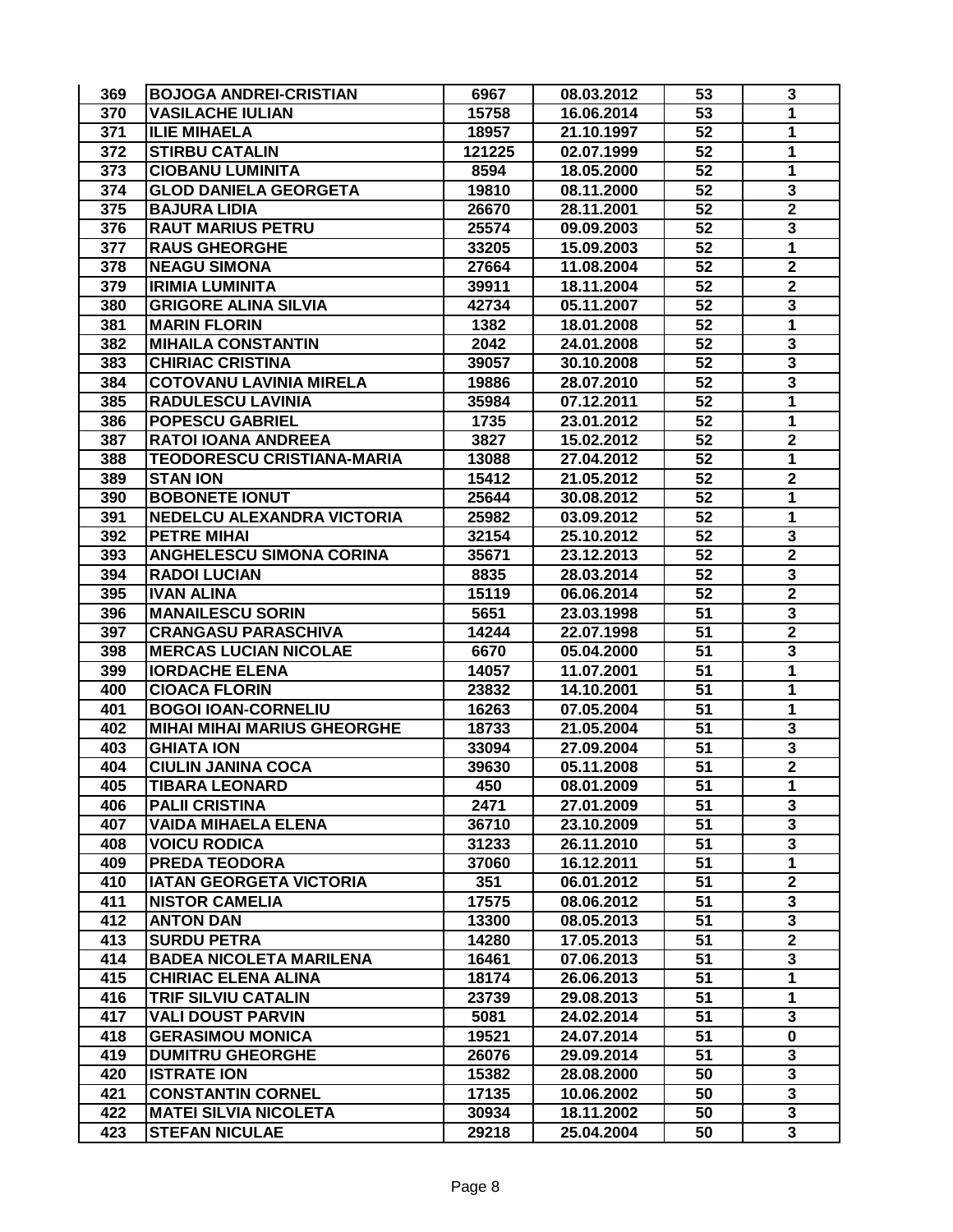| 424 | <b>GUZULESCU STEFAN-GABRIEL</b>   | 19682  | 03.06.2004 | 50 | 1                       |
|-----|-----------------------------------|--------|------------|----|-------------------------|
| 425 | <b>SULTANA BOGDAN VALERIU</b>     | 7765   | 03.03.2005 | 50 | 3                       |
| 426 | <b>MARIN MINA-VALENTINA</b>       | 22678  | 19.06.2006 | 50 | $\overline{\mathbf{3}}$ |
| 427 | <b>SPIRESCU CRISTIAN</b>          | 25414  | 10.07.2006 | 50 | $\mathbf 2$             |
| 428 | <b>COSTACHE ALEXANDRU SILVIU</b>  | 34177  | 18.09.2006 | 50 | $\overline{\mathbf{2}}$ |
| 429 | <b>BRINZEA ALEXANDRA GABRIELA</b> | 48426  | 18.02.2007 | 50 | 1                       |
| 430 | <b>TENEA CONSTANTIN</b>           | 11845  | 22.03.2007 | 50 | 1                       |
| 431 | <b>BOGHIU GABRIELA MARIA</b>      | 4918   | 13.02.2008 | 50 | 3                       |
| 432 | <b>NICULAE FLORENTA</b>           | 2787   | 29.01.2009 | 50 | $\overline{\mathbf{2}}$ |
| 433 | <b>OPREA DENISA ANA-MARIA</b>     | 6108   | 24.02.2009 | 50 | 3                       |
| 434 | PAVEL ADELINA DOMNICA             | 29323  | 03.11.2010 | 50 | $\mathbf{1}$            |
| 435 | <b>VLADESCU GEORGETA</b>          | 26101  | 04.04.2012 | 50 | 1                       |
| 436 | <b>DUMITRACHE IOAN</b>            | 30262  | 05.10.2012 | 50 | 1                       |
| 437 | <b>MATEI ANGELICA</b>             | 37632  | 10.12.2012 | 50 | 1                       |
| 438 | <b>FOTACHE CATALINA FLORINA</b>   | 35280  | 18.12.2013 | 50 | 1                       |
| 439 | <b>CRETU ANCA GABRIELA</b>        | 35655  | 23.12.2013 | 50 | 1                       |
| 440 | <b>RUSU OANA MARINELA</b>         | 14094  | 28.05.2014 | 50 | 1                       |
| 441 | <b>MATEI MARIAN</b>               | 21046  | 11.08.2014 | 50 | 1                       |
| 442 | <b>STEFANESCU EUSEBIU IONUT</b>   | 29276  | 28.10.2014 | 50 | 1                       |
| 443 | <b>BUTCA FLORICA</b>              | 819    | 18.01.1999 | 49 | 1                       |
| 444 | <b>FLORESCU LUCRETIA</b>          | 11848  | 22.07.1999 | 49 | 1                       |
| 445 | <b>CRACIUN ELENA</b>              | 123535 | 22.09.2000 | 49 | 3                       |
| 446 | <b>RAMADAN TEODORA</b>            | 32584  | 22.09.2004 | 49 | 1                       |
| 447 | <b>MINDRUTA CAMELIA</b>           | 40783  | 08.11.2005 | 49 | $\overline{\mathbf{3}}$ |
| 448 | <b>ISTRATE ANGELA</b>             | 42015  | 30.10.2007 | 49 | 3                       |
| 449 | <b>CALIN ELENA</b>                | 48073  | 14.12.2007 | 49 | 3                       |
| 450 | <b>SENTES CORINA</b>              | 8429   | 18.12.2007 | 49 | $\mathbf{1}$            |
| 451 | <b>CHIPER CODRUT</b>              | 48750  | 20.12.2007 | 49 | $\mathbf{1}$            |
| 452 | <b>BUNDUC PENELIA</b>             | 37969  | 22.10.2008 | 49 | 1                       |
| 453 | TIGLITU RUXANDRA-GABRIELA         | 16628  | 19.05.2009 | 49 | 3                       |
| 454 | <b>IONITA GABRIELA</b>            | 16915  | 20.05.2009 | 49 | 3                       |
| 455 | <b>SAVU DRULEA MIHAELA</b>        | 39401  | 23.11.2009 | 49 | $\overline{2}$          |
| 456 | <b>ZARNESCU CRISTINA</b>          | 2910   | 31.01.2013 | 49 | 3                       |
| 457 | <b>MIHAI CAMELIA</b>              | 20595  | 09.11.1998 | 48 | $\overline{\mathbf{3}}$ |
| 458 | <b>RADUCANU MARIAN</b>            | 20726  | 16.11.1998 | 48 | 3                       |
| 459 | <b>BADEA MIHAELA</b>              | 715    | 15.01.2001 | 48 | $\overline{\mathbf{3}}$ |
| 460 | <b>VACARESCU IOANA</b>            | 11946  | 13.06.2001 | 48 | 3                       |
| 461 | <b>LINCA ELENA ALINA</b>          | 5007   | 08.08.2001 | 48 | 1                       |
| 462 | <b>COVACI SORIN</b>               | 20714  | 10.10.2001 | 48 | 3                       |
| 463 | <b>TUDORACHE GEORGE</b>           | 20714  | 10.10.2001 | 48 | $\mathbf{1}$            |
| 464 | <b>GHEORGHE MARGARETA</b>         | 27647  | 27.12.2001 | 48 | 3                       |
| 465 | UNGUREANU DANIEL CRISTIAN         | 5857   | 28.02.2002 | 48 | 3                       |
| 466 | <b>OPREA ATENA</b>                | 26502  | 26.09.2002 | 48 | 3                       |
| 467 | <b>VOICU NICOLETA</b>             | 23861  | 20.08.2003 | 48 | 3                       |
| 468 | <b>BURADA LUIZA FLORENTINA</b>    | 147    | 06.01.2004 | 48 | 3                       |
| 469 | <b>JULEA DANIELA ROXANA</b>       | 1279   | 19.01.2004 | 48 | 3                       |
| 470 | <b>TOMA MITICA</b>                | 6052   | 23.02.2004 | 48 | $\overline{2}$          |
| 471 | <b>TRANDAFIR MARINELA</b>         | 16890  | 12.05.2004 | 48 | $\overline{\mathbf{3}}$ |
| 472 | <b>STROE DUMITRA</b>              | 25603  | 26.07.2004 | 48 | $\overline{1}$          |
| 473 | <b>MECINA VASILE</b>              | 26743  | 26.07.2005 | 48 | $\mathbf{1}$            |
| 474 | <b>BARBU MARIANA</b>              | 11562  | 29.03.2006 | 48 | 3                       |
| 475 | <b>RUDARU STAN</b>                | 16955  | 03.05.2007 | 48 | $\mathbf 1$             |
| 476 | <b>PADURARIU MIHAELA</b>          | 4371   | 08.02.2008 | 48 | $\overline{1}$          |
| 477 | DITA LOREDANA-MIHAELA             | 5497   | 18.02.2008 | 48 | $\mathbf 1$             |
| 478 | RAGALIE ANTOANETA                 | 8316   | 06.03.2008 | 48 | 3                       |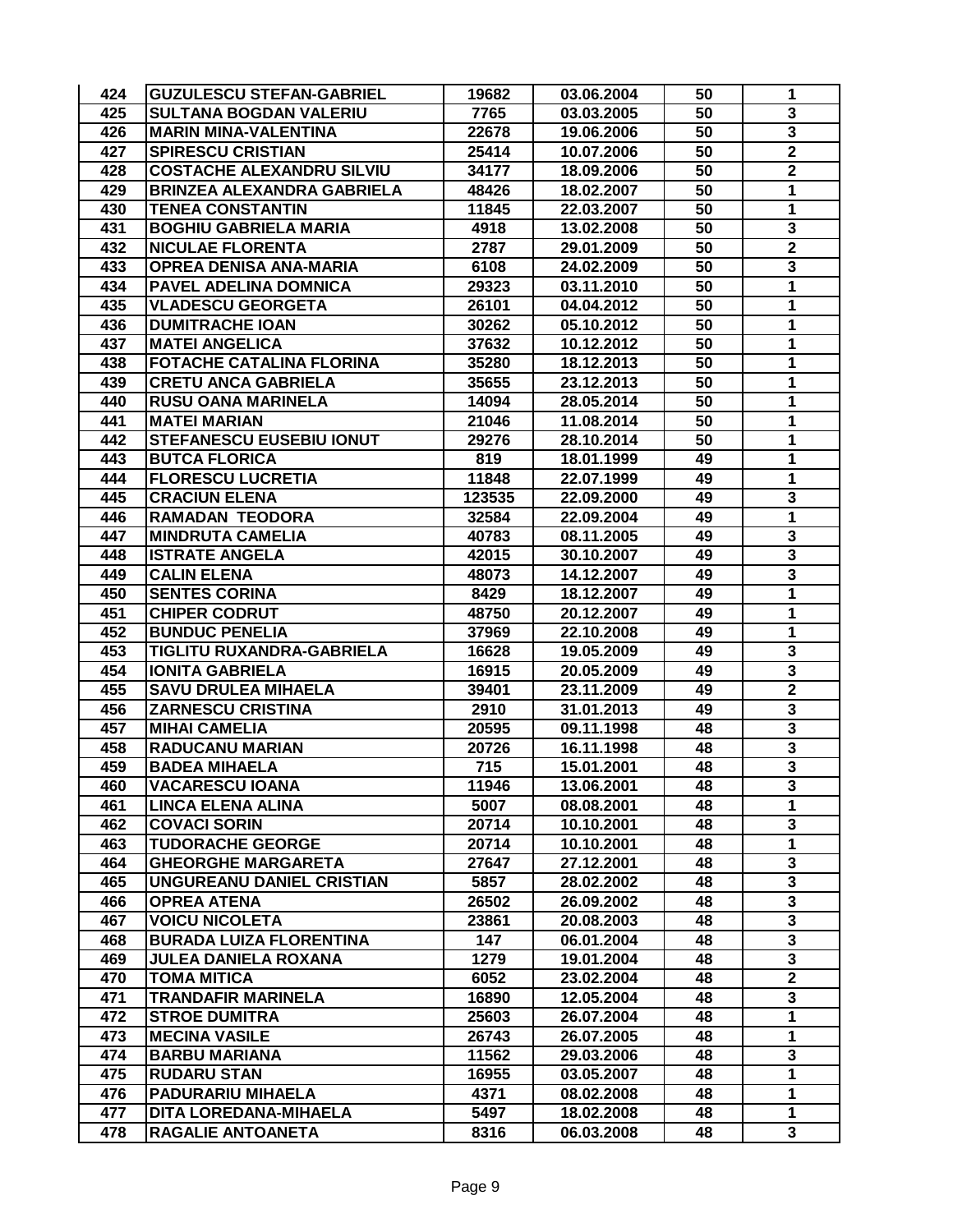| 479 | <b>SLAVILA TEODOR CLAUDIU</b>      | 34151  | 23.03.2008 | 48 | 1                       |
|-----|------------------------------------|--------|------------|----|-------------------------|
| 480 | <b>VADUVA MARIA</b>                | 40086  | 07.11.2008 | 48 | 3                       |
| 481 | <b>PAVEL IONEL</b>                 | 41374  | 09.11.2008 | 48 | $\overline{\mathbf{2}}$ |
| 482 | <b>GHITULESCU FLORENTINA LUIZA</b> | 3147   | 02.02.2009 | 48 | 3                       |
| 483 | <b>RADU FLORIN</b>                 | 5388   | 18.02.2009 | 48 | 3                       |
| 484 | <b>SENTES DIANA</b>                | 37251  | 29.10.2009 | 48 | 1                       |
| 485 | <b>VARGA ELLA</b>                  | 1585   | 22.01.2010 | 48 | 3                       |
| 486 | <b>VACARIU MIHAELA GABRIELA</b>    | 23819  | 17.09.2010 | 48 | 3                       |
| 487 | PETENCHIA ELENA SORINA             | 38450  | 18.12.2012 | 48 | 3                       |
| 488 | <b>AVADANEI CLAUDIA LUIZI</b>      | 7691   | 13.03.2013 | 48 | $\overline{\mathbf{2}}$ |
| 489 | <b>COSTEA IVAN</b>                 | 9667   | 01.04.2013 | 48 | $\overline{\mathbf{2}}$ |
| 490 | <b>GUTA FLORINA</b>                | 18176  | 26.06.2013 | 48 | $\mathbf{1}$            |
| 491 | <b>BUNEA ION</b>                   | 23724  | 29.09.2013 | 48 | 1                       |
| 492 | <b>STAN RALUCA ANDREEA</b>         | 27684  | 02.10.2013 | 48 | 3                       |
| 493 | <b>FIERARU ELENA</b>               | 12193  | 06.07.2000 | 47 | $\overline{2}$          |
| 494 | <b>CRISTEA MITICA</b>              | 15553  | 30.08.2000 | 47 | 3                       |
| 495 | <b>PANTELIMON CRISTINA LUANA</b>   | 5007   | 08.03.2001 | 47 | $\overline{\mathbf{2}}$ |
| 496 | <b>BAGEAC LUCIAN</b>               | 27444  | 20.12.2001 | 47 | 1                       |
| 497 | <b>ILIE VIORICA</b>                | 29911  | 07.11.2002 | 47 | 1                       |
| 498 | <b>NAIE MIHAI</b>                  | 7920   | 19.03.2003 | 47 | 3                       |
| 499 | <b>GIURGIUVEANU IONEL</b>          | 8119   | 08.03.2004 | 47 | 3                       |
| 500 | <b>OPREA GEORGETA GINA</b>         | 32763  | 23.09.2004 | 47 | 3                       |
| 501 | <b>BANCILA MONICA</b>              | 39247  | 12.11.2004 | 47 | $\overline{\mathbf{3}}$ |
| 502 | <b>MATEESCU ALEXANDRU GHEORGHE</b> | 13537  | 12.04.2005 | 47 | 3                       |
| 503 | <b>LEPUS NAZARINEANU</b>           | 36486  | 06.10.2005 | 47 | 1                       |
| 504 | <b>RADU IONELA</b>                 | 19714  | 29.05.2006 | 47 | 3                       |
| 505 | <b>BALOTA CONSTANTA</b>            | 2338   | 22.01.2007 | 47 | 3                       |
| 506 | <b>JOVANOVIC MIRELA GABRIELA</b>   | 7881   | 26.02.2007 | 47 | 3                       |
| 507 | <b>OTVES DANIELA</b>               | 8884   | 11.03.2008 | 47 | 3                       |
| 508 | <b>DACHIN MANUELA FLORENTINA</b>   | 39974  | 07.11.2008 | 47 | $\mathbf{1}$            |
| 509 | <b>IONESCU MARIAN</b>              | 3079   | 02.02.2009 | 47 | $\overline{\mathbf{2}}$ |
| 510 | <b>MANOLITA FLORIN</b>             | 16628  | 19.05.2009 | 47 | 1                       |
| 511 | <b>CIOTEA CORNEL</b>               | 37913  | 06.11.2009 | 47 | 1                       |
| 512 | STUPU VALERIA ADRIANA              | 31807  | 25.11.2010 | 47 | 3                       |
| 513 | <b>IULIAN ANAMARIA BIANCA</b>      | 15446  | 30.05.2011 | 47 | $\overline{\mathbf{2}}$ |
| 514 | <b>NITA MAGDALENA</b>              | 20022  | 13.07.2011 | 47 | $\mathbf{1}$            |
| 515 | <b>GHIMIS GABRIELA</b>             | 25853  | 31.08.2012 | 47 | 1                       |
| 516 | <b>IORDACHE PAULINA</b>            | 28725  | 26.09.2012 | 47 | 3                       |
| 517 | <b>NITOI CLAUDIA STEFANIA</b>      | 1541   | 18.01.2013 | 47 | $\overline{\mathbf{3}}$ |
| 518 | <b>SIMONCA RODICA-DORINA</b>       | 3649   | 06.02.2013 | 47 | 3                       |
| 519 | <b>MIHAI MIOARA ANA</b>            | 9282   | 27.03.2013 | 47 | $\mathbf{1}$            |
| 520 | <b>PASCU MARIA VERONICA</b>        | 20613  | 23.07.2013 | 47 | 3                       |
| 521 | <b>MACIOACA CERASELA ELENA</b>     | 26406  | 23.09.2013 | 47 | 3                       |
| 522 | PANA ALEXANDRU-FLORIN              | 28002  | 07.10.2013 | 47 | $\overline{\mathbf{2}}$ |
| 523 | <b>NEAGU PETRA</b>                 | 30565  | 29.10.2013 | 47 | 3                       |
| 524 | <b>DORE MARIA SOFIA</b>            | 7810   | 19.03.2014 | 47 | 3                       |
| 525 | <b>CANDEA EUGEN ALEXANDRU</b>      | 26589  | 01.10.2014 | 47 | $\overline{\mathbf{3}}$ |
| 526 | <b>RAICULESCU DANIEL</b>           | 120905 | 29.05.2000 | 46 | $\overline{1}$          |
| 527 | GENUCHI (MOTOC) ANCA MONICA STE    | 18989  | 18.09.2001 | 46 | 3                       |
| 528 | <b>CORNEA GRIGORE</b>              | 13833  | 14.05.2002 | 46 | $\mathbf{2}$            |
| 529 | <b>CORNEA GHEORGHE</b>             | 13833  | 14.05.2002 | 46 | $\overline{2}$          |
| 530 | <b>TATARU ELENA</b>                | 4797   | 18.02.2003 | 46 | $\overline{2}$          |
| 531 | <b>COSTICA GHEORGHITA</b>          | 27277  | 24.09.2003 | 46 | $\mathbf{2}$            |
| 532 | <b>NICOLAE MARIANA</b>             | 34925  | 04.12.2003 | 46 | 3                       |
| 533 | <b>NEACSU AUREL</b>                | 5554   | 19.02.2004 | 46 | $\overline{\mathbf{3}}$ |
|     |                                    |        |            |    |                         |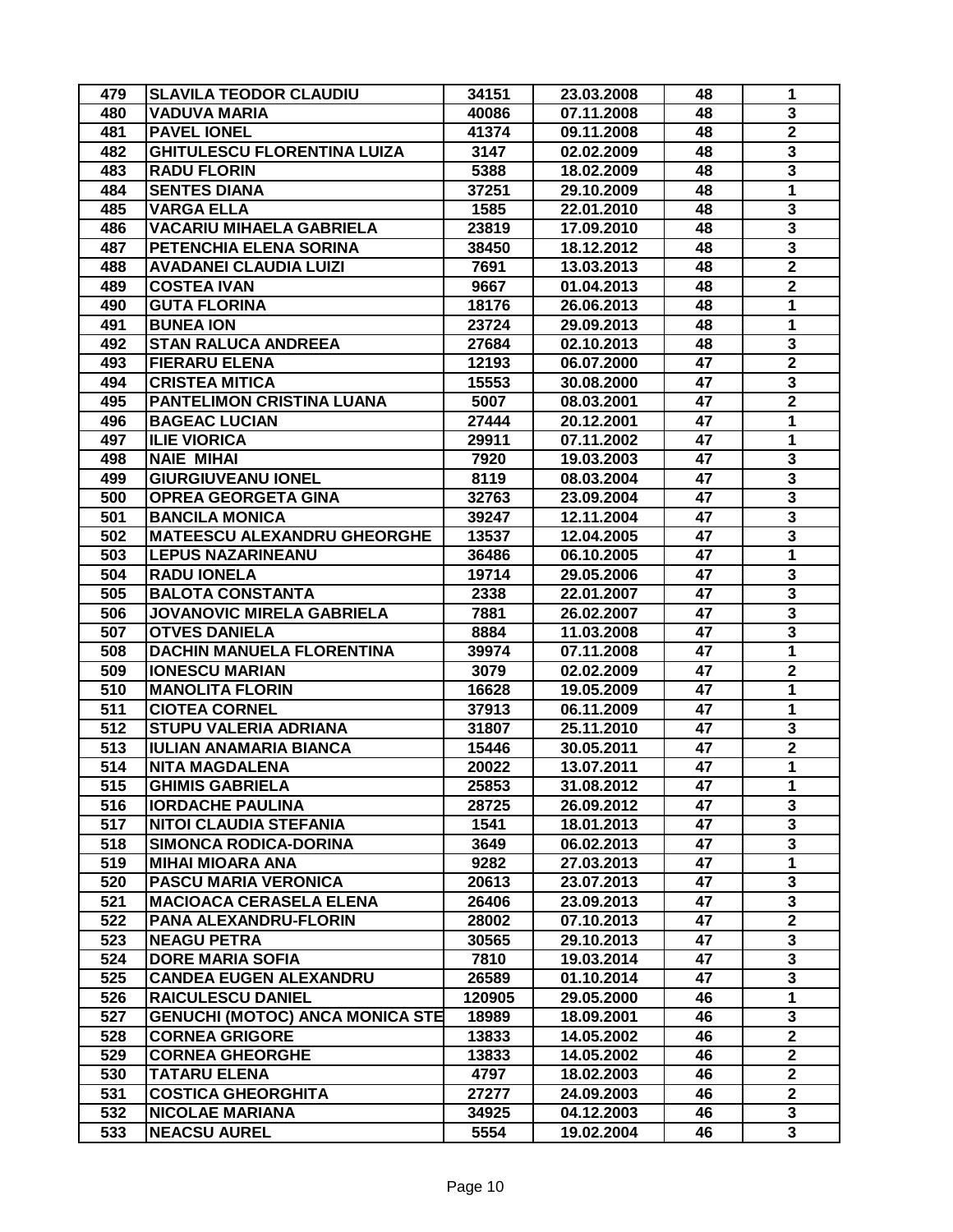| 534              | <b>MAZILESCU MARIA</b>           | 9246   | 16.03.2004 | 46 | 3                       |
|------------------|----------------------------------|--------|------------|----|-------------------------|
| 535              | <b>SIGNEANU DORU</b>             | 14033  | 21.04.2004 | 46 | $\overline{\mathbf{3}}$ |
| 536              | <b>VAIDECEANU EMILIA</b>         | 16869  | 12.05.2004 | 46 | $\overline{\mathbf{2}}$ |
| 537              | <b>GAVRILA ANISOARA</b>          | 25278  | 14.07.2005 | 46 | $\mathbf 2$             |
| 538              | <b>IORGA AUREL</b>               | 38861  | 25.10.2005 | 46 | 3                       |
| 539              | POPESCU BARZAN OCTAVIAN PETRUT   | 23650  | 26.06.2006 | 46 | $\overline{\mathbf{3}}$ |
| 540              | <b>STAN CRISTIAN</b>             | 25554  | 10.07.2006 | 46 | 3                       |
| 541              | <b>SULTANA DAN FLORIN</b>        | 46587  | 20.12.2006 | 46 | 3                       |
| 542              | <b>RADU DENISA MIHAELA</b>       | 45179  | 22.11.2007 | 46 | $\mathbf 2$             |
| $\overline{543}$ | <b>STANCIU ADRIANA CAMELIA</b>   | 29441  | 14.08.2008 | 46 | $\mathbf{1}$            |
| 544              | <b>RUSU DUMITRU</b>              | 36872  | 14.10.2008 | 46 | $\overline{1}$          |
| 545              | <b>IONITA ELENA-CAMELIA</b>      | 42693  | 02.12.2008 | 46 | 3                       |
| 546              | <b>GHEORGHE DANIELA-NICULINA</b> | 491    | 09.01.2009 | 46 | $\mathbf 2$             |
| 547              | <b>MARIN IULIAN</b>              | 15943  | 13.05.2009 | 46 | 1                       |
| 548              | <b>STOIAN MARILENA ROXANA</b>    | 25971  | 29.09.2010 | 46 | $\overline{\mathbf{3}}$ |
| 549              | <b>CIUCA CRISTIAN</b>            | 16901  | 14.06.2011 | 46 | $\overline{\mathbf{3}}$ |
| 550              | PREDA ALINA                      | 17918  | 22.06.2011 | 46 | $\overline{\mathbf{3}}$ |
| 551              | POSEA MARIUS SEBASTIAN           | 35571  | 02.12.2011 | 46 | 1                       |
| 552              | <b>CRACIUN STEFANIA NONI</b>     | 38062  | 28.12.2011 | 46 | $\mathbf 2$             |
| 553              | <b>BUGA ELENA-STEFANIA</b>       | 24126  | 13.08.2012 | 46 | 3                       |
| 554              | <b>BIRSAN IRINA GABRIELA</b>     | 33635  | 08.11.2012 | 46 | $\mathbf 2$             |
| 555              | <b>BAIASU DANIELA</b>            | 12125  | 23.04.2013 | 46 | 1                       |
| 556              | <b>SIRBU MIHAELA-GABRIELA</b>    | 12742  | 29.04.2013 | 46 | 3                       |
| 557              | <b>MUNTEANU NICOLETA</b>         |        |            |    | 3                       |
|                  |                                  | 14069  | 15.05.2013 | 46 | 3                       |
| 558              | <b>DUMITRU NINA</b>              | 16213  | 05.06.2013 | 46 |                         |
| 559              | <b>BOGDAN ANGELA- MARIA</b>      | 29993  | 23.10.2013 | 46 | 3                       |
| 560              | <b>MANOLE TIBERIU EUGEN</b>      | 33440  | 29.11.2013 | 46 | $\mathbf 2$             |
| 561              | <b>PARFENIE BOGDAN</b>           | 21100  | 11.08.2014 | 46 | $\mathbf{1}$            |
| 562              | <b>MATINCA ION</b>               | 19186  | 31.10.2000 | 45 | $\overline{\mathbf{2}}$ |
| 563              | <b>CARAMIDA NICU</b>             | 122963 | 14.12.2001 | 45 | 3                       |
| 564              | <b>BITA MARIAN</b>               | 6070   | 28.02.2003 | 45 | $\overline{\mathbf{3}}$ |
| 565              | <b>NICULARIE GRIGORE</b>         | 30145  | 22.10.2003 | 45 | $\overline{\mathbf{3}}$ |
| 566              | <b>GHIOACA ELENA</b>             | 32354  | 12.11.2003 | 45 | $\mathbf{1}$            |
| 567              | <b>BOLOZANI VASILICA ALINA</b>   | 16396  | 10.05.2004 | 45 | $\boldsymbol{2}$        |
| 568              | <b>MITOI RAHELA</b>              | 20679  | 11.05.2004 | 45 | 3                       |
| 569              | <b>BOLOZANI MARIANA</b>          | 25586  | 11.08.2004 | 45 | $\overline{\mathbf{3}}$ |
| 570              | <b>LITA LENUTA</b>               | 7000   | 25.02.2005 | 45 | 3                       |
| 571              | <b>IVANOIU DANIELA CARMEN</b>    | 18445  | 20.05.2005 | 45 | 3                       |
| 572              | <b>GHEORGHE VIOREL</b>           | 24844  | 11.07.2005 | 45 | $\mathbf{1}$            |
| 573              | <b>PETRE ELENA</b>               | 25305  | 14.07.2005 | 45 | 3                       |
| 574              | <b>MUSAT GHEORGHE</b>            | 32095  | 06.09.2005 | 45 | 3                       |
| 575              | <b>CURT SANDU</b>                | 5770   | 13.02.2007 | 45 | $\mathbf{1}$            |
| 576              | POPESCU URSU CLAUDIA EMANUELA    | 37439  | 17.10.2008 | 45 | $\overline{2}$          |
| 577              | <b>TRANDAFIR MARCELA</b>         | 37672  | 21.10.2008 | 45 | $\overline{\mathbf{2}}$ |
| 578              | <b>LAUTARU FLORIN</b>            | 41059  | 17.11.2008 | 45 | 3                       |
| 579              | <b>DRUJA CEZAR RAZVAN</b>        | 41119  | 17.11.2008 | 45 | 1                       |
| 580              | <b>POCRIS FLORIN</b>             | 42459  | 27.11.2008 | 45 | 1                       |
| 581              | <b>VATAU LUISIANA</b>            | 43846  | 11.12.2008 | 45 | 1                       |
| 582              | <b>VATAU MIHAI</b>               | 43846  | 11.12.2008 | 45 | $\mathbf{1}$            |
| 583              | <b>ZAMFIRACHE STEFAN</b>         | 5746   | 20.02.2009 | 45 | 1                       |
| 584              | <b>OANCEA LAURA MIHAELA</b>      | 8938   | 16.03.2009 | 45 | $\overline{\mathbf{3}}$ |
| 585              | <b>PANTILIE DOREL</b>            | 24749  | 16.07.2009 | 45 | $\overline{1}$          |
| 586              | <b>SIVU GHEORGHITA</b>           | 28643  | 18.08.2009 | 45 | $\mathbf{2}$            |
| 587              | <b>VISENOIU CRISTINA</b>         | 11137  | 18.04.2011 | 45 | $\mathbf{2}$            |
| 588              | <b>NAVALICI MIHAELA ELENA</b>    | 23932  | 23.08.2011 | 45 | $\mathbf{2}$            |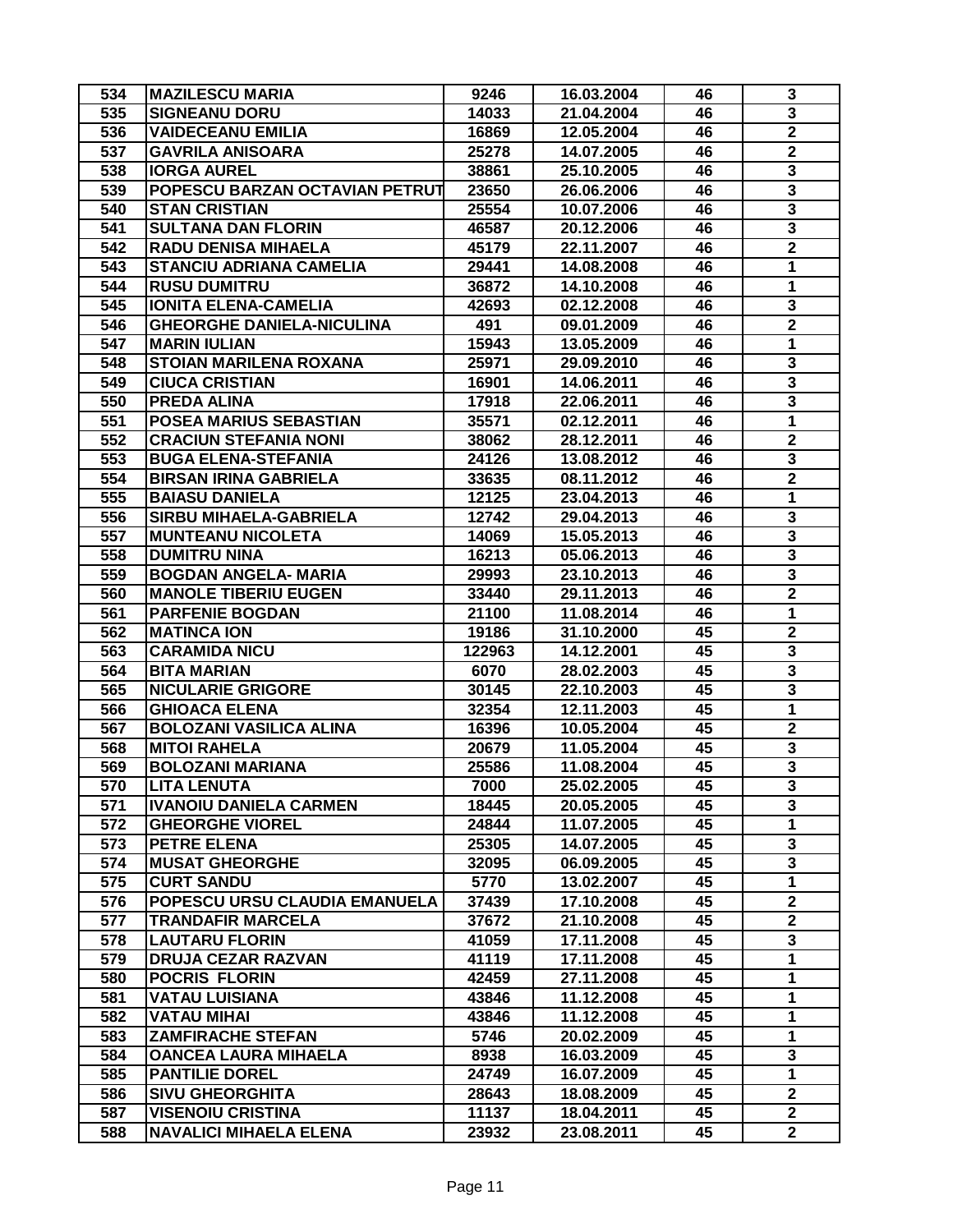| 590<br><b>CODREANU CRISTINA</b><br>8677<br>45<br>1<br>22.03.2012<br>3<br>591<br><b>MATUS VASILE</b><br>11058<br>45<br>10.04.2012<br>$\overline{\mathbf{3}}$<br>592<br><b>CONSTANTIN GABRIEL</b><br>45<br>14569<br>14.05.2012<br>$\overline{\mathbf{3}}$<br>593<br><b>MINCIU GEORGIANA</b><br>45<br>17890<br>13.06.2012<br>$\overline{\mathbf{1}}$<br>594<br><b>RUSTEI GABRIELA</b><br>18538<br>45<br>18.06.2012<br>595<br>3<br>DUMITRASCU MARIANA-NICOLETA<br>303<br>08.01.2013<br>45<br>$\overline{\mathbf{3}}$<br>596<br><b>VRINCEANU CRISTIAN VIRGIL</b><br>5984<br>26.02.2013<br>45<br>$\overline{\mathbf{2}}$<br>597<br><b>BARBU IONELA</b><br>8751<br>22.03.2013<br>45<br>$\overline{2}$<br>598<br><b>BARANIUC NICOLAE-CORNEL</b><br>22731<br>45<br>19.08.2013<br>3<br>599<br><b>SANDU RODICA</b><br>24148<br>03.09.2013<br>45<br>$\overline{\mathbf{2}}$<br>600<br><b>BRAN VALENTINA-COSMINA</b><br>45<br>9979<br>09.04.2014<br>601<br><b>LEANA IONELA-RAMONA</b><br>1<br>25830<br>26.09.2014<br>45<br>602<br><b>DANCIU STELIAN</b><br>5499<br>44<br>1<br>14.03.2001<br><b>SIRGHI COSTEL ILIE</b><br>1<br>603<br>12006<br>22.04.2002<br>44<br>604<br>3<br><b>LITA ELENA</b><br>12367<br>22.04.2002<br>44<br>$\overline{2}$<br>605<br><b>BOCEANU FLORINA</b><br>44<br>34903<br>14.12.2003<br>1<br>606<br>44<br><b>TOMA GEORGETA</b><br>11862<br>31.03.2004<br>3<br>607<br>POPESCU VASILICA<br>15419<br>44<br>30.04.2004<br>1<br>608<br><b>STROE CONSTANTIN</b><br>25604<br>26.07.2004<br>44<br>$\mathbf 2$<br>609<br><b>SIMIONICA GABI</b><br>44<br>26079<br>29.07.2004<br>3<br>610<br><b>BALOTA MONICA</b><br>47037<br>20.12.2005<br>44<br>1<br>611<br><b>DUMITRACHE NICOLETA VERONICA</b><br>44<br>12698<br>28.03.2007<br>$\mathbf 2$<br>612<br><b>NICULAE STELUTA</b><br>31638<br>13.07.2007<br>44<br>$\overline{\mathbf{3}}$<br>613<br><b>VARTOLOMEI DANIELA</b><br>43382<br>44<br>08.11.2007<br>$\mathbf 2$<br>614<br><b>BURLACU MIRICIA</b><br>48867<br>21.12.2007<br>44<br>3<br>615<br><b>MUSAT (CIOTEA) LUCICA GEANINA</b><br>44<br>38820<br>29.10.2008<br>616<br>3<br><b>DOBRE CONSTANTIN</b><br>2469<br>27.01.2009<br>44<br>$\overline{\mathbf{2}}$<br>617<br><b>IVAN AURELIA</b><br>44<br>15318<br>08.05.2009<br>$\mathbf 2$<br>618<br><b>NICOLAU NICULINA</b><br>19892<br>30.05.2009<br>44<br>$\overline{\mathbf{2}}$<br>619<br><b>BOCEANU CRISTINA</b><br>44<br>30509<br>03.09.2009<br>$\mathbf 2$<br>620<br>36545<br>44<br><b>MILITARU MARIA-LAURA</b><br>22.10.2009<br>$\overline{2}$<br>621<br><b>TUDORICA DANIELA</b><br>1116<br>44<br>15.02.2010<br>$\mathbf 2$<br>622<br><b>TANASE PETRICA</b><br>44<br>6800<br>16.03.2010<br>1<br>623<br><b>PARVULESCU NICULAE</b><br>18564<br>14.07.2010<br>44<br>$\mathbf{1}$<br>624<br>44<br><b>MIHALACHE OLGA</b><br>2059<br>25.01.2011<br>TRANDAFIR ALINA MONICA<br>14.04.2011<br>10904<br>625<br>44<br>T<br>1<br>626<br>16179<br>44<br><b>TUDORACHE VALENTIN IOAN</b><br>06.06.2011<br>3<br>627<br><b>DUMITRU CONSTANTIN</b><br>11.08.2011<br>44<br>22924 | 589 | <b>BOJOGA REBECA-SIMONA</b> | 5954 | 01.03.2012 | 45 | 1 |
|---------------------------------------------------------------------------------------------------------------------------------------------------------------------------------------------------------------------------------------------------------------------------------------------------------------------------------------------------------------------------------------------------------------------------------------------------------------------------------------------------------------------------------------------------------------------------------------------------------------------------------------------------------------------------------------------------------------------------------------------------------------------------------------------------------------------------------------------------------------------------------------------------------------------------------------------------------------------------------------------------------------------------------------------------------------------------------------------------------------------------------------------------------------------------------------------------------------------------------------------------------------------------------------------------------------------------------------------------------------------------------------------------------------------------------------------------------------------------------------------------------------------------------------------------------------------------------------------------------------------------------------------------------------------------------------------------------------------------------------------------------------------------------------------------------------------------------------------------------------------------------------------------------------------------------------------------------------------------------------------------------------------------------------------------------------------------------------------------------------------------------------------------------------------------------------------------------------------------------------------------------------------------------------------------------------------------------------------------------------------------------------------------------------------------------------------------------------------------------------------------------------------------------------------------------------------------------------------------------------------------------------------------------------------------------------------------------------------------------------------------------------------------------------------------------------------------------------------------------------------------------------------------------------------------------------------------------------------------------------------------------------------------|-----|-----------------------------|------|------------|----|---|
|                                                                                                                                                                                                                                                                                                                                                                                                                                                                                                                                                                                                                                                                                                                                                                                                                                                                                                                                                                                                                                                                                                                                                                                                                                                                                                                                                                                                                                                                                                                                                                                                                                                                                                                                                                                                                                                                                                                                                                                                                                                                                                                                                                                                                                                                                                                                                                                                                                                                                                                                                                                                                                                                                                                                                                                                                                                                                                                                                                                                                           |     |                             |      |            |    |   |
|                                                                                                                                                                                                                                                                                                                                                                                                                                                                                                                                                                                                                                                                                                                                                                                                                                                                                                                                                                                                                                                                                                                                                                                                                                                                                                                                                                                                                                                                                                                                                                                                                                                                                                                                                                                                                                                                                                                                                                                                                                                                                                                                                                                                                                                                                                                                                                                                                                                                                                                                                                                                                                                                                                                                                                                                                                                                                                                                                                                                                           |     |                             |      |            |    |   |
|                                                                                                                                                                                                                                                                                                                                                                                                                                                                                                                                                                                                                                                                                                                                                                                                                                                                                                                                                                                                                                                                                                                                                                                                                                                                                                                                                                                                                                                                                                                                                                                                                                                                                                                                                                                                                                                                                                                                                                                                                                                                                                                                                                                                                                                                                                                                                                                                                                                                                                                                                                                                                                                                                                                                                                                                                                                                                                                                                                                                                           |     |                             |      |            |    |   |
|                                                                                                                                                                                                                                                                                                                                                                                                                                                                                                                                                                                                                                                                                                                                                                                                                                                                                                                                                                                                                                                                                                                                                                                                                                                                                                                                                                                                                                                                                                                                                                                                                                                                                                                                                                                                                                                                                                                                                                                                                                                                                                                                                                                                                                                                                                                                                                                                                                                                                                                                                                                                                                                                                                                                                                                                                                                                                                                                                                                                                           |     |                             |      |            |    |   |
|                                                                                                                                                                                                                                                                                                                                                                                                                                                                                                                                                                                                                                                                                                                                                                                                                                                                                                                                                                                                                                                                                                                                                                                                                                                                                                                                                                                                                                                                                                                                                                                                                                                                                                                                                                                                                                                                                                                                                                                                                                                                                                                                                                                                                                                                                                                                                                                                                                                                                                                                                                                                                                                                                                                                                                                                                                                                                                                                                                                                                           |     |                             |      |            |    |   |
|                                                                                                                                                                                                                                                                                                                                                                                                                                                                                                                                                                                                                                                                                                                                                                                                                                                                                                                                                                                                                                                                                                                                                                                                                                                                                                                                                                                                                                                                                                                                                                                                                                                                                                                                                                                                                                                                                                                                                                                                                                                                                                                                                                                                                                                                                                                                                                                                                                                                                                                                                                                                                                                                                                                                                                                                                                                                                                                                                                                                                           |     |                             |      |            |    |   |
|                                                                                                                                                                                                                                                                                                                                                                                                                                                                                                                                                                                                                                                                                                                                                                                                                                                                                                                                                                                                                                                                                                                                                                                                                                                                                                                                                                                                                                                                                                                                                                                                                                                                                                                                                                                                                                                                                                                                                                                                                                                                                                                                                                                                                                                                                                                                                                                                                                                                                                                                                                                                                                                                                                                                                                                                                                                                                                                                                                                                                           |     |                             |      |            |    |   |
|                                                                                                                                                                                                                                                                                                                                                                                                                                                                                                                                                                                                                                                                                                                                                                                                                                                                                                                                                                                                                                                                                                                                                                                                                                                                                                                                                                                                                                                                                                                                                                                                                                                                                                                                                                                                                                                                                                                                                                                                                                                                                                                                                                                                                                                                                                                                                                                                                                                                                                                                                                                                                                                                                                                                                                                                                                                                                                                                                                                                                           |     |                             |      |            |    |   |
|                                                                                                                                                                                                                                                                                                                                                                                                                                                                                                                                                                                                                                                                                                                                                                                                                                                                                                                                                                                                                                                                                                                                                                                                                                                                                                                                                                                                                                                                                                                                                                                                                                                                                                                                                                                                                                                                                                                                                                                                                                                                                                                                                                                                                                                                                                                                                                                                                                                                                                                                                                                                                                                                                                                                                                                                                                                                                                                                                                                                                           |     |                             |      |            |    |   |
|                                                                                                                                                                                                                                                                                                                                                                                                                                                                                                                                                                                                                                                                                                                                                                                                                                                                                                                                                                                                                                                                                                                                                                                                                                                                                                                                                                                                                                                                                                                                                                                                                                                                                                                                                                                                                                                                                                                                                                                                                                                                                                                                                                                                                                                                                                                                                                                                                                                                                                                                                                                                                                                                                                                                                                                                                                                                                                                                                                                                                           |     |                             |      |            |    |   |
|                                                                                                                                                                                                                                                                                                                                                                                                                                                                                                                                                                                                                                                                                                                                                                                                                                                                                                                                                                                                                                                                                                                                                                                                                                                                                                                                                                                                                                                                                                                                                                                                                                                                                                                                                                                                                                                                                                                                                                                                                                                                                                                                                                                                                                                                                                                                                                                                                                                                                                                                                                                                                                                                                                                                                                                                                                                                                                                                                                                                                           |     |                             |      |            |    |   |
|                                                                                                                                                                                                                                                                                                                                                                                                                                                                                                                                                                                                                                                                                                                                                                                                                                                                                                                                                                                                                                                                                                                                                                                                                                                                                                                                                                                                                                                                                                                                                                                                                                                                                                                                                                                                                                                                                                                                                                                                                                                                                                                                                                                                                                                                                                                                                                                                                                                                                                                                                                                                                                                                                                                                                                                                                                                                                                                                                                                                                           |     |                             |      |            |    |   |
|                                                                                                                                                                                                                                                                                                                                                                                                                                                                                                                                                                                                                                                                                                                                                                                                                                                                                                                                                                                                                                                                                                                                                                                                                                                                                                                                                                                                                                                                                                                                                                                                                                                                                                                                                                                                                                                                                                                                                                                                                                                                                                                                                                                                                                                                                                                                                                                                                                                                                                                                                                                                                                                                                                                                                                                                                                                                                                                                                                                                                           |     |                             |      |            |    |   |
|                                                                                                                                                                                                                                                                                                                                                                                                                                                                                                                                                                                                                                                                                                                                                                                                                                                                                                                                                                                                                                                                                                                                                                                                                                                                                                                                                                                                                                                                                                                                                                                                                                                                                                                                                                                                                                                                                                                                                                                                                                                                                                                                                                                                                                                                                                                                                                                                                                                                                                                                                                                                                                                                                                                                                                                                                                                                                                                                                                                                                           |     |                             |      |            |    |   |
|                                                                                                                                                                                                                                                                                                                                                                                                                                                                                                                                                                                                                                                                                                                                                                                                                                                                                                                                                                                                                                                                                                                                                                                                                                                                                                                                                                                                                                                                                                                                                                                                                                                                                                                                                                                                                                                                                                                                                                                                                                                                                                                                                                                                                                                                                                                                                                                                                                                                                                                                                                                                                                                                                                                                                                                                                                                                                                                                                                                                                           |     |                             |      |            |    |   |
|                                                                                                                                                                                                                                                                                                                                                                                                                                                                                                                                                                                                                                                                                                                                                                                                                                                                                                                                                                                                                                                                                                                                                                                                                                                                                                                                                                                                                                                                                                                                                                                                                                                                                                                                                                                                                                                                                                                                                                                                                                                                                                                                                                                                                                                                                                                                                                                                                                                                                                                                                                                                                                                                                                                                                                                                                                                                                                                                                                                                                           |     |                             |      |            |    |   |
|                                                                                                                                                                                                                                                                                                                                                                                                                                                                                                                                                                                                                                                                                                                                                                                                                                                                                                                                                                                                                                                                                                                                                                                                                                                                                                                                                                                                                                                                                                                                                                                                                                                                                                                                                                                                                                                                                                                                                                                                                                                                                                                                                                                                                                                                                                                                                                                                                                                                                                                                                                                                                                                                                                                                                                                                                                                                                                                                                                                                                           |     |                             |      |            |    |   |
|                                                                                                                                                                                                                                                                                                                                                                                                                                                                                                                                                                                                                                                                                                                                                                                                                                                                                                                                                                                                                                                                                                                                                                                                                                                                                                                                                                                                                                                                                                                                                                                                                                                                                                                                                                                                                                                                                                                                                                                                                                                                                                                                                                                                                                                                                                                                                                                                                                                                                                                                                                                                                                                                                                                                                                                                                                                                                                                                                                                                                           |     |                             |      |            |    |   |
|                                                                                                                                                                                                                                                                                                                                                                                                                                                                                                                                                                                                                                                                                                                                                                                                                                                                                                                                                                                                                                                                                                                                                                                                                                                                                                                                                                                                                                                                                                                                                                                                                                                                                                                                                                                                                                                                                                                                                                                                                                                                                                                                                                                                                                                                                                                                                                                                                                                                                                                                                                                                                                                                                                                                                                                                                                                                                                                                                                                                                           |     |                             |      |            |    |   |
|                                                                                                                                                                                                                                                                                                                                                                                                                                                                                                                                                                                                                                                                                                                                                                                                                                                                                                                                                                                                                                                                                                                                                                                                                                                                                                                                                                                                                                                                                                                                                                                                                                                                                                                                                                                                                                                                                                                                                                                                                                                                                                                                                                                                                                                                                                                                                                                                                                                                                                                                                                                                                                                                                                                                                                                                                                                                                                                                                                                                                           |     |                             |      |            |    |   |
|                                                                                                                                                                                                                                                                                                                                                                                                                                                                                                                                                                                                                                                                                                                                                                                                                                                                                                                                                                                                                                                                                                                                                                                                                                                                                                                                                                                                                                                                                                                                                                                                                                                                                                                                                                                                                                                                                                                                                                                                                                                                                                                                                                                                                                                                                                                                                                                                                                                                                                                                                                                                                                                                                                                                                                                                                                                                                                                                                                                                                           |     |                             |      |            |    |   |
|                                                                                                                                                                                                                                                                                                                                                                                                                                                                                                                                                                                                                                                                                                                                                                                                                                                                                                                                                                                                                                                                                                                                                                                                                                                                                                                                                                                                                                                                                                                                                                                                                                                                                                                                                                                                                                                                                                                                                                                                                                                                                                                                                                                                                                                                                                                                                                                                                                                                                                                                                                                                                                                                                                                                                                                                                                                                                                                                                                                                                           |     |                             |      |            |    |   |
|                                                                                                                                                                                                                                                                                                                                                                                                                                                                                                                                                                                                                                                                                                                                                                                                                                                                                                                                                                                                                                                                                                                                                                                                                                                                                                                                                                                                                                                                                                                                                                                                                                                                                                                                                                                                                                                                                                                                                                                                                                                                                                                                                                                                                                                                                                                                                                                                                                                                                                                                                                                                                                                                                                                                                                                                                                                                                                                                                                                                                           |     |                             |      |            |    |   |
|                                                                                                                                                                                                                                                                                                                                                                                                                                                                                                                                                                                                                                                                                                                                                                                                                                                                                                                                                                                                                                                                                                                                                                                                                                                                                                                                                                                                                                                                                                                                                                                                                                                                                                                                                                                                                                                                                                                                                                                                                                                                                                                                                                                                                                                                                                                                                                                                                                                                                                                                                                                                                                                                                                                                                                                                                                                                                                                                                                                                                           |     |                             |      |            |    |   |
|                                                                                                                                                                                                                                                                                                                                                                                                                                                                                                                                                                                                                                                                                                                                                                                                                                                                                                                                                                                                                                                                                                                                                                                                                                                                                                                                                                                                                                                                                                                                                                                                                                                                                                                                                                                                                                                                                                                                                                                                                                                                                                                                                                                                                                                                                                                                                                                                                                                                                                                                                                                                                                                                                                                                                                                                                                                                                                                                                                                                                           |     |                             |      |            |    |   |
|                                                                                                                                                                                                                                                                                                                                                                                                                                                                                                                                                                                                                                                                                                                                                                                                                                                                                                                                                                                                                                                                                                                                                                                                                                                                                                                                                                                                                                                                                                                                                                                                                                                                                                                                                                                                                                                                                                                                                                                                                                                                                                                                                                                                                                                                                                                                                                                                                                                                                                                                                                                                                                                                                                                                                                                                                                                                                                                                                                                                                           |     |                             |      |            |    |   |
|                                                                                                                                                                                                                                                                                                                                                                                                                                                                                                                                                                                                                                                                                                                                                                                                                                                                                                                                                                                                                                                                                                                                                                                                                                                                                                                                                                                                                                                                                                                                                                                                                                                                                                                                                                                                                                                                                                                                                                                                                                                                                                                                                                                                                                                                                                                                                                                                                                                                                                                                                                                                                                                                                                                                                                                                                                                                                                                                                                                                                           |     |                             |      |            |    |   |
|                                                                                                                                                                                                                                                                                                                                                                                                                                                                                                                                                                                                                                                                                                                                                                                                                                                                                                                                                                                                                                                                                                                                                                                                                                                                                                                                                                                                                                                                                                                                                                                                                                                                                                                                                                                                                                                                                                                                                                                                                                                                                                                                                                                                                                                                                                                                                                                                                                                                                                                                                                                                                                                                                                                                                                                                                                                                                                                                                                                                                           |     |                             |      |            |    |   |
|                                                                                                                                                                                                                                                                                                                                                                                                                                                                                                                                                                                                                                                                                                                                                                                                                                                                                                                                                                                                                                                                                                                                                                                                                                                                                                                                                                                                                                                                                                                                                                                                                                                                                                                                                                                                                                                                                                                                                                                                                                                                                                                                                                                                                                                                                                                                                                                                                                                                                                                                                                                                                                                                                                                                                                                                                                                                                                                                                                                                                           |     |                             |      |            |    |   |
|                                                                                                                                                                                                                                                                                                                                                                                                                                                                                                                                                                                                                                                                                                                                                                                                                                                                                                                                                                                                                                                                                                                                                                                                                                                                                                                                                                                                                                                                                                                                                                                                                                                                                                                                                                                                                                                                                                                                                                                                                                                                                                                                                                                                                                                                                                                                                                                                                                                                                                                                                                                                                                                                                                                                                                                                                                                                                                                                                                                                                           |     |                             |      |            |    |   |
|                                                                                                                                                                                                                                                                                                                                                                                                                                                                                                                                                                                                                                                                                                                                                                                                                                                                                                                                                                                                                                                                                                                                                                                                                                                                                                                                                                                                                                                                                                                                                                                                                                                                                                                                                                                                                                                                                                                                                                                                                                                                                                                                                                                                                                                                                                                                                                                                                                                                                                                                                                                                                                                                                                                                                                                                                                                                                                                                                                                                                           |     |                             |      |            |    |   |
|                                                                                                                                                                                                                                                                                                                                                                                                                                                                                                                                                                                                                                                                                                                                                                                                                                                                                                                                                                                                                                                                                                                                                                                                                                                                                                                                                                                                                                                                                                                                                                                                                                                                                                                                                                                                                                                                                                                                                                                                                                                                                                                                                                                                                                                                                                                                                                                                                                                                                                                                                                                                                                                                                                                                                                                                                                                                                                                                                                                                                           |     |                             |      |            |    |   |
|                                                                                                                                                                                                                                                                                                                                                                                                                                                                                                                                                                                                                                                                                                                                                                                                                                                                                                                                                                                                                                                                                                                                                                                                                                                                                                                                                                                                                                                                                                                                                                                                                                                                                                                                                                                                                                                                                                                                                                                                                                                                                                                                                                                                                                                                                                                                                                                                                                                                                                                                                                                                                                                                                                                                                                                                                                                                                                                                                                                                                           |     |                             |      |            |    |   |
|                                                                                                                                                                                                                                                                                                                                                                                                                                                                                                                                                                                                                                                                                                                                                                                                                                                                                                                                                                                                                                                                                                                                                                                                                                                                                                                                                                                                                                                                                                                                                                                                                                                                                                                                                                                                                                                                                                                                                                                                                                                                                                                                                                                                                                                                                                                                                                                                                                                                                                                                                                                                                                                                                                                                                                                                                                                                                                                                                                                                                           |     |                             |      |            |    |   |
|                                                                                                                                                                                                                                                                                                                                                                                                                                                                                                                                                                                                                                                                                                                                                                                                                                                                                                                                                                                                                                                                                                                                                                                                                                                                                                                                                                                                                                                                                                                                                                                                                                                                                                                                                                                                                                                                                                                                                                                                                                                                                                                                                                                                                                                                                                                                                                                                                                                                                                                                                                                                                                                                                                                                                                                                                                                                                                                                                                                                                           |     |                             |      |            |    |   |
|                                                                                                                                                                                                                                                                                                                                                                                                                                                                                                                                                                                                                                                                                                                                                                                                                                                                                                                                                                                                                                                                                                                                                                                                                                                                                                                                                                                                                                                                                                                                                                                                                                                                                                                                                                                                                                                                                                                                                                                                                                                                                                                                                                                                                                                                                                                                                                                                                                                                                                                                                                                                                                                                                                                                                                                                                                                                                                                                                                                                                           |     |                             |      |            |    |   |
|                                                                                                                                                                                                                                                                                                                                                                                                                                                                                                                                                                                                                                                                                                                                                                                                                                                                                                                                                                                                                                                                                                                                                                                                                                                                                                                                                                                                                                                                                                                                                                                                                                                                                                                                                                                                                                                                                                                                                                                                                                                                                                                                                                                                                                                                                                                                                                                                                                                                                                                                                                                                                                                                                                                                                                                                                                                                                                                                                                                                                           |     |                             |      |            |    |   |
|                                                                                                                                                                                                                                                                                                                                                                                                                                                                                                                                                                                                                                                                                                                                                                                                                                                                                                                                                                                                                                                                                                                                                                                                                                                                                                                                                                                                                                                                                                                                                                                                                                                                                                                                                                                                                                                                                                                                                                                                                                                                                                                                                                                                                                                                                                                                                                                                                                                                                                                                                                                                                                                                                                                                                                                                                                                                                                                                                                                                                           |     |                             |      |            |    |   |
| <b>ALEXANDRU VICTORIA CRISTINA</b><br>$\mathbf 2$<br>628<br>27158<br>13.09.2012<br>44                                                                                                                                                                                                                                                                                                                                                                                                                                                                                                                                                                                                                                                                                                                                                                                                                                                                                                                                                                                                                                                                                                                                                                                                                                                                                                                                                                                                                                                                                                                                                                                                                                                                                                                                                                                                                                                                                                                                                                                                                                                                                                                                                                                                                                                                                                                                                                                                                                                                                                                                                                                                                                                                                                                                                                                                                                                                                                                                     |     |                             |      |            |    |   |
| 629<br><b>VICOVEANU LUCIA ANA</b><br>44<br>$\mathbf{1}$<br>5744<br>25.02.2013                                                                                                                                                                                                                                                                                                                                                                                                                                                                                                                                                                                                                                                                                                                                                                                                                                                                                                                                                                                                                                                                                                                                                                                                                                                                                                                                                                                                                                                                                                                                                                                                                                                                                                                                                                                                                                                                                                                                                                                                                                                                                                                                                                                                                                                                                                                                                                                                                                                                                                                                                                                                                                                                                                                                                                                                                                                                                                                                             |     |                             |      |            |    |   |
| 3<br>630<br><b>NICULAE CRISTIAN</b><br>11456<br>44<br>17.04.2013                                                                                                                                                                                                                                                                                                                                                                                                                                                                                                                                                                                                                                                                                                                                                                                                                                                                                                                                                                                                                                                                                                                                                                                                                                                                                                                                                                                                                                                                                                                                                                                                                                                                                                                                                                                                                                                                                                                                                                                                                                                                                                                                                                                                                                                                                                                                                                                                                                                                                                                                                                                                                                                                                                                                                                                                                                                                                                                                                          |     |                             |      |            |    |   |
| 631<br>$\mathbf{1}$<br><b>STROE DOINITA</b><br>26521<br>24.09.2013<br>44                                                                                                                                                                                                                                                                                                                                                                                                                                                                                                                                                                                                                                                                                                                                                                                                                                                                                                                                                                                                                                                                                                                                                                                                                                                                                                                                                                                                                                                                                                                                                                                                                                                                                                                                                                                                                                                                                                                                                                                                                                                                                                                                                                                                                                                                                                                                                                                                                                                                                                                                                                                                                                                                                                                                                                                                                                                                                                                                                  |     |                             |      |            |    |   |
| 632<br>3<br><b>ANGHEL ELENA VALENTINA</b><br>28.10.2013<br>30430<br>44                                                                                                                                                                                                                                                                                                                                                                                                                                                                                                                                                                                                                                                                                                                                                                                                                                                                                                                                                                                                                                                                                                                                                                                                                                                                                                                                                                                                                                                                                                                                                                                                                                                                                                                                                                                                                                                                                                                                                                                                                                                                                                                                                                                                                                                                                                                                                                                                                                                                                                                                                                                                                                                                                                                                                                                                                                                                                                                                                    |     |                             |      |            |    |   |
| $\mathbf{2}$<br>633<br><b>NEVEL ELENA RAMONA</b><br>1658<br>21.01.2014<br>44                                                                                                                                                                                                                                                                                                                                                                                                                                                                                                                                                                                                                                                                                                                                                                                                                                                                                                                                                                                                                                                                                                                                                                                                                                                                                                                                                                                                                                                                                                                                                                                                                                                                                                                                                                                                                                                                                                                                                                                                                                                                                                                                                                                                                                                                                                                                                                                                                                                                                                                                                                                                                                                                                                                                                                                                                                                                                                                                              |     |                             |      |            |    |   |
| 3<br>634<br><b>UTA TUDORA</b><br>3869<br>13.02.2014<br>44                                                                                                                                                                                                                                                                                                                                                                                                                                                                                                                                                                                                                                                                                                                                                                                                                                                                                                                                                                                                                                                                                                                                                                                                                                                                                                                                                                                                                                                                                                                                                                                                                                                                                                                                                                                                                                                                                                                                                                                                                                                                                                                                                                                                                                                                                                                                                                                                                                                                                                                                                                                                                                                                                                                                                                                                                                                                                                                                                                 |     |                             |      |            |    |   |
| $\mathbf{2}$<br>635<br><b>DRUMASU REBEICA</b><br>16126<br>44<br>19.06.2014                                                                                                                                                                                                                                                                                                                                                                                                                                                                                                                                                                                                                                                                                                                                                                                                                                                                                                                                                                                                                                                                                                                                                                                                                                                                                                                                                                                                                                                                                                                                                                                                                                                                                                                                                                                                                                                                                                                                                                                                                                                                                                                                                                                                                                                                                                                                                                                                                                                                                                                                                                                                                                                                                                                                                                                                                                                                                                                                                |     |                             |      |            |    |   |
| 636<br><b>VASILACHE MONICA MANUELA</b><br>5587<br>14.03.2001<br>43<br>1                                                                                                                                                                                                                                                                                                                                                                                                                                                                                                                                                                                                                                                                                                                                                                                                                                                                                                                                                                                                                                                                                                                                                                                                                                                                                                                                                                                                                                                                                                                                                                                                                                                                                                                                                                                                                                                                                                                                                                                                                                                                                                                                                                                                                                                                                                                                                                                                                                                                                                                                                                                                                                                                                                                                                                                                                                                                                                                                                   |     |                             |      |            |    |   |
| $\overline{\mathbf{3}}$<br>637<br><b>DRAGOMIR PETRICA</b><br>43<br>10015<br>21.03.2005                                                                                                                                                                                                                                                                                                                                                                                                                                                                                                                                                                                                                                                                                                                                                                                                                                                                                                                                                                                                                                                                                                                                                                                                                                                                                                                                                                                                                                                                                                                                                                                                                                                                                                                                                                                                                                                                                                                                                                                                                                                                                                                                                                                                                                                                                                                                                                                                                                                                                                                                                                                                                                                                                                                                                                                                                                                                                                                                    |     |                             |      |            |    |   |
| $\overline{2}$<br>638<br><b>TURCU NICOLAE</b><br>28929<br>11.08.2005<br>43                                                                                                                                                                                                                                                                                                                                                                                                                                                                                                                                                                                                                                                                                                                                                                                                                                                                                                                                                                                                                                                                                                                                                                                                                                                                                                                                                                                                                                                                                                                                                                                                                                                                                                                                                                                                                                                                                                                                                                                                                                                                                                                                                                                                                                                                                                                                                                                                                                                                                                                                                                                                                                                                                                                                                                                                                                                                                                                                                |     |                             |      |            |    |   |
| 639<br><b>DUTU ELENA</b><br>43<br>$\mathbf{1}$<br>29939<br>22.08.2005                                                                                                                                                                                                                                                                                                                                                                                                                                                                                                                                                                                                                                                                                                                                                                                                                                                                                                                                                                                                                                                                                                                                                                                                                                                                                                                                                                                                                                                                                                                                                                                                                                                                                                                                                                                                                                                                                                                                                                                                                                                                                                                                                                                                                                                                                                                                                                                                                                                                                                                                                                                                                                                                                                                                                                                                                                                                                                                                                     |     |                             |      |            |    |   |
| 640<br>3<br><b>BALOTA AURORA</b><br>43522<br>24.11.2005<br>43                                                                                                                                                                                                                                                                                                                                                                                                                                                                                                                                                                                                                                                                                                                                                                                                                                                                                                                                                                                                                                                                                                                                                                                                                                                                                                                                                                                                                                                                                                                                                                                                                                                                                                                                                                                                                                                                                                                                                                                                                                                                                                                                                                                                                                                                                                                                                                                                                                                                                                                                                                                                                                                                                                                                                                                                                                                                                                                                                             |     |                             |      |            |    |   |
| $\overline{\mathbf{3}}$<br>641<br>43<br><b>BALOTA MIHAELA</b><br>4352<br>24.11.2005                                                                                                                                                                                                                                                                                                                                                                                                                                                                                                                                                                                                                                                                                                                                                                                                                                                                                                                                                                                                                                                                                                                                                                                                                                                                                                                                                                                                                                                                                                                                                                                                                                                                                                                                                                                                                                                                                                                                                                                                                                                                                                                                                                                                                                                                                                                                                                                                                                                                                                                                                                                                                                                                                                                                                                                                                                                                                                                                       |     |                             |      |            |    |   |
| 642<br>43<br>1<br><b>MANOLE ALBERTINO MARIUS</b><br>46189<br>14.12.2005                                                                                                                                                                                                                                                                                                                                                                                                                                                                                                                                                                                                                                                                                                                                                                                                                                                                                                                                                                                                                                                                                                                                                                                                                                                                                                                                                                                                                                                                                                                                                                                                                                                                                                                                                                                                                                                                                                                                                                                                                                                                                                                                                                                                                                                                                                                                                                                                                                                                                                                                                                                                                                                                                                                                                                                                                                                                                                                                                   |     |                             |      |            |    |   |
| $\overline{2}$<br>643<br>43<br>PRIESCARU ANISOARA<br>65390<br>23.02.2006                                                                                                                                                                                                                                                                                                                                                                                                                                                                                                                                                                                                                                                                                                                                                                                                                                                                                                                                                                                                                                                                                                                                                                                                                                                                                                                                                                                                                                                                                                                                                                                                                                                                                                                                                                                                                                                                                                                                                                                                                                                                                                                                                                                                                                                                                                                                                                                                                                                                                                                                                                                                                                                                                                                                                                                                                                                                                                                                                  |     |                             |      |            |    |   |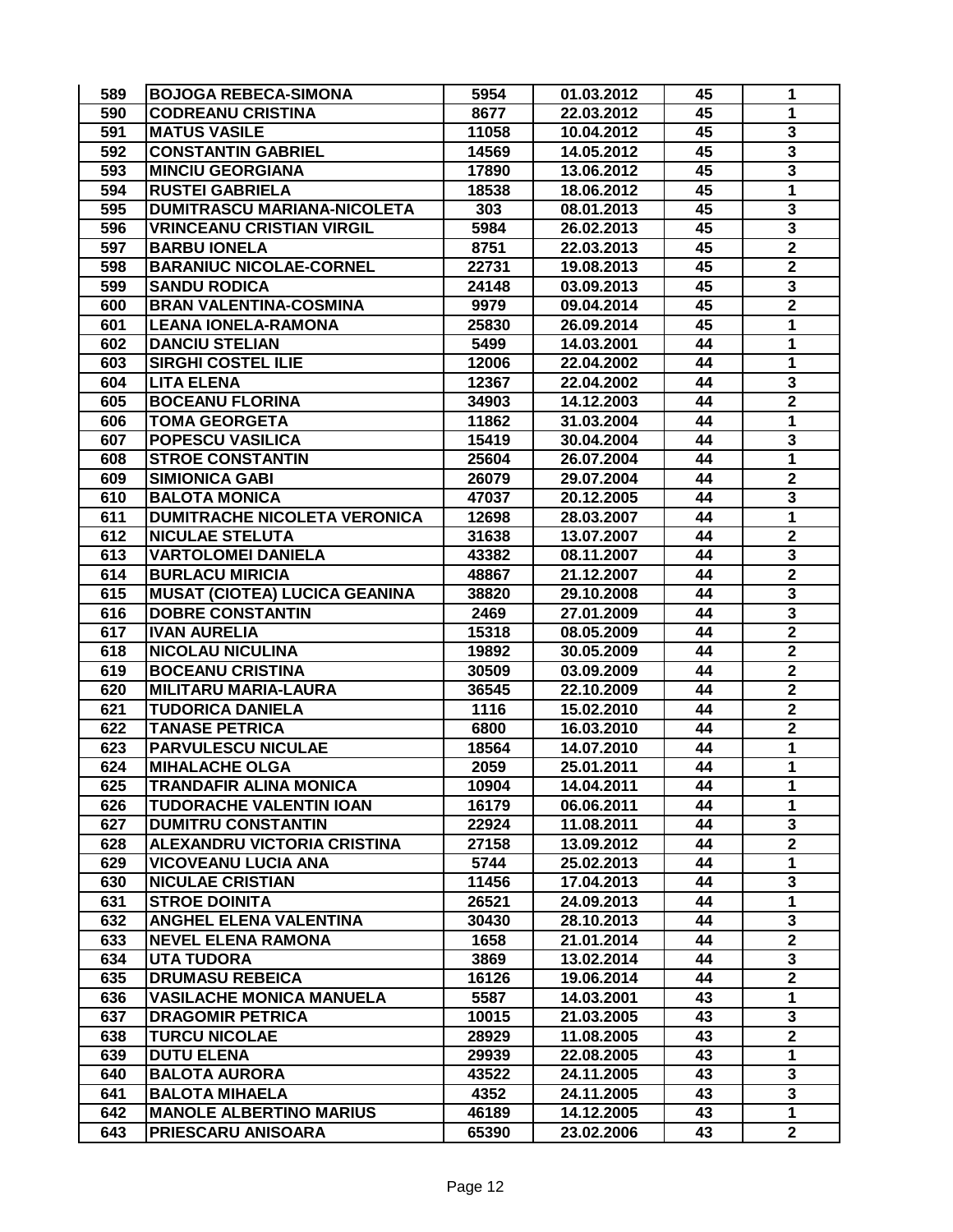| 644        | <b>SERBAN ANGELO ONUT NICOLAE</b>                     | 13436          | 11.04.2006               | 43       | 1                            |
|------------|-------------------------------------------------------|----------------|--------------------------|----------|------------------------------|
| 645        | <b>STOICA MIA-PETRUTA</b>                             | 36719          | 09.10.2006               | 43       | 1                            |
| 646        | <b>STOICESCU ROBERT IONUT</b>                         | 5429           | 18.02.2008               | 43       | $\mathbf{1}$                 |
| 647        | <b>GHEORGHE FLORIN</b>                                | 32017          | 05.09.2008               | 43       | 3                            |
| 648        | <b>CALIN LUMINITA</b>                                 | 35475          | 02.10.2008               | 43       | 3                            |
| 649        | <b>CRISTEA MILENA</b>                                 | 37195          | 16.10.2008               | 43       | $\overline{\mathbf{3}}$      |
| 650        | <b>OANCEA FLORENTINA ADRIANA</b>                      | 37932          | 22.10.2008               | 43       | $\overline{\mathbf{3}}$      |
| 651        | <b>CIURARU LACRIMIOARA</b>                            | 40789          | 13.11.2008               | 43       | 3                            |
| 652        | <b>GROZA DANIEL TITU</b>                              | 43629          | 09.12.2008               | 43       | $\overline{\mathbf{3}}$      |
| 653        | <b>NEAGU ANGELICA DANIELA</b>                         | 45429          | 23.12.2008               | 43       | $\overline{\mathbf{3}}$      |
| 654        | <b>CARSTEA GABRIELA</b>                               | 1787           | 21.01.2009               | 43       | $\mathbf{1}$                 |
| 655        | <b>ENACHE ADRIANA GEORGE</b>                          | 5866           | 23.02.2009               | 43       | 3                            |
| 656        | <b>ARNAUTOIU ADRIAN</b>                               | 11006          | 31.03.2009               | 43       | 1                            |
| 657        | <b>STANCIU CORNELIA</b>                               | 14102          | 29.04.2009               | 43       | 1                            |
| 658        | <b>PLESCAN NICUSOR</b>                                | 14314          | 30.04.2009               | 43       | 1                            |
| 659        | <b>MIREA ELENA GABRIELA</b>                           | 4529           | 22.02.2010               | 43       | $\overline{\mathbf{2}}$      |
| 660        | <b>CIOCEA FLORIAN</b>                                 | 26152          | 30.09.2010               | 43       | $\mathbf 2$                  |
| 661        | <b>VASILE EUGEN</b>                                   | 28634          | 27.10.2010               | 43       | $\mathbf 2$                  |
| 662        | <b>CALIN ANDREEA IULIA</b>                            | 33328          | 13.12.2010               | 43       | 1                            |
| 663        | <b>COSA STEFANIA OANA</b>                             | 1772           | 21.01.2011               | 43       | $\mathbf 0$                  |
| 664        | <b>RADU ACAR RITA</b>                                 | 5470           | 24.02.2011               | 43       | 3                            |
| 665        | <b>IORGA IULIANA</b>                                  | 2057           | 04.07.2012               | 43       | $\overline{\mathbf{2}}$      |
| 666        | POCOVNICU ELENA VIOLETA                               | 29216          | 27.09.2012               | 43       | 1                            |
| 667        | <b>NITU ROXANA MARIANA</b>                            | 19410          | 10.07.2013               | 43       | $\overline{\mathbf{3}}$      |
| 668        | <b>BOBOC CATALIN</b>                                  | 20822          | 25.07.2013               | 43       | 1                            |
| 669        | <b>STEFAN IULIAN</b>                                  | 28823          | 14.10.2013               | 43       | 1                            |
| 670        | POPOVICI-CHELARU IOANA RUXANDRA                       | 30332          | 25.10.2013               | 43       | $\mathbf{1}$                 |
| 671        | <b>DRAGAN FLORENTINA</b>                              | 5805           | 28.02.2014               | 43       | 3                            |
| 672        | <b>LAZAR ANDREEA-MIHAELA</b>                          | 8736           | 27.03.2014               | 43       | 1                            |
| 673        | <b>COCIU ROBERT</b>                                   | 27614          | 13.10.2014               | 43       | 1                            |
| 674        | <b>LUPU CORINA</b>                                    | 28774          | 23.10.2014               | 43       | 3                            |
| 675        | <b>GRIGORE FLORENTINA GABRIELA</b>                    | 34211          | 27.11.2003               | 42       | $\overline{\mathbf{3}}$      |
| 676        | <b>BARBIERU MARIANA</b>                               | 17473          | 17.05.2004               | 42       | $\overline{\mathbf{3}}$      |
| 677        | <b>ION ION</b>                                        | 6130           | 21.02.2005               | 42       | $\overline{\mathbf{3}}$      |
| 678        | <b>BALOTA JENICA</b>                                  | 43523          | 24.11.2005               | 42       | $\mathbf 2$                  |
| 679        | <b>CRISTEA COLONITA</b>                               | 23075          | 21.06.2006               | 42       | $\overline{\mathbf{2}}$      |
|            |                                                       |                |                          | 42       |                              |
| 680<br>681 | <b>GRIGORE TUDOR</b><br><b>EPUREANU LUCIAN GEORGE</b> | 28293<br>44895 | 31.07.2006<br>08.12.2006 | 42       | 1<br>3                       |
| 682        | <b>VASILE FLORIN VIOREL</b>                           | 4462           | 05.02.2007               | 42       | 1                            |
| 683        | <b>MUTU ROXANA MARIANA</b>                            | 8880           | 05.03.2007               | 42       | 3                            |
| 684        | <b>MARES MARIN</b>                                    | 16074          | 24.04.2007               | 42       | 3                            |
| 685        | <b>MIHAI NELU NICOLAE</b>                             | 27236          | 12.07.2007               | 42       | 3                            |
| 686        | <b>BUSUIOC GABRIELA</b>                               |                |                          | 42       | 3                            |
| 687        | <b>BAICU ILIE MARIUS</b>                              | 47756<br>2627  | 13.12.2007<br>29.01.2008 | 42       | $\mathbf{2}$                 |
| 688        | <b>GHITA DRAGOS IONUT</b>                             | 20698          | 05.06.2008               | 42       | $\mathbf{1}$                 |
|            | <b>POSPAI MIHAELA</b>                                 | 32709          |                          |          | 3                            |
| 689        | <b>ZAHARIA NICULINA</b>                               |                | 11.09.2008               | 42       |                              |
| 690<br>691 | <b>OPREA STEFAN NICU</b>                              | 33036<br>34380 | 12.09.2008<br>24.09.2008 | 42<br>42 | 3<br>$\overline{\mathbf{3}}$ |
| 692        | <b>GUSATU GINA</b>                                    |                |                          |          | $\overline{2}$               |
| 693        | <b>ALEXANDRU GEORGIANA</b>                            | 39877          | 06.11.2008               | 42<br>42 | $\overline{\mathbf{3}}$      |
| 694        |                                                       | 40931          | 14.11.2008               |          | $\overline{\mathbf{3}}$      |
|            | <b>SALI VIRGIL</b><br><b>SARBU CONSTANTA</b>          | 3067           | 02.02.2009               | 42       |                              |
| 695        |                                                       | 4122           | 09.02.2009               | 42       | $\mathbf 1$                  |
| 696        | <b>PASCU CONSTANTIN IULIAN</b>                        | 10654          | 30.03.2009               | 42       | 3<br>$\overline{2}$          |
| 697        | <b>GHETU ANA MARIA FLOARE</b>                         | 31567          | 14.09.2009               | 42       |                              |
| 698        | <b>IORGA IONELA</b>                                   | 9264           | 12.04.2010               | 42       | 3                            |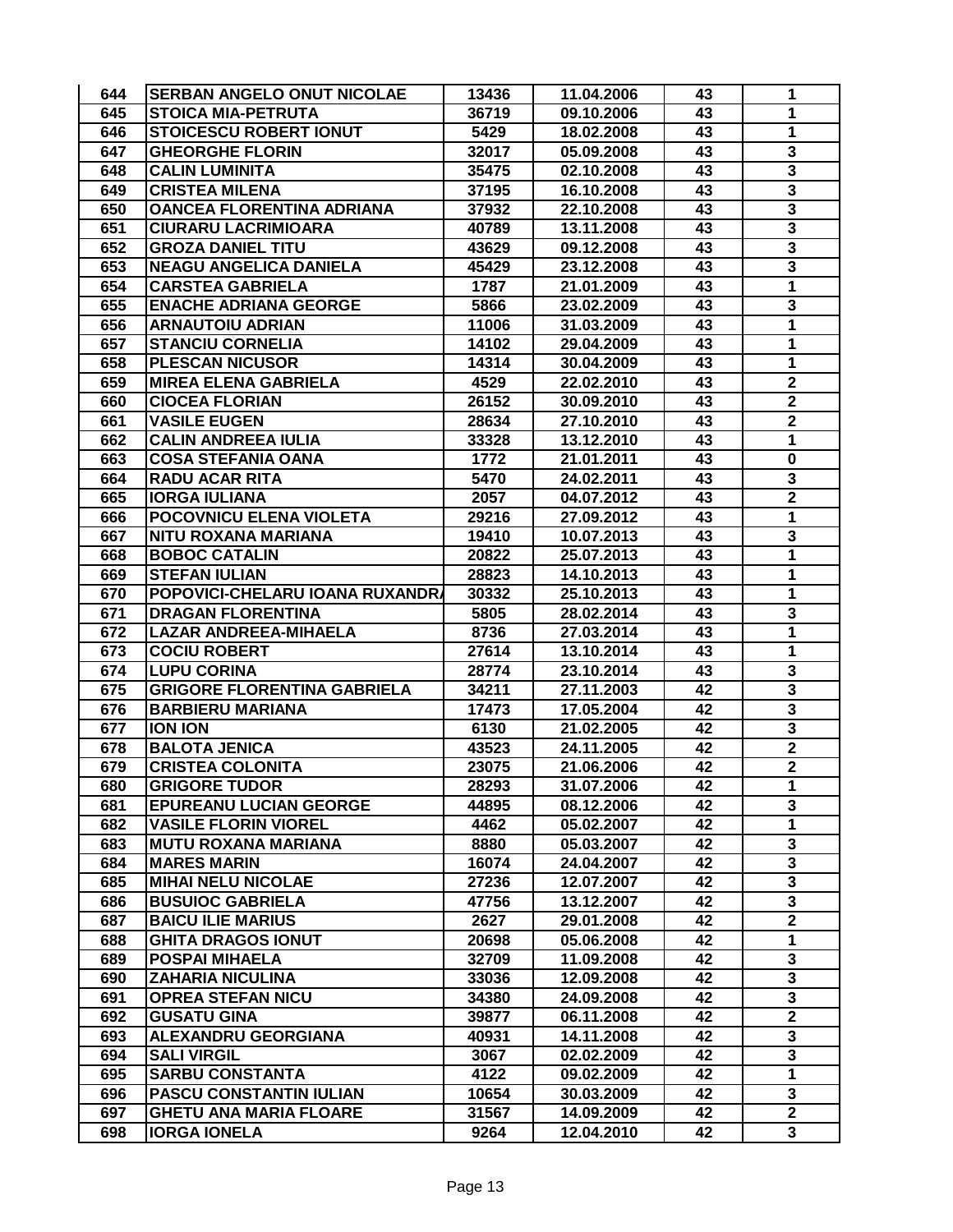| 699              | <b>SERBAN MIHAI</b>                 | 26081 | 29.09.2010 | 42 | 3                       |
|------------------|-------------------------------------|-------|------------|----|-------------------------|
| 700              | <b>MOCEAN CALIN</b>                 | 28590 | 27.10.2010 | 42 | 1                       |
| 701              | <b>DOCHIU PETRUTA ELENA</b>         | 32079 | 30.11.2010 | 42 | 1                       |
| 702              | <b>FISCHER NICULAE</b>              | 8815  | 28.03.2011 | 42 | 1                       |
| 703              | <b>CARSTEA IOANA</b>                | 19360 | 06.07.2011 | 42 | 1                       |
| 704              | <b>CUCIUREANU CRISTINA</b>          | 34927 | 25.11.2011 | 42 | 1                       |
| 705              | <b>VLADU MIHAELA EMILIA</b>         | 31974 | 24.10.2012 | 42 | 1                       |
| 706              | <b>MANEA ELENA</b>                  | 2636  | 29.01.2013 | 42 | $\overline{\mathbf{2}}$ |
| 707              | <b>AVRAM MARINA ROXANA</b>          | 9801  | 02.04.2013 | 42 | $\mathbf 2$             |
| 708              | <b>CONSTANTIN MARIAN-LAURENTIU</b>  | 11655 | 18.04.2013 | 42 | $\overline{2}$          |
| 709              | <b>SUCIU DORINA</b>                 | 14568 | 21.05.2013 | 42 | $\overline{\mathbf{2}}$ |
| 710              | <b>ANTON IULIA LAURA</b>            | 23459 | 27.08.2013 | 42 | $\overline{\mathbf{2}}$ |
| 711              | <b>ARMEANU LAURENTIU</b>            | 24156 | 03.09.2013 | 42 | 1                       |
| $\overline{712}$ | <b>MITI FLORINA</b>                 | 1593  | 21.01.2014 | 42 | 3                       |
| 713              | <b>GRADINARIU ELVIRA</b>            | 4098  | 17.02.2014 | 42 | 1                       |
| 714              | <b>DUMITRU MONICA NICOLETA</b>      | 11331 | 25.04.2014 | 42 | 1                       |
| 715              | <b>CATRINICI TATIANA</b>            | 18663 | 15.07.2014 | 42 | 1                       |
| 716              | <b>MARIN TONI</b>                   | 25101 | 22.09.2014 | 42 | 1                       |
| 717              | <b>IRIMIA DANIELA</b>               | 26040 | 29.09.2014 | 42 | 3                       |
| 718              | <b>TICA DANIELA</b>                 | 29169 | 28.10.2014 | 42 | 1                       |
| 719              | <b>GUNIE FLORIN ALIN</b>            | 26703 | 30.09.2002 | 41 | 1                       |
| 720              | <b>TIRA TRAIAN</b>                  | 1021  | 13.01.2005 | 41 | 3                       |
| 721              | <b>FLEANCU GEORGETA</b>             | 23840 | 04.07.2005 | 41 | $\overline{\mathbf{3}}$ |
| 722              | <b>CARAIAN MARIANA</b>              | 32157 | 16.08.2007 | 41 | $\overline{\mathbf{3}}$ |
| 723              | <b>BURTEA MIHAI</b>                 | 21798 | 16.06.2008 | 41 | 3                       |
| 724              | <b>CIRSTOI DORINA</b>               | 23776 | 11.07.2008 | 41 | 3                       |
| 725              | <b>TARTAREANU FLORENTINA</b>        | 29483 | 14.08.2008 | 41 | 3                       |
| 726              | <b>MIHALCEA TITA</b>                | 32895 | 11.09.2008 | 41 | $\overline{\mathbf{3}}$ |
| 727              | <b>DURAI MARICELA</b>               | 36600 | 13.10.2008 | 41 | $\overline{\mathbf{3}}$ |
| 728              | <b>SAVIN MARIA</b>                  | 38514 | 24.10.2008 | 41 | 3                       |
| 729              | <b>PANESCU LILIANA</b>              | 38603 | 28.10.2008 | 41 | $\overline{\mathbf{3}}$ |
| 730              | <b>DURAI NICOLETA CORNELIA</b>      | 44749 | 17.12.2008 | 41 | $\overline{\mathbf{3}}$ |
| 731              | <b>GHELAMAZIAN ALEXANDRU ROBERT</b> | 1612  | 20.01.2009 | 41 | $\overline{\mathbf{3}}$ |
| 732              | <b>LIUCIAC DANIEL</b>               | 10189 | 25.03.2009 | 41 | 3                       |
| 733              | <b>BASTUREA DOINITA</b>             | 16164 | 15.05.2009 | 41 | $\overline{\mathbf{3}}$ |
| 734              | <b>IRIMESCU MANOLE</b>              | 31409 | 11.09.2009 | 41 | $\overline{\mathbf{2}}$ |
| 735              | <b>DUMITRACHE MARIA DANIELA</b>     | 28292 | 25.10.2010 | 41 | 1                       |
| 736              | <b>VARSEA PARASCHIV FLORIAN</b>     | 33690 | 15.12.2010 | 41 | 3                       |
| 737              | <b>MIHALACHE COCA</b>               | 34198 | 20.12.2010 | 41 | $\overline{\mathbf{3}}$ |
| 738              | ZAMFIRESCU MARILENA ELENA           | 3470  | 08.02.2011 | 41 | 3                       |
| 739              | <b>ION MARIANA</b>                  | 8457  | 23.03.2011 | 41 | $\mathbf{1}$            |
| 740              | <b>TUDOSIE DORINA CAMELIA</b>       | 13868 | 16.05.2011 | 41 | $\mathbf 2$             |
| 741              | <b>DOBRE ANA MARIA</b>              | 9004  | 26.03.2012 | 41 | 3                       |
| 742              | <b>BRATULESCU CRISTINEL</b>         | 10383 | 04.04.2012 | 41 | $\overline{\mathbf{2}}$ |
| 743              | <b>MIHAILEANU NICOLETA</b>          | 28459 | 25.09.2012 | 41 | 3                       |
| 744              | <b>CAZAN VALERIU</b>                | 31893 | 23.10.2012 | 41 | 3                       |
| 745              | <b>SESOVICI ILEANA DANIELA</b>      | 9982  | 03.04.2013 | 41 | $\overline{\mathbf{3}}$ |
| 746              | <b>MARMARA MIHAI CORNEL</b>         | 10458 | 08.04.2013 | 41 | $\overline{1}$          |
| 747              | <b>BAJAN MIOARA RODICA</b>          | 12844 | 30.04.2013 | 41 | 3                       |
| 748              | <b>NEDELEA VLADUT</b>               | 15893 | 03.06.2013 | 41 | $\mathbf 1$             |
| 749              | <b>ILIE MARGARETA</b>               | 10423 | 10.07.2013 | 41 | 1                       |
| 750              | <b>BOUNEGRU MARIANA</b>             | 8878  | 31.03.2014 | 41 | $\mathbf{1}$            |
| 751              | <b>TULICA PAULINA</b>               | 14240 | 22.05.2014 | 41 | $\overline{2}$          |
| 752              | <b>GROZEA-DUMITRESCU MIRCEA</b>     | 15300 | 11.06.2014 | 41 | 3                       |
| 753              | <b>NEICU CRISTIANA</b>              | 21393 | 14.08.2014 | 41 | $\overline{\mathbf{3}}$ |
|                  |                                     |       |            |    |                         |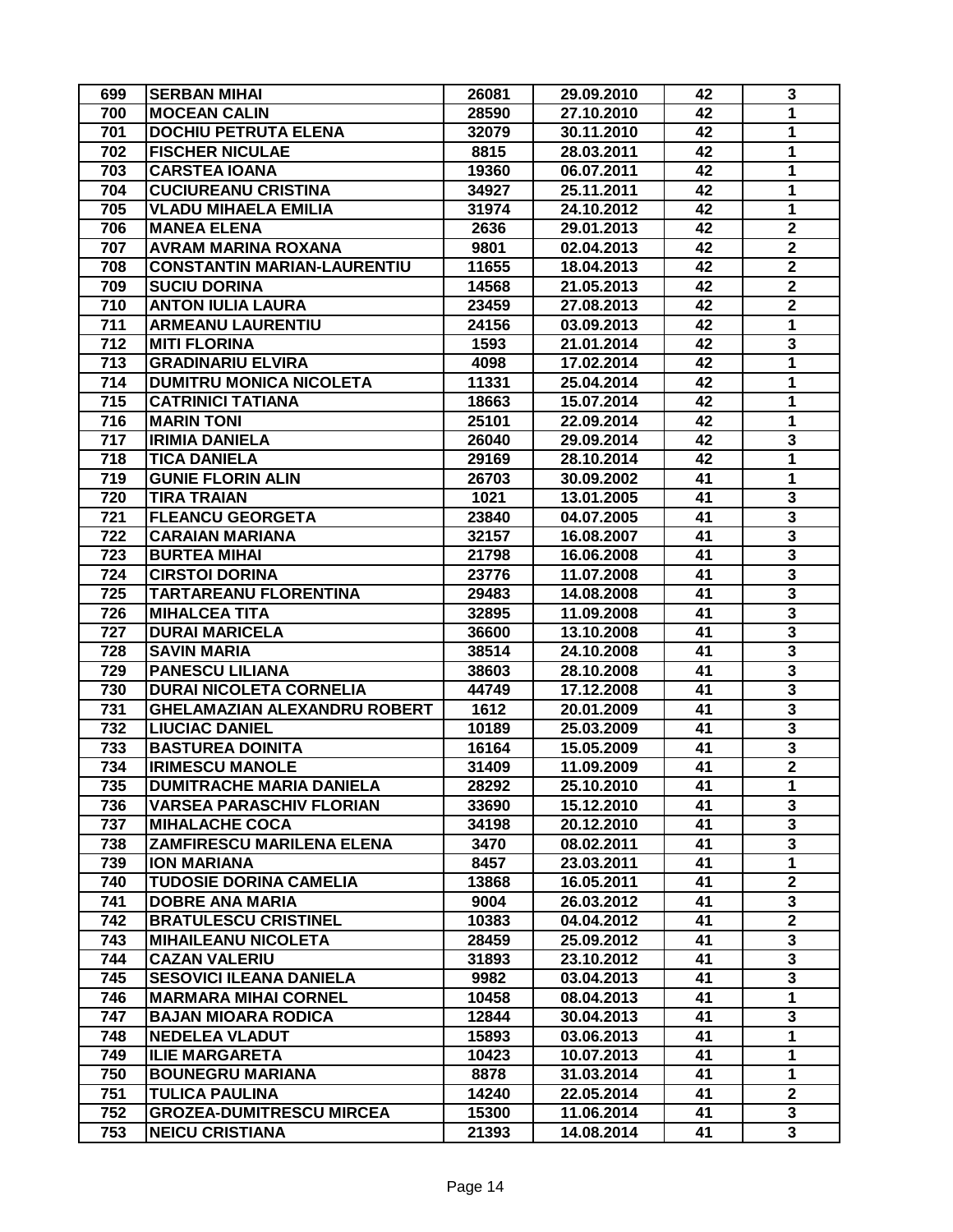| 754 | <b>VORONEANU VIDICA</b>         | 22539 | 28.08.2014 | 41 | $\boldsymbol{2}$        |
|-----|---------------------------------|-------|------------|----|-------------------------|
| 755 | <b>MILEA OCTAVIAN</b>           | 25015 | 22.09.2014 | 41 | $\mathbf{1}$            |
| 756 | <b>DREZALIU DANIELA</b>         | 28806 | 23.10.2014 | 41 | 3                       |
| 757 | <b>ENACHE PETRISOR GABRIEL</b>  | 16673 | 16.06.2003 | 40 | 1                       |
| 758 | <b>SERBAN AURELIA</b>           | 32456 | 21.09.2004 | 40 | 3                       |
| 759 | <b>BIOLAN SIMONA MARIA</b>      | 19554 | 30.05.2005 | 40 | $\overline{\mathbf{2}}$ |
| 760 | <b>IORGA MIHAI</b>              | 38861 | 25.10.2005 | 40 | 1                       |
| 761 | <b>MANOLE ADRIANA LAVINIA</b>   | 46189 | 14.12.2005 | 40 | $\mathbf{1}$            |
| 762 | <b>DUMITRASCU EMIL ROMEO</b>    | 37548 | 16.10.2006 | 40 | 1                       |
| 763 | <b>MALINAS VALENTINA</b>        | 5429  | 18.02.2008 | 40 | $\mathbf{1}$            |
| 764 | <b>DOBROVOLSCHI MARIETA</b>     | 18134 | 19.05.2008 | 40 | $\overline{1}$          |
| 765 | TOADER ALEXANDRINA MANUELA      | 34877 | 29.09.2008 | 40 | $\overline{\mathbf{2}}$ |
| 766 | <b>STREACHEANU MARIA RAMONA</b> | 40111 | 10.11.2008 | 40 | 3                       |
| 767 | <b>STRCHEANU MARIA RAMONA</b>   | 40111 | 10.11.2008 | 40 | $\overline{\mathbf{1}}$ |
| 768 | <b>SPIREA GABRIELA</b>          | 40428 | 11.11.2008 | 40 | $\overline{\mathbf{3}}$ |
| 769 | <b>SERBAN MARIANA</b>           | 40540 | 12.11.2008 | 40 | $\overline{\mathbf{3}}$ |
| 770 | <b>IORGA VALENTIN</b>           | 42037 | 24.11.2008 | 40 | $\overline{\mathbf{3}}$ |
| 771 | NICOLAESCU EMANUEL OCTAVIAN     | 42118 | 25.11.2008 | 40 | 1                       |
| 772 | <b>BAZAVAN PETRUTA</b>          | 43672 | 09.12.2008 | 40 | 1                       |
| 773 | <b>GAINA GABRIELA</b>           | 186   | 06.01.2009 | 40 | $\overline{\mathbf{3}}$ |
| 774 | <b>BUGA FLORIN ALBERTO</b>      | 2994  | 30.01.2009 | 40 | 1                       |
| 775 | <b>OPRISAN ADRIAN</b>           | 10143 | 25.03.2009 | 40 | 1                       |
| 776 | <b>GRECU MIHAELA CRISTINA</b>   | 10694 | 30.03.2009 | 40 | $\overline{\mathbf{3}}$ |
| 777 | <b>COSTACHE GEORGIANA</b>       | 18250 | 28.05.2009 | 40 | $\mathbf{1}$            |
| 778 | <b>CIRSTEA NICULINA</b>         | 19768 | 09.06.2009 | 40 | 3                       |
| 779 | <b>TUDOR CLAUDIU</b>            | 4930  | 24.02.2010 | 40 | $\mathbf 2$             |
| 780 | <b>ANDONE GHEORGHITA</b>        | 7090  | 18.03.2010 | 40 | $\overline{\mathbf{2}}$ |
| 781 | <b>CIOCOI DRAGUTA</b>           | 11563 | 05.05.2010 | 40 | $\overline{\mathbf{3}}$ |
| 782 | <b>CAZAC CAROL ROBERT</b>       | 12755 | 17.05.2010 | 40 | $\overline{\mathbf{3}}$ |
| 783 | <b>STRECHEANU VASILE</b>        | 18004 | 23.06.2011 | 40 | 3                       |
| 784 | <b>COSOREANU AURICA</b>         | 25041 | 30.08.2011 | 40 | $\overline{1}$          |
| 785 | PREDUNA BIANCA SIMONA           | 30091 | 06.11.2011 | 40 | 3                       |
| 786 | <b>CONSTANTIN ADRIANA</b>       | 34604 | 22.11.2011 | 40 | 1                       |
| 787 | <b>SANDU ILIE</b>               | 10531 | 05.04.2012 | 40 | $\mathbf{1}$            |
| 788 | <b>SULTANA VERONICA</b>         | 12288 | 23.04.2012 | 40 | ${\bf 3}$               |
| 789 | <b>TRANDAFIR MARIN</b>          | 16267 | 29.05.2012 | 40 | $\overline{\mathbf{3}}$ |
| 790 | <b>TACHE ION</b>                | 23569 | 06.08.2012 | 40 | 3                       |
| 791 | <b>BUSA ANDREEA</b>             | 24262 | 14.08.2012 | 40 | 3                       |
| 792 | <b>TOLEA LAURENTIU MARIAN</b>   | 2674  | 29.01.2013 | 40 | $\overline{\mathbf{3}}$ |
| 793 | <b>PENE MARIA</b>               | 6022  | 26.02.2013 | 40 | 3                       |
| 794 | <b>IOVNICA IONUT</b>            | 8792  | 22.03.2013 | 40 | 3                       |
| 795 | <b>CHIRICA CORINA ANDREEA</b>   | 14617 | 21.05.2013 | 40 | $\mathbf{1}$            |
| 796 | <b>SUNA LENUTA MADALINA</b>     | 16069 | 04.06.2013 | 40 | 3                       |
| 797 | <b>LEAMPAR BOGDAN-MIHAI</b>     | 29448 | 17.10.2013 | 40 | $\overline{\mathbf{2}}$ |
| 798 | <b>IONITA DANUT</b>             | 29803 | 22.10.2013 | 40 | 1                       |
| 799 | <b>LAZAR IONUT-EUGEN</b>        | 8735  | 27.03.2014 | 40 | 1                       |
| 800 | <b>GHEORGHE BOGDAN CRISTIAN</b> | 15042 | 06.06.2014 | 40 | $\overline{\mathbf{3}}$ |
| 801 | <b>TUDOR GEORGETA</b>           | 16885 | 26.06.2014 | 40 | 3                       |
| 802 | <b>PETRESCU GHEORGHE</b>        | 27575 | 13.10.2014 | 40 | $\overline{2}$          |
| 803 | <b>STAVARACHE ADRIANA</b>       | 8482  | 01.03.2007 | 39 | 3                       |
| 804 | <b>CENUSA NICULAE</b>           | 15966 | 24.04.2007 | 39 | $\overline{\mathbf{3}}$ |
| 805 | <b>DAMIAN ANDREI VINICIUS</b>   | 27721 | 13.07.2007 | 39 | $\overline{\mathbf{2}}$ |
| 806 | <b>BILA GABRIEL</b>             | 30001 | 20.08.2008 | 39 | 3                       |
| 807 | <b>IORDACHE GINA</b>            | 36561 | 10.10.2008 | 39 | 3                       |
| 808 | <b>RADUCU VIOLETA</b>           | 44385 | 15.12.2008 | 39 | $\overline{2}$          |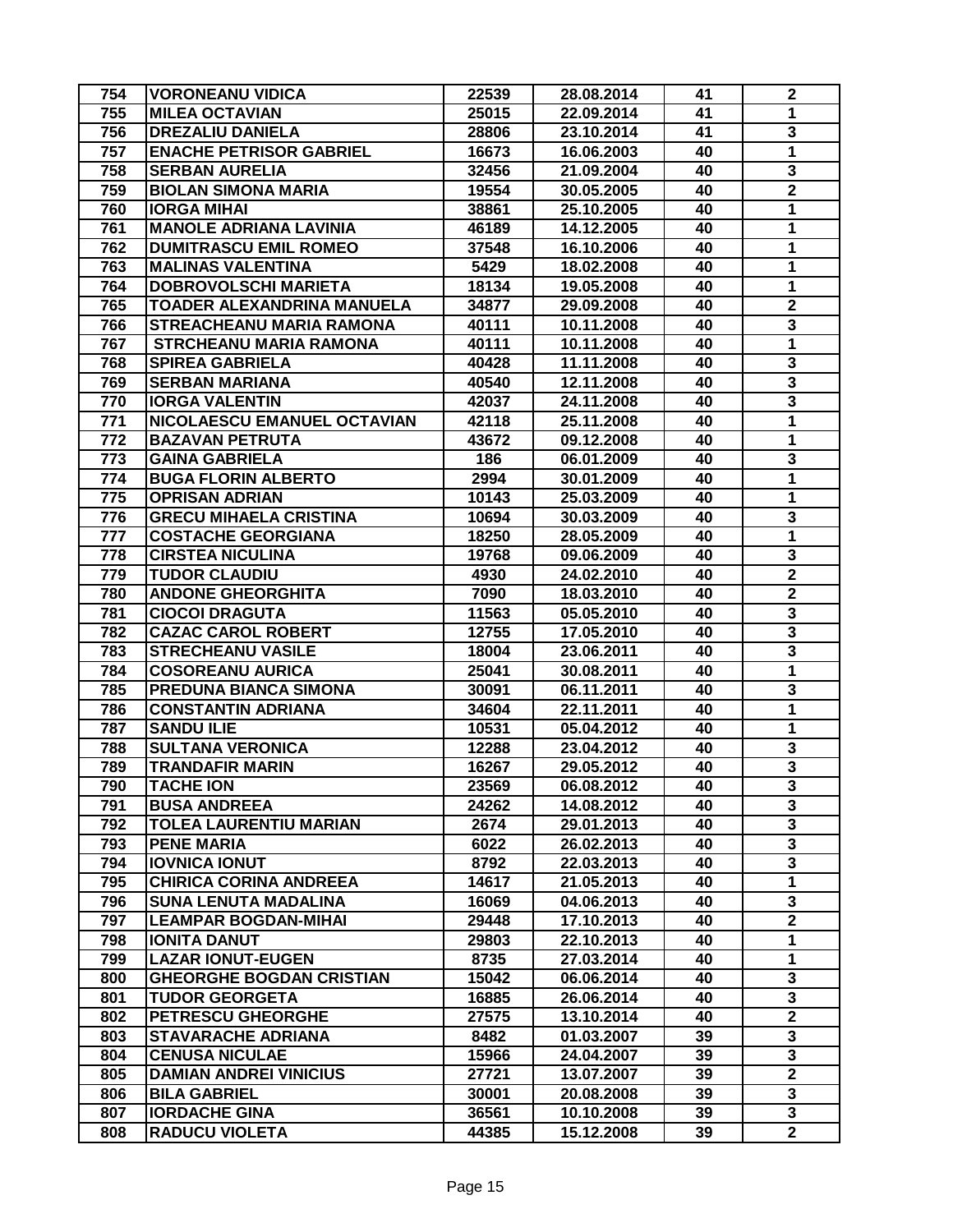| 809        | <b>PUIU IOANA</b>                            | 934   | 14.01.2009 | 39       | $\mathbf 2$                  |
|------------|----------------------------------------------|-------|------------|----------|------------------------------|
| 810        | <b>MIHAITA ELENA</b>                         | 4431  | 11.02.2009 | 39       | 1                            |
| 811        | <b>ERACLE GILDA COSMINA</b>                  | 12113 | 08.04.2009 | 39       | $\overline{2}$               |
| 812        | <b>DRAGOMIR GEORGE</b>                       | 37521 | 03.11.2009 | 39       | 1                            |
| 813        | <b>ZAMFIRACHE ANTON MARIUS</b>               | 40802 | 09.12.2009 | 39       | 1                            |
| 814        | <b>TITIRISCA CRISTIAN ADRIAN</b>             | 696   | 12.01.2010 | 39       | 3                            |
| 815        | <b>BADEA CONSTANTIN</b>                      | 4535  | 22.02.2010 | 39       | $\overline{\mathbf{3}}$      |
| 816        | <b>DOBROVAT BEATRICE MARICICA</b>            | 9326  | 13.04.2010 | 39       | 3                            |
| 817        | <b>HIUSEIN AISEGHIUL</b>                     | 10651 | 26.04.2010 | 39       | $\mathbf{1}$                 |
| 818        | <b>MUSTATA ANDREI MIHAI</b>                  | 10695 | 26.04.2010 | 39       | 1                            |
| 819        | <b>DUMITRU ANDREEA SIMONA</b>                | 20899 | 05.05.2010 | 39       | 1                            |
| 820        | TUDOR FLORIN ALEXANDRU                       | 17323 | 01.07.2010 | 39       | 1                            |
| 821        | <b>CRISTESCU CONSTANTIN-MARIAN</b>           | 26847 | 05.10.2010 | 39       | 1                            |
| 822        | <b>GHITA ELIZA</b>                           | 31284 | 19.10.2011 | 39       | 3                            |
| 823        | <b>PATRASCU COSTEL</b>                       | 31266 | 19.10.2011 | 39       | $\overline{\mathbf{1}}$      |
| 824        | <b>SLAVU FLOAREA</b>                         | 1285  | 18.01.2012 | 39       | $\mathbf 2$                  |
| 825        | <b>IORGA NATALITA FLORI</b>                  | 7171  | 12.03.2012 | 39       | $\boldsymbol{2}$             |
| 826        | <b>NEACSU ANCA</b>                           | 14445 | 11.05.2012 | 39       | 3                            |
| 827        | <b>GHEORGHE STEFANIA IOANA</b>               | 28840 | 26.09.2012 | 39       | $\overline{\mathbf{2}}$      |
| 828        | <b>VULTUR IONUT MUGUREL</b>                  | 3367  | 04.02.2013 | 39       | $\overline{\mathbf{2}}$      |
| 829        | <b>OLTEANU NICOLETA</b>                      | 4331  | 12.02.2013 | 39       | 3                            |
| 830        | <b>VASILE REMUS LAURENTIU</b>                | 7685  | 13.03.2013 | 39       | $\overline{\mathbf{3}}$      |
| 831        | <b>FLOREA OANA-LUIZA</b>                     | 8345  | 19.03.2013 | 39       | 3                            |
| 832        | <b>IONITA ELENA</b>                          | 9232  | 27.03.2013 | 39       | 3                            |
| 833        | <b>VLAICU CATALIN</b>                        | 10747 | 10.04.2013 | 39       | $\mathbf 2$                  |
| 834        | <b>DINULESCU TEODOR</b>                      | 12236 | 24.04.2013 | 39       | $\mathbf{1}$                 |
| 835        | <b>ANGHEL VAIDA</b>                          |       |            |          | 1                            |
|            |                                              | 14364 | 20.05.2013 | 39<br>39 | 1                            |
| 836<br>837 | <b>KERESTESI EUGEN MARIUS</b>                | 18871 | 03.07.2013 | 39       |                              |
| 838        | <b>RUS ANDREI</b>                            | 19471 | 10.07.2013 | 39       | 3<br>$\overline{\mathbf{1}}$ |
|            | <b>BADEA MARTA</b><br><b>URDA ION ADRIAN</b> | 19606 | 11.07.2013 |          |                              |
| 839        |                                              | 21850 | 06.08.2013 | 39       | 1                            |
| 840        | <b>CRISTEA IONUT DANIELA</b>                 | 23974 | 02.09.2013 | 39       | 1                            |
| 841        | <b>DINCA FLORINA-MONICA</b>                  | 26556 | 24.09.2013 | 39       | 3<br>$\overline{\mathbf{3}}$ |
| 842        | <b>IOFCEA GEORGIANA CLAUDIA</b>              | 27403 | 30.09.2013 | 39       |                              |
| 843        | <b>MARIN COSTICA</b>                         | 792   | 14.01.2014 | 39       | $\mathbf 2$                  |
| 844        | <b>ISMAIL NICOLETA GEORGETA</b>              | 9517  | 04.04.2014 | 39       | 3                            |
| 845        | <b>STANCU MARIANA</b>                        | 11686 | 30.04.2014 | 39       | 0                            |
| 846        | <b>IERUSALIM GEANINA</b>                     | 23168 | 03.09.2014 | 39       | 3                            |
| 847        | <b>IURUSALIM GIANINA</b>                     | 23168 | 03.09.2014 | 39       | 3                            |
| 848        | <b>ROMAN ILIE</b>                            | 19769 | 03.11.1997 | 38       | $\overline{2}$               |
| 849        | <b>STOICA VASILE</b>                         | 7930  | 19.03.2003 | 38       | $\mathbf{2}$                 |
| 850        | <b>NICULAE VICTOR</b>                        | 33163 | 19.11.2003 | 38       | $\mathbf{1}$                 |
| 851        | <b>IONITA COSTEL GEORGIAN</b>                | 2947  | 30.01.2008 | 38       | 3                            |
| 852        | <b>SANDULESCU MARIAN</b>                     | 25576 | 15.07.2008 | 38       | 3                            |
| 853        | <b>ANGHEL LIVIA CONSTANTA</b>                | 27680 | 30.07.2008 | 38       | 3                            |
| 854        | <b>MANEA GABRIELA</b>                        | 32950 | 12.09.2008 | 38       | 1                            |
| 855        | <b>DICA ALEXANDRU</b>                        | 34524 | 25.09.2008 | 38       | 1                            |
| 856        | <b>TINTEA MARINA</b>                         | 34985 | 29.09.2008 | 38       | $\mathbf{1}$                 |
| 857        | <b>DUMITRU FLORIAN</b>                       | 34826 | 29.09.2008 | 38       | 3                            |
| 858        | <b>MINEA CRISTIAN IONUT</b>                  | 40922 | 14.11.2008 | 38       | $\mathbf 1$                  |
| 859        | <b>RANETTI AURELIA</b>                       | 44506 | 16.11.2008 | 38       | $\overline{\mathbf{2}}$      |
| 860        | <b>COPACEA CONSTANTIN</b>                    | 41892 | 24.11.2008 | 38       | $\overline{2}$               |
| 861        | <b>DRAGU FLORINA-DANIELA</b>                 | 24239 | 13.07.2009 | 38       | 3                            |
| 862        | <b>MIHAI MIOARA</b>                          | 40025 | 30.11.2009 | 38       | $\overline{2}$               |
| 863        | <b>NITU LUCIAN</b>                           | 26151 | 30.09.2010 | 38       | 1                            |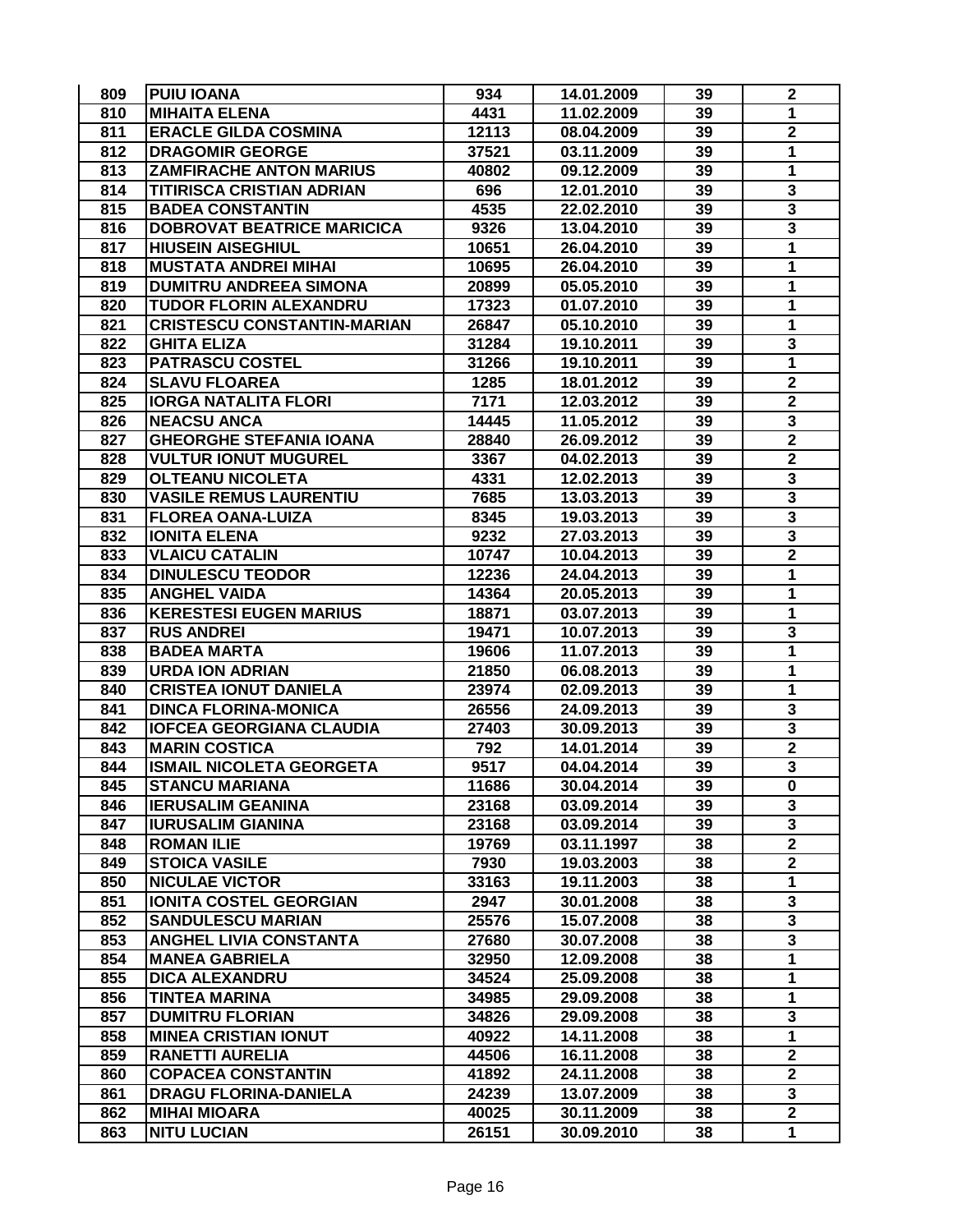| 865<br>38<br><b>COMAN VASILE</b><br>34667<br>23.12.2010             |                         |
|---------------------------------------------------------------------|-------------------------|
|                                                                     | 3                       |
| 866<br><b>RADUCANU DANIELA</b><br>38<br>23377<br>17.08.2011         | $\overline{\mathbf{3}}$ |
| 867<br><b>BUGHEATA LILIANA</b><br>35456<br>30.11.2011<br>38         | 1                       |
| 35720<br>868<br><b>AVRAM DORINA</b><br>05.12.2011<br>38             | $\mathbf 2$             |
| 869<br><b>KALUCZI LUCIA VENERA</b><br>07.12.2011<br>38<br>35967     | $\overline{\mathbf{2}}$ |
| 870<br><b>DINU RODICA DANIELA</b><br>19.03.2012<br>38<br>8061       | 1                       |
| 871<br><b>SCUTARIU MARIA MAGDALENA</b><br>25465<br>28.08.2012<br>38 | 3                       |
| 872<br><b>SCUTARIU MARIA MAGDALENA</b><br>25465<br>28.08.2012<br>38 | 3                       |
| 873<br><b>COARA JAMAL IULIAN</b><br>38<br>30941<br>12.10.2012       | $\mathbf{1}$            |
| 874<br><b>SARACUTU MARIA ELENA</b><br>08.11.2012<br>33543<br>38     | 3                       |
| 875<br><b>PEPENE IONEL</b><br>857<br>14.01.2013<br>38               | 3                       |
| 876<br><b>PANDELE GABRIELA</b><br>5056<br>19.02.2013<br>38          | $\mathbf 2$             |
| 877<br><b>ILIE MARINELA FELICIA</b><br>5909<br>38<br>26.02.2013     | 1                       |
| 878<br>38<br><b>BELITU NICOLETA</b><br>7664<br>13.03.2013           | $\overline{\mathbf{2}}$ |
| 879<br>38<br><b>CIOBAN NICOLETA</b><br>24316<br>09.06.2013          | $\mathbf 2$             |
| 880<br>38<br><b>STOICA CONSTANTA</b><br>27305<br>30.09.2013         | $\mathbf 2$             |
| 881<br><b>NITULESCU AUREL</b><br>38<br>34321<br>09.12.2013          | 1                       |
| 882<br>38<br><b>DRAGHICI ALEXANDRA ANA</b><br>34412<br>10.12.2013   | $\overline{\mathbf{3}}$ |
| 883<br><b>CHIVA MARIAN ANDREI</b><br>1561<br>38<br>21.01.2014       | 3                       |
| 884<br><b>MIRCIA MARIUS</b><br>3677<br>38<br>12.02.2014             | 3                       |
| 885<br><b>TANASE ALEXANDRINA</b><br>5425<br>26.02.2014<br>38        | $\mathbf 2$             |
| 886<br><b>OPREA DANIELA</b><br>6384<br>05.03.2014<br>38             | 3                       |
| 887<br><b>STANCIU MIHAELA</b><br>11865<br>05.05.2014<br>38          | 3                       |
| <b>CALIN NICOLAE-CRISTIAN</b><br>888<br>14665<br>03.06.2014<br>38   | 1                       |
| 889<br><b>OLTEAN SORANA ANCA</b><br>20195<br>31.07.2014<br>38       | $\mathbf 2$             |
| 890<br><b>BRAILEANU LEANA</b><br>38<br>25315<br>23.09.2014          | $\mathbf{1}$            |
| PARASCHIV VOICU LOREDANA<br>31.10.2014<br>38<br>891<br>29684        | $\mathbf 2$             |
| 37<br>892<br><b>STOIAN VASILICA</b><br>28349<br>31.07.2006          | 1                       |
| 893<br><b>CIOBANU EUGENIA</b><br>39978<br>07.11.2008<br>37          | 1                       |
| 894<br><b>FLOREA SORIN</b><br>37<br>40462<br>11.11.2008             | 1                       |
| 895<br><b>MIRITUTA IOAN</b><br>37<br>42075<br>25.11.2008            | 3                       |
| 896<br><b>MIRIUTA IOAN</b><br>42075<br>37<br>25.11.2008             | $\overline{\mathbf{2}}$ |
| 897<br>37<br><b>BUCUR ANDREEA ECATERINA</b><br>42638<br>28.11.2008  | 1                       |
| 37<br>898<br><b>ISTRATE BEATRICE ELENA</b><br>43476<br>08.12.2008   | $\mathbf{1}$            |
| 899<br>TUFAN OVIDIU ALEXANDRU<br>15.12.2008<br>37<br>44299          | $\mathbf{1}$            |
| 900<br><b>PASTRANA IONEL</b><br>2486<br>27.01.2009<br>37            | 2                       |
| 901<br><b>SARBU MADALINA CONSTANTA</b><br>4121<br>09.02.2009<br>37  | 1                       |
| 902<br><b>MEREZEANU VALERIU STEFAN</b><br>4820<br>37<br>13.02.2009  | $\mathbf{1}$            |
| 903<br><b>COMAN CLAUDIU</b><br>37<br>5635<br>19.02.2009             | $\mathbf{1}$            |
| 904<br>37<br><b>POPESCU MARIN</b><br>104451<br>27.03.2009           | 3                       |
| 905<br>37<br><b>IVAN ALEXANDRU BOGDAN</b><br>19200<br>04.06.2009    | $\mathbf 2$             |
| 906<br>37<br><b>MIJATA LINO AUREL</b><br>10.06.2009<br>19961        | $\mathbf{3}$            |
| 907<br><b>RUSU GHENADIE</b><br>22456<br>26.06.2009<br>37            | $\mathbf{1}$            |
| 908<br><b>CIOABA NICOLAE</b><br>27913<br>12.08.2009<br>37           | $\mathbf 2$             |
| 909<br><b>PETRE LILIANA</b><br>30411<br>02.09.2009<br>37            | 3                       |
| 37<br>910<br><b>FLOREA FLORIN ALBERTO</b><br>37523<br>21.12.2011    | $\overline{1}$          |
| 911<br><b>CRISTEA ANISOARA</b><br>1865<br>24.01.2012<br>37          | 3                       |
| 912<br><b>BRATU ANDREEA</b><br>37<br>1884<br>24.01.2012             | $\overline{\mathbf{3}}$ |
| 913<br>37<br><b>CIURARIU CIPRIAN IUSTIN</b><br>23240<br>01.08.2012  | 1                       |
| 914<br>23521<br>37<br><b>MERGESCU MIHAI</b><br>06.08.2012           | 1                       |
| 915<br><b>CAZACU GABRIEL</b><br>27048<br>37<br>13.09.2012           | 3                       |
| 916<br><b>ION VIORICA</b><br>30347<br>37<br>08.10.2012              | 3                       |
| 917<br><b>SMEUREANU IOANA</b><br>32432<br>29.10.2012<br>37          | 1                       |
| 918<br><b>PATRU RARES</b><br>6150<br>27.02.2013<br>37               | $\overline{\mathbf{3}}$ |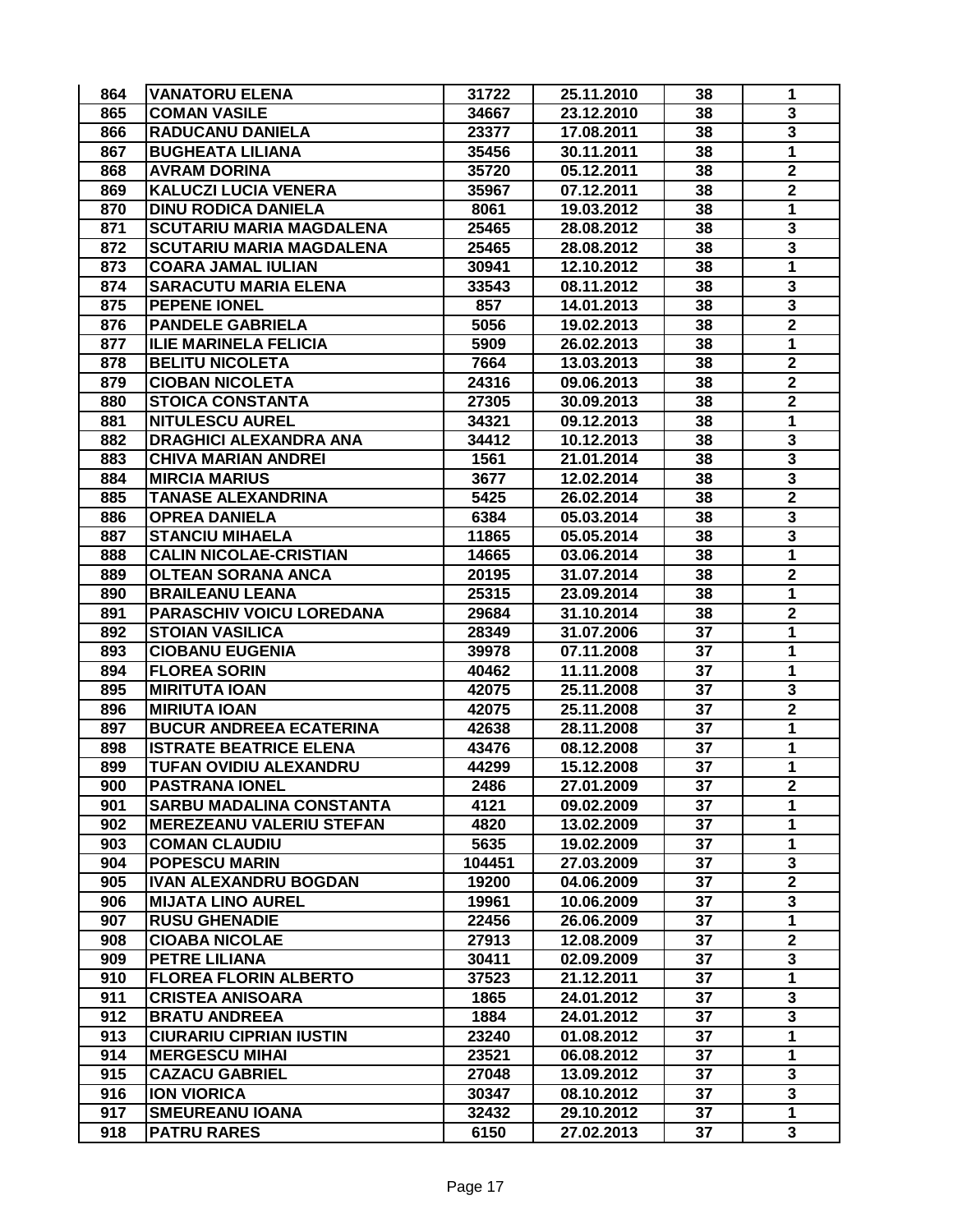| 919 | <b>MARACINE CATALIN</b>         | 6140   | 27.02.2013 | 37 | 1                       |
|-----|---------------------------------|--------|------------|----|-------------------------|
| 920 | <b>BURCEA CRISTINA</b>          | 7664   | 13.03.2013 | 37 | 3                       |
| 921 | <b>DUMITRU ADRIANA</b>          | 28032  | 07.10.2013 | 37 | $\overline{\mathbf{3}}$ |
| 922 | <b>TARANTOC EUDOCHIA</b>        | 28597  | 10.10.2013 | 37 | $\mathbf 2$             |
| 923 | <b>BUTOR DENISA GEORGIANA</b>   | 32297  | 18.11.2013 | 37 | $\mathbf 2$             |
| 924 | <b>SERBAN ALINA LUCRETIA</b>    | 35287  | 18.12.2013 | 37 | $\overline{\mathbf{2}}$ |
| 925 | <b>ZAMFIR COSTINEL</b>          | 8137   | 21.03.2014 | 37 | 3                       |
| 926 | <b>DUMITRACHE MARIANA</b>       | 18548  | 15.07.2014 | 37 | $\overline{\mathbf{2}}$ |
| 927 | <b>BADOI STEFAN</b>             | 21768  | 20.08.2014 | 37 | $\overline{\mathbf{3}}$ |
| 928 | <b>LINCU AUREL</b>              | 24248  | 15.09.2014 | 37 | $\overline{\mathbf{3}}$ |
| 929 | <b>OLTEANU CRENGUTA</b>         | 119449 | 20.06.2002 | 36 | $\mathbf 0$             |
| 930 | <b>STAN MARIUS</b>              | 30307  | 22.08.2008 | 36 | 3                       |
| 931 | <b>FERARU TRAIAN</b>            | 41164  | 18.11.2008 | 36 | 3                       |
| 932 | <b>NITU MARIUS</b>              | 1850   | 21.01.2009 | 36 | 3                       |
| 933 | <b>ANTON IOAN</b>               | 39749  | 26.11.2009 | 36 | 1                       |
| 934 | PALALAU BIANCA GEORGIA          | 4233   | 18.02.2010 | 36 | 1                       |
| 935 | PETRACHE ALEXANDRU AUGUSTIN     | 8423   | 31.03.2010 | 36 | 1                       |
| 936 | PETRACHE CRISTIAN ANGELIN       | 8422   | 31.03.2010 | 36 | 1                       |
| 937 | <b>SANDA EUGEN</b>              | 26394  | 04.10.2010 | 36 | 1                       |
| 938 | <b>MARIN IOANA-NAGI</b>         | 28914  | 29.10.2010 | 36 | $\mathbf{1}$            |
| 939 | <b>CARLIG MARIUS ALEXANDRU</b>  | 29841  | 04.10.2011 | 36 | $\mathbf 2$             |
| 940 | <b>PAVEL TEODOR VASILE</b>      | 7170   | 12.03.2012 | 36 | $\mathbf 2$             |
| 941 | POPA OCTAVIAN AUGUSTIN NICOLAE  | 8288   | 20.03.2012 | 36 | 1                       |
| 942 | <b>BALAN CRISTINA-ALEXANDRA</b> | 35002  | 19.11.2012 | 36 | 1                       |
| 943 | POPA LIVIU-/CRISTIAN            | 35677  | 23.11.2012 | 36 | 1                       |
| 944 | <b>STOICA STEFAN</b>            | 1708   | 21.01.2013 | 36 | 1                       |
| 945 | <b>NASTASE GEORGIANA IONELA</b> | 2056   | 23.01.2013 | 36 | $\mathbf{1}$            |
| 946 | <b>CORNEANU GABRIELA</b>        | 2502   | 28.01.2013 | 36 | 3                       |
| 947 | <b>DIMA ILEANA</b>              | 3131   | 01.02.2013 | 36 | $\mathbf 2$             |
| 948 | <b>RUSU DORU GABRIEL</b>        | 4267   | 12.02.2013 | 36 | 1                       |
| 949 | URSU RAMONA-ALEXANDRA           | 5414   | 21.02.2013 | 36 | 1                       |
| 950 | <b>MITRACHE STEFAN FLORIN</b>   | 5726   | 25.02.2013 | 36 | 1                       |
| 951 | <b>CIURARIU IONUT</b>           | 8909   | 25.03.2013 | 36 | 1                       |
| 952 | <b>PRECOB ELENA</b>             | 12067  | 23.04.2013 | 36 | 1                       |
| 953 | <b>MATEI NELA</b>               | 12463  | 25.04.2013 | 36 | 3                       |
| 954 | <b>PATRASCU MIOARA</b>          | 14271  | 17.05.2013 | 36 | $\mathbf{1}$            |
| 955 | <b>DINCA CRISTIAN MARIAN</b>    | 26358  | 23.09.2013 | 36 | 1                       |
| 956 | <b>BALUTA DANIEL FLORIN</b>     | 28759  | 14.10.2013 | 36 | 1                       |
| 957 | <b>RADUTA MIHAI</b>             | 7839   | 10.03.2014 | 36 | $\overline{2}$          |
| 958 | <b>NITU EMILIA</b>              | 11864  | 05.05.2014 | 36 | 3                       |
| 959 | POPESCU DAN NICOLAE             | 15280  | 11.06.2014 | 36 | $\mathbf{1}$            |
| 960 | <b>SIMION ECATERINA</b>         | 22655  | 29.08.2014 | 36 | 3                       |
| 961 | <b>BANU ANNE MARY</b>           | 27814  | 14.10.2014 | 36 | 3                       |
| 962 | <b>DAIMACA ANNE-MARIE</b>       | 8369   | 23.04.1998 | 35 | 3                       |
| 963 | <b>DAIMACA ANNE MARIE</b>       | 8369   | 23.04.1998 | 35 | 3                       |
| 964 | <b>TRANDAFIR MIHAI</b>          | 22631  | 30.06.2004 | 35 | 3                       |
| 965 | <b>TUFAN LILIANA</b>            | 44299  | 15.12.2008 | 35 | $\overline{2}$          |
| 966 | <b>CONDRUZ GABRIELA</b>         | 14435  | 03.06.2010 | 35 | $\overline{2}$          |
| 967 | <b>IGNAT MARIA</b>              | 26963  | 11.10.2010 | 35 | $\mathbf 2$             |
| 968 | <b>FERARU NICOLETA-TILICA</b>   | 28914  | 29.10.2010 | 35 | $\overline{2}$          |
| 969 | <b>DUMITRASCU VASILE</b>        | 19782  | 27.06.2012 | 35 | 3                       |
| 970 | <b>ARSENE TEODORA</b>           | 1646   | 21.01.2013 | 35 | $\mathbf 1$             |
| 971 | <b>LEA ALEXANDRINA-VIRGINIA</b> | 3650   | 06.02.2013 | 35 | 3                       |
| 972 | <b>NEACSU GEORGE</b>            | 8609   | 20.03.2013 | 35 | 1                       |
| 973 | <b>COLAREZEA NATALIA</b>        | 26722  | 25.09.2013 | 35 | $\mathbf 2$             |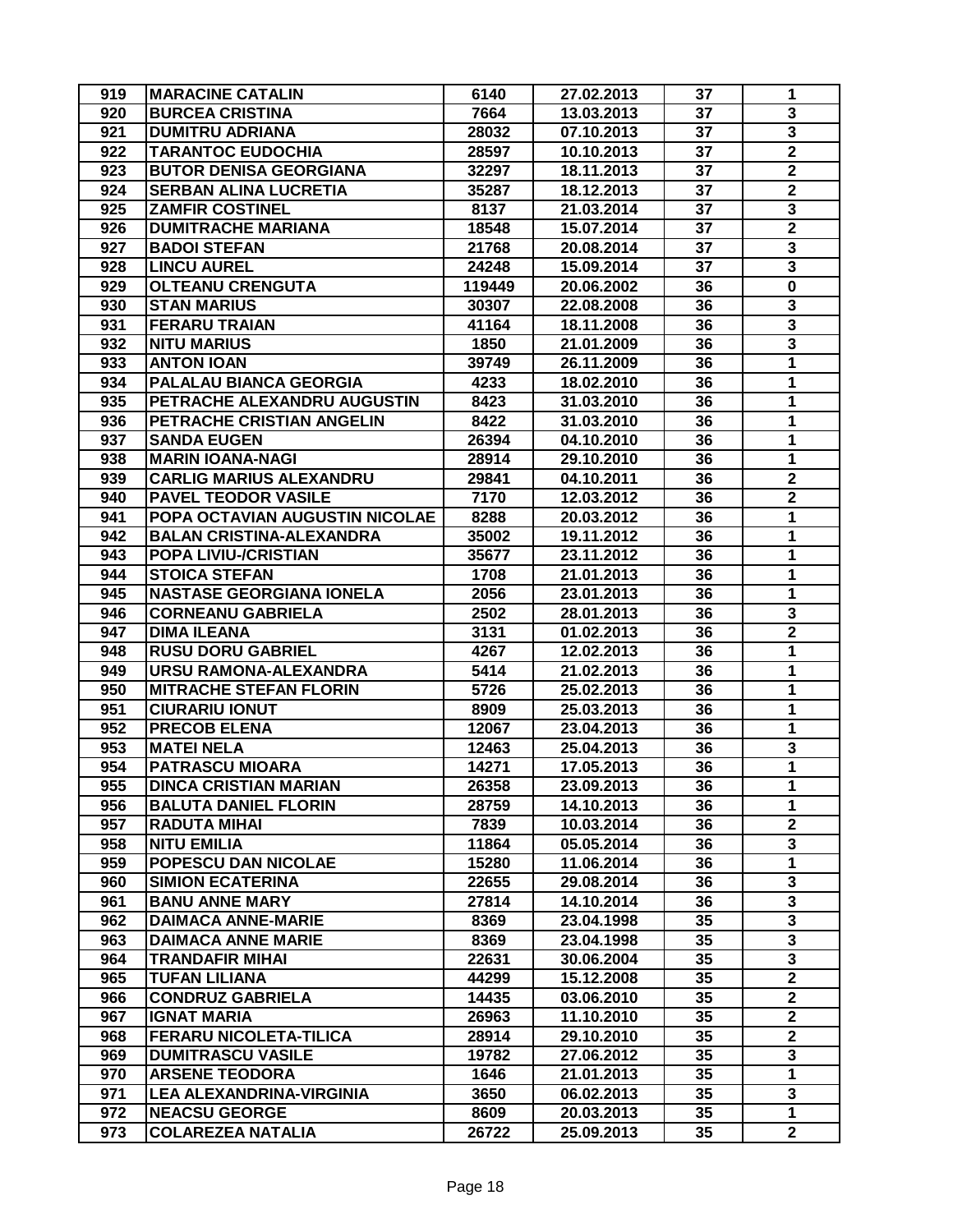| 974  | <b>CIOABA TANASA-MIHAI</b>        | 31678 | 11.11.2013 | 35 | 1                       |
|------|-----------------------------------|-------|------------|----|-------------------------|
| 975  | <b>DINCA DRAGOS-STEFAN</b>        | 31816 | 12.11.2013 | 35 | $\mathbf 2$             |
| 976  | <b>PRUNAU BOGDAN</b>              | 33738 | 03.12.2013 | 35 | $\mathbf{1}$            |
| 977  | <b>BUGA MARIUS SURAJ</b>          | 791   | 14.01.2014 | 35 | 1                       |
| 978  | <b>VLAICU LAURA ANA MARIA</b>     | 7262  | 14.03.2014 | 35 | 1                       |
| 979  | <b>KELEMEN ROMINA NARCISA</b>     | 7999  | 20.03.2014 | 35 | 1                       |
| 980  | <b>TEGLAS MARIAN</b>              | 8135  | 21.03.2014 | 35 | 1                       |
| 981  | <b>CONSTANTINESCU THEODOR A</b>   | 10514 | 14.04.2014 | 35 | 1                       |
| 982  | PETRACHE ROBERT DUMITRU           | 11171 | 24.04.2014 | 35 | 3                       |
| 983  | <b>LAMBRU ANGELA VIOLETA</b>      | 12171 | 07.05.2014 | 35 | $\overline{\mathbf{3}}$ |
| 984  | <b>ANGHEL ANTONIA OTILIA</b>      | 13047 | 16.05.2014 | 35 | 3                       |
| 985  | <b>DUBLEA GHEORGHE</b>            | 16684 | 24.06.2014 | 35 | $\mathbf{1}$            |
| 986  | <b>RADU ANUTA</b>                 | 21135 | 11.08.2014 | 35 | 1                       |
| 987  | <b>DEACONU DORIN MIHAI</b>        | 28329 | 17.10.2014 | 35 | 1                       |
| 988  | <b>DINU ROBERT MIHAI</b>          | 25853 | 19.09.2002 | 34 | $\overline{\mathbf{3}}$ |
| 989  | <b>SANDU MIHAELA FLORICA</b>      | 23807 | 27.06.2006 | 34 | $\overline{\mathbf{3}}$ |
| 990  | <b>CARABULEA PARASCHIVA</b>       | 42472 | 21.11.2006 | 34 | $\overline{\mathbf{3}}$ |
| 991  | TUDOR IOANA MARIA                 | 41340 | 19.11.2008 | 34 | 1                       |
| 992  | <b>JIANU DORIN</b>                | 12663 | 14.06.2010 | 34 | $\overline{\mathbf{2}}$ |
| 993  | <b>SPATARELU IONUT NICULAIE</b>   | 35860 | 06.12.2011 | 34 | 1                       |
| 994  | <b>BADALAN GEORGE-DANIEL</b>      | 1306  | 18.01.2012 | 34 | 1                       |
| 995  | <b>VAMA COSTEL</b>                | 21638 | 16.07.2012 | 34 | 1                       |
| 996  | <b>GROSU ANDREEA ALEXANDRA</b>    | 11085 | 15.04.2013 | 34 | $\mathbf 2$             |
| 997  | <b>CALOFIR MIRELA</b>             | 33313 | 28.11.2013 | 34 | $\mathbf 2$             |
| 998  | <b>BADAN MARIANA</b>              | 1046  | 15.01.2014 | 34 | $\mathbf 2$             |
| 999  | <b>NEDELCU ALINA MARIANA</b>      | 9384  | 03.04.2014 | 34 | $\mathbf 2$             |
| 1000 | <b>CORNILA MIHAI</b>              | 23313 | 04.09.2014 | 34 | $\mathbf{1}$            |
| 1001 | <b>VOICU COSMIN</b>               | 24912 | 19.09.2014 | 34 | $\overline{\mathbf{2}}$ |
| 1002 | <b>VASILE MARIA CRISTINA</b>      | 27347 | 09.10.2014 | 34 | $\overline{2}$          |
| 1003 | <b>PUISORU LILIANA</b>            | 27932 | 15.10.2014 | 34 | $\mathbf 2$             |
| 1004 | <b>IONEL LILIANA FLORENTINA</b>   | 6881  | 28.04.1999 | 33 | $\overline{2}$          |
| 1005 | <b>BUJOR IOANA</b>                | 21380 | 18.10.2001 | 33 | 3                       |
| 1006 | <b>MIRON IONELA ALINA</b>         | 38987 | 30.10.2008 | 33 | 1                       |
| 1007 | <b>PETREA GIGEA</b>               | 23882 | 08.09.2010 | 33 | 1                       |
| 1008 | TURCU ANA NICOLETA                | 26192 | 30.09.2010 | 33 | $\mathbf{1}$            |
| 1009 | <b>GRIGORE NICULINA</b>           | 1958  | 25.01.2012 | 33 | $\mathbf{1}$            |
| 1010 | <b>POPA ELISABETA</b>             | 7338  | 13.03.2012 | 33 | 1                       |
| 1011 | <b>CIRCU ROXANA</b>               | 2199  | 24.01.2013 | 33 | 3                       |
| 1012 | <b>SLAVILA ALEXANDRU IONUT</b>    | 3237  | 04.02.2013 | 33 | $\mathbf{1}$            |
| 1013 | <b>STEFAN MIHAI-GEORGE</b>        | 8367  | 19.03.2013 | 33 | $\mathbf 1$             |
| 1014 | <b>MITRAN DANIEL-CRISTIAN</b>     | 20389 | 22.07.2013 | 33 | 1                       |
| 1015 | <b>KIS CLAUDIU MIHAI</b>          | 23566 | 28.08.2013 | 33 | $\mathbf 1$             |
| 1016 | <b>BALAN LAURENTIU CONSTANTIN</b> | 28824 | 14.10.2013 | 33 | $\mathbf{1}$            |
| 1017 | <b>MANEA MARIUS</b>               | 29688 | 31.10.2014 | 33 | $\overline{\mathbf{2}}$ |
| 1018 | <b>RAUS SONIA</b>                 | 33205 | 15.09.2003 | 32 | $\mathbf 2$             |
| 1019 | SUCEAVA MIHAELA LACRAMIOARA       | 1799  | 21.01.2009 | 32 | 1                       |
| 1020 | <b>GONCIAR IOANA GEORGIANA</b>    | 21053 | 25.07.2011 | 32 | 1                       |
| 1021 | <b>GHEORGHE GEORGETA</b>          | 16433 | 07.06.2013 | 32 | $\overline{2}$          |
| 1022 | <b>GONCEA ARISTIDE</b>            | 16903 | 12.06.2013 | 32 | $\mathbf{1}$            |
| 1023 | PETREA CIOCHIR NICOLETA           | 857   | 14.01.2014 | 32 | 1                       |
| 1024 | <b>VLADULESCU OANA SIMONA</b>     | 24871 | 30.01.2014 | 32 | $\mathbf 1$             |
| 1025 | <b>CONSTANTIN RUDOLF RODRIGO</b>  | 4124  | 17.02.2014 | 32 | $\overline{\mathbf{2}}$ |
| 1026 | <b>DRAGULIN FLORIAN</b>           | 4897  | 21.02.2014 | 32 | 1                       |
| 1027 | <b>NICULESCU IOAN</b>             | 9057  | 31.03.2014 | 32 | 1                       |
| 1028 | <b>DELCEA GIGI-CRISTIAN</b>       | 12827 | 14.05.2014 | 32 | 1                       |
|      |                                   |       |            |    |                         |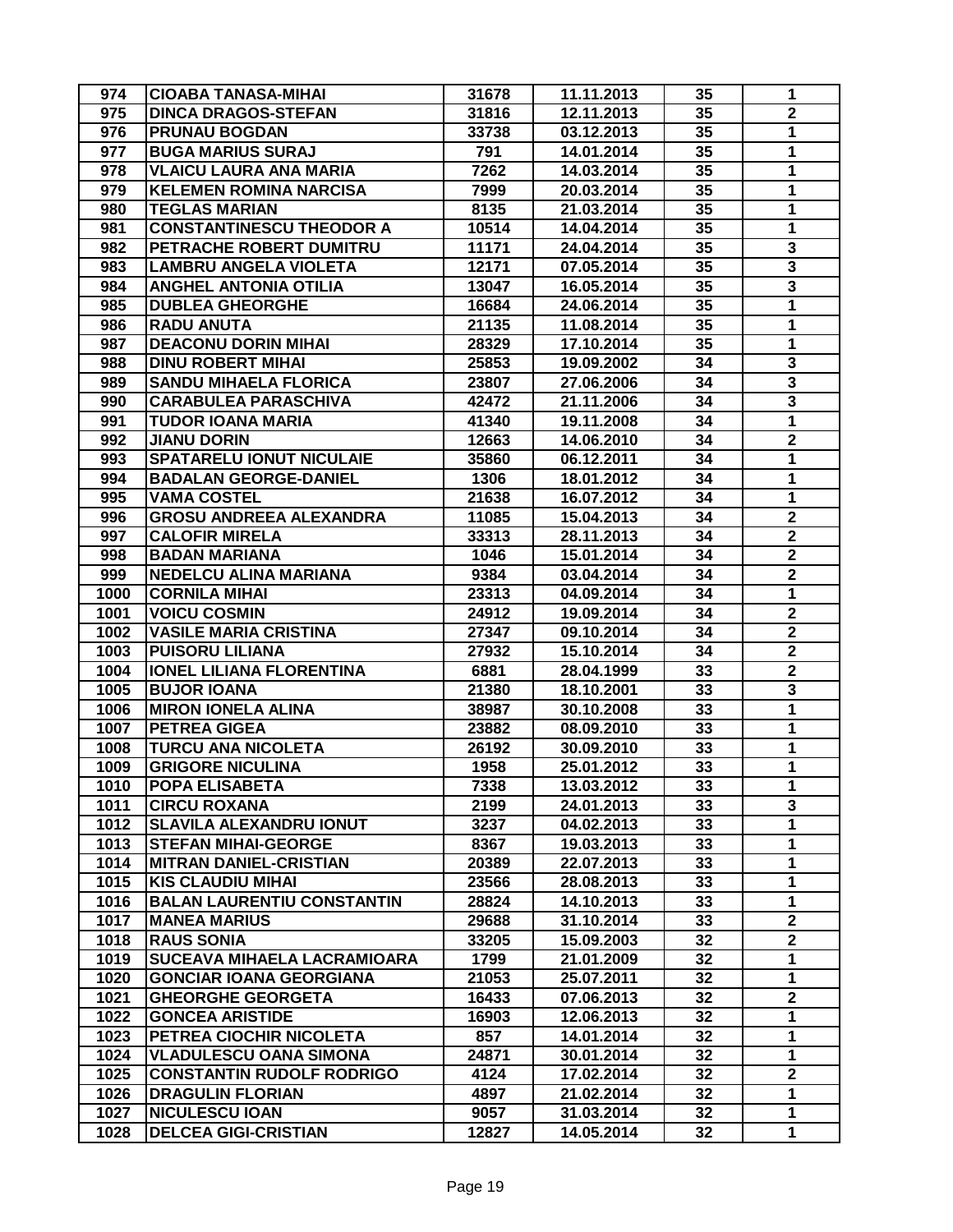| 1029 | <b>VOICU CARMEN</b>                | 13215  | 19.05.2014 | 32 | 1                       |
|------|------------------------------------|--------|------------|----|-------------------------|
| 1030 | <b>LEON LAURA CRISTINA</b>         | 14110  | 28.05.2014 | 32 | 3                       |
| 1031 | <b>ANGHEL IONUT</b>                | 23228  | 04.09.2014 | 32 | 1                       |
| 1032 | <b>CIOLAN GABRIELA</b>             | 122936 | 30.11.2001 | 31 | 1                       |
| 1033 | <b>CIOBANU FLORENTINA ABRIZA</b>   | 6945   | 10.03.2003 | 31 | 3                       |
| 1034 | <b>TURTULEA GHEORGHE</b>           | 10174  | 22.03.2004 | 31 | 3                       |
| 1035 | <b>IONESCU FLORIN</b>              | 28686  | 20.08.2004 | 31 | $\overline{\mathbf{3}}$ |
| 1036 | <b>APOSTOL ANGELA</b>              | 26780  | 04.08.2009 | 31 | $\overline{\mathbf{2}}$ |
| 1037 | <b>TRUICA FLORI-LOREDANA</b>       | 2583   | 03.02.2010 | 31 | 3                       |
| 1038 | <b>BADALAN MIRCEA</b>              | 1103   | 16.01.2012 | 31 | $\mathbf{1}$            |
| 1039 | <b>NICOLAE ANA-MARIA</b>           | 27087  | 20.07.2006 | 30 | 3                       |
| 1040 | <b>SAVU GEORGE</b>                 | 38672  | 28.10.2008 | 30 | 1                       |
| 1041 | <b>SELEJEAN MARIA</b>              | 14415  | 30.04.2009 | 30 | 1                       |
| 1042 | <b>CIUCA DUMITRU</b>               | 5460   | 28.02.2012 | 30 | 1                       |
| 1043 | <b>EZARU VALENTIN ADRIAN</b>       | 37870  | 11.12.2012 | 30 | 1                       |
| 1044 | <b>GOREA IULIAN</b>                | 93     | 04.01.2013 | 30 | 1                       |
| 1045 | <b>MALAELEA TIBERIU</b>            | 4312   | 12.02.2013 | 30 | 1                       |
| 1046 | <b>TOPORAS DORINA</b>              | 30478  | 28.10.2013 | 30 | 1                       |
| 1047 | <b>STAN GABRIEL MARCEL</b>         | 11307  | 29.03.2004 | 29 | 1                       |
| 1048 | <b>DINCA IRINA</b>                 | 20508  | 10.08.2004 | 29 | 3                       |
| 1049 | <b>PAVEL ALIS</b>                  | 29392  | 26.08.2004 | 29 | 3                       |
| 1050 | <b>TOMA MARIAN</b>                 | 43240  | 05.12.2008 | 29 | 3                       |
| 1051 | <b>BAJANARU NICOLAE</b>            | 13444  | 23.04.2009 | 29 | $\overline{\mathbf{3}}$ |
| 1052 | <b>CORNEA BIANCA</b>               | 23073  | 02.07.2009 | 29 | 1                       |
| 1053 | <b>SAVA RADITA</b>                 | 21189  | 12.08.2014 | 29 | 1                       |
| 1054 | <b>TIRA TRAIAN EDUARD</b>          | 1021   | 13.01.2005 | 28 | $\mathbf{1}$            |
| 1055 | <b>BAICU ANTON</b>                 | 5598   | 19.02.2008 | 28 | $\mathbf 2$             |
| 1056 | <b>BISCA BIANCA ELENA</b>          | 10905  | 14.04.2011 | 28 | 1                       |
| 1057 | <b>BRINDUSA DANIEL FLORIN</b>      | 11605  | 21.04.2011 | 28 | 1                       |
| 1058 | <b>OANCEA CONSTANTIN BOGDAN</b>    | 19328  | 06.07.2011 | 28 | 1                       |
| 1059 | <b>RUSE FLORICA</b>                | 22561  | 23.06.2008 | 27 | $\overline{\mathbf{3}}$ |
| 1060 | <b>TUDOSIE VIOLETA PAULA</b>       | 45124  | 19.12.2008 | 27 | $\overline{\mathbf{3}}$ |
| 1061 | <b>STAN FLORINA</b>                | 4990   | 16.02.2009 | 27 | $\overline{\mathbf{3}}$ |
| 1062 | <b>STOICA ANDREEA LOREDANA</b>     | 631    | 12.01.2010 | 27 | 3                       |
| 1063 | <b>EZARU SIMION ANTON</b>          | 38278  | 14.12.2012 | 27 | $\overline{1}$          |
| 1064 | <b>DUMITRU LILIANA</b>             | 20486  | 05.08.2014 | 27 | $\overline{\mathbf{2}}$ |
| 1065 | <b>COSTEA MIHAELA LUMINITA</b>     | 26267  | 30.09.2014 | 27 | 1                       |
| 1066 | <b>MILOS LOREDANA</b>              | 14740  | 05.05.2009 | 26 | $\overline{2}$          |
| 1067 | <b>BOLOZAN CATALINA-IULIANA</b>    | 29554  | 26.08.2009 | 26 | $\overline{2}$          |
| 1068 | <b>CRACIUN MARIANA</b>             | 19783  | 27.07.2010 | 26 | 3                       |
| 1069 | <b>GHETOFF MIRCEA GEORGE</b>       | 12468  | 04.05.2011 | 26 | 3                       |
| 1070 | <b>RUSE MARIAN</b>                 | 22561  | 23.06.2008 | 25 | 1                       |
| 1071 | <b>SMADOIU ANDREII CRISTIAN</b>    | 5321   | 25.02.2014 | 25 | $\mathbf{1}$            |
| 1072 | PATRAS LEONARD MARIAN              | 5322   | 25.02.2014 | 25 | $\mathbf{1}$            |
| 1073 | <b>STANCU FLORIN</b>               | 13351  | 20.05.2014 | 25 | 1                       |
| 1074 | <b>CONSTANTIN FRANCISC ANTONIO</b> | 15350  | 20.09.2014 | 25 | 1                       |
| 1075 | <b>COSTICA ADRIAN MIHAI</b>        | 26280  | 30.09.2014 | 25 | 1                       |
| 1076 | <b>DONEA ANDREI</b>                | 27615  | 13.10.2014 | 25 | 1                       |
| 1077 | <b>DOBRIN ANTONIA</b>              | 27616  | 13.10.2014 | 25 | $\mathbf{1}$            |
| 1078 | <b>IOAN MARIA</b>                  | 33972  | 22.09.2008 | 24 | $\mathbf 2$             |
| 1079 | <b>RACMAN GEORGE</b>               | 9904   | 24.03.2009 | 24 | $\mathbf 1$             |
| 1080 | <b>ATOMEI SILVIU</b>               | 22201  | 25.06.2009 | 24 | $\mathbf{1}$            |
| 1081 | <b>MIRICA SORIAN CONSTANTIN</b>    | 24787  | 29.08.2011 | 24 | $\mathbf 2$             |
| 1082 | PAUN ALINA FLORENTINA              | 16638  | 31.05.2012 | 24 | 3                       |
| 1083 | <b>FERARU ELENA</b>                | 36290  | 09.10.2008 | 23 | $\mathbf 1$             |